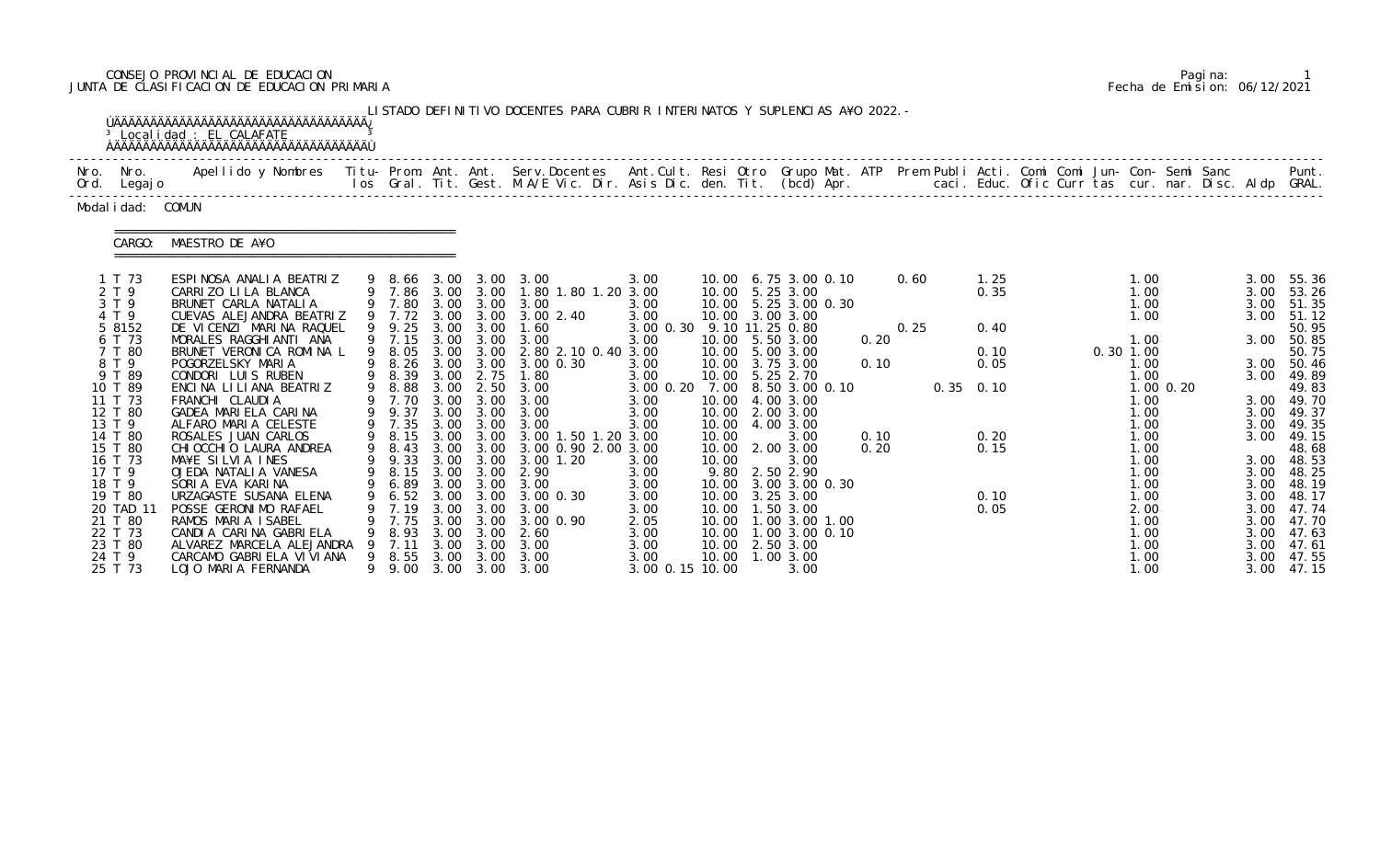## CONSEJO PROVINCIAL DE EDUCACION Pagina: 2 JUNTA DE CLASIFICACION DE EDUCACION PRIMARIA Fecha de Emision: 06/12/2021

| Nro.<br>Ord. | Nro.<br>Legaj o                                                                                                                                                                                                                                                     | Apellido y Nombres Titu- Prom. Ant. Ant. Serv.Docentes Ant.Cult. Resi Otro Grupo Mat. ATP Prem Publi Acti. Comi Comi Jun- Con- Semi Sanc                                                                                                                                                                                                                                                                                                                                                                                                                                                                    |                                                                                                                                                                                                                                         |                                                                                                              |                                                                                                                                                                                                                           | los Gral. Tit. Gest. M.A/E Vic. Dir. Asis Dic. den. Tit. (bcd) Apr.       caci. Educ. Ofic Curr tas cur. nar. Disc. Aldp GRAL.                                                                                                                 |                                                                                                                                                                                                             |                                                                                                                                                                                                             |                                                                                                                                                                                                                                                   |              |      |                                                                                                                                      |  |                                                                                                                                                                                              |  |                                                                                                                                                      | Punt.                                                                                                                                                                                                                |
|--------------|---------------------------------------------------------------------------------------------------------------------------------------------------------------------------------------------------------------------------------------------------------------------|-------------------------------------------------------------------------------------------------------------------------------------------------------------------------------------------------------------------------------------------------------------------------------------------------------------------------------------------------------------------------------------------------------------------------------------------------------------------------------------------------------------------------------------------------------------------------------------------------------------|-----------------------------------------------------------------------------------------------------------------------------------------------------------------------------------------------------------------------------------------|--------------------------------------------------------------------------------------------------------------|---------------------------------------------------------------------------------------------------------------------------------------------------------------------------------------------------------------------------|------------------------------------------------------------------------------------------------------------------------------------------------------------------------------------------------------------------------------------------------|-------------------------------------------------------------------------------------------------------------------------------------------------------------------------------------------------------------|-------------------------------------------------------------------------------------------------------------------------------------------------------------------------------------------------------------|---------------------------------------------------------------------------------------------------------------------------------------------------------------------------------------------------------------------------------------------------|--------------|------|--------------------------------------------------------------------------------------------------------------------------------------|--|----------------------------------------------------------------------------------------------------------------------------------------------------------------------------------------------|--|------------------------------------------------------------------------------------------------------------------------------------------------------|----------------------------------------------------------------------------------------------------------------------------------------------------------------------------------------------------------------------|
|              | CARGO:                                                                                                                                                                                                                                                              | MAESTRO DE A¥O                                                                                                                                                                                                                                                                                                                                                                                                                                                                                                                                                                                              |                                                                                                                                                                                                                                         |                                                                                                              |                                                                                                                                                                                                                           |                                                                                                                                                                                                                                                |                                                                                                                                                                                                             |                                                                                                                                                                                                             |                                                                                                                                                                                                                                                   |              |      |                                                                                                                                      |  |                                                                                                                                                                                              |  |                                                                                                                                                      |                                                                                                                                                                                                                      |
|              | 26 T 80<br>27 TAD 11<br>28 T 80<br>29 T 73<br>30 T 80<br>31 T 89<br>32 T 89<br>33 T 9<br>34 T 80<br>35 T 73<br>36 T 80<br>37 7447<br>38 T 9<br>39 T 73<br>40 T 80<br>41 T 73<br>42 T 89<br>43 T 80<br>44 T 80<br>45 T 9<br>46 T 9<br>47 T 89<br>48 TAD 11<br>49 T 9 | GIMENEZ PATRICIA J<br>SANDOVAL CLAUDI A VI VI ANA<br>WEISSKOPF VIVIANA<br>RIOS FLAVIA VANESA<br>OYARZO MARIA CELESTE<br>GOMEZ VALERIA LAURA<br>DE MARZO MARIA SOLEDAD<br>ORELLANA JUAN ANGEL JOSE<br>SI LVA CLAUDI A JUSTI NA<br>ACI AR VERONICA ANDREA<br>LUNA MIRTA NOEMI<br>NU¥EZ CARINA DELSI<br>MUTIS CECILIA MARTA<br>LARROSA ERICA ANALIA<br>ALMONACID SILVINA A<br>MEDRANO COSTA PATRICIA A<br>AGUI RRE CLAUDI A PATRICIA<br>VAZQUEZ ADELA BEATRIZ<br>MIRANDA ROMERA CLAUDIA A<br>MORELL OSCAR JAIME<br>LAPRIDA LORENA LI LI ANA<br>YA¥EZ OSTINELLI LEANDRO<br>SCHNABL ROSA MARIA<br>VIVEROS ALICIA | 9 7.82<br>9 8.06 3.00<br>9 7.30<br>9 8.76<br>9 7.67<br>9 7.85<br>9 8.22<br>9 8.30<br>9 7.70<br>9 8.33<br>9 7.19<br>9 7.52<br>9 8.70<br>9 7.85<br>9 7.65<br>9 6.62<br>9 7.12 3.00<br>9 7.62 3.00<br>7.58<br>7.30<br>9.82<br>8.70<br>7.74 | 3.00<br>3.00<br>3.00<br>3.00<br>3.00<br>3.00<br>3.00<br>3.00<br>2.80<br>3.00<br>3.00<br>3.00<br>3.00<br>3.00 | 3.00<br>3.00<br>3.00<br>3.00<br>3.00<br>3.00 3.00<br>3.00 3.00<br>3.00<br>3.00 3.00<br>3.00<br>$3.00 \quad 3.00$<br>3.00<br>3.00<br>3.00 3.00<br>3.00<br>3.00<br>9 7.84 3.00 3.00<br>3.00<br>3.00<br>3.00<br>3.00<br>3.00 | 3.00<br>3.00<br>3.00<br>3.00<br>3.00 3.00<br>2.60<br>2.40 1.50<br>3.00<br>3.00 0.90 2.00 3.00<br>2.80<br>3.00 3.00 3.00 2.40<br>3.00<br>3.002.10<br>3.00<br>2.80<br>3.00 1.20<br>3.00<br>3.00<br>2.80<br>3.00<br>2.80<br>-2.60<br>3.00<br>3.00 | 3.00<br>2.40<br>3.00<br>2.90<br>3.00<br>3.00<br>3.00<br>3.00<br>3.00<br>3.00<br>3.00<br>3.00<br>3.00<br>2.65<br>3.00<br>3.00 0.40 10.00<br>3.00<br>3.00<br>2.50<br>3.00 0.05 10.00<br>2.85<br>3.00<br>1. 00 | 10.00 1.00 3.00<br>10.00<br>10.00<br>10.00<br>10.00<br>10.00<br>10.00<br>10.00<br>10.00<br>10.00<br>10.00<br>10.00<br>10.00<br>10.00<br>10.00<br>10.00<br>10.00<br>10.00<br>10.00<br>9.10<br>10.00<br>10.00 | 3.00<br>1.50 3.00<br>3.00<br>1.00 3.00<br>1.00 3.00<br>2.25 3.00<br>3.00<br>3.00 0.50<br>3.00<br>$1.25$ $3.00$<br>0.503.00<br>3.00<br>3.00<br>1.003.00<br>3.00<br>3.00<br>3.00<br>3.00<br>3.00<br>$1.25$ $2.00$<br>3.00<br>0.50 3.00<br>1.50 3.00 | 0.10<br>0.25 | 0.30 | 0.45<br>0.05<br>0.15<br>0.10<br>0.15<br>0.10<br>0.10<br>0.15<br>0.05<br>0.25<br>0.05<br>0.30<br>0.05<br>0.50<br>0.10<br>0.10<br>0.05 |  | 1.00<br>2.00<br>1.00<br>1.00<br>1.00<br>1.00<br>1.00<br>1.00<br>1.00<br>1.00<br>1.00<br>1.00<br>1.00<br>1.00<br>1.00<br>1.00<br>1.00<br>1.00<br>1.00<br>1.00<br>1.00<br>1.00<br>2.00<br>1.00 |  | 3.00<br>3.00<br>3.00<br>3.00<br>3.00<br>3.00<br>3.00<br>3.00<br>3.00<br>3.00<br>3.00<br>3.00<br>3.00<br>3.00<br>3.00<br>3.00<br>3.00<br>2.00<br>3.00 | 46.92<br>46.91<br>46.85<br>46.81<br>46.77<br>46.45<br>46.37<br>46.30<br>46.25<br>46.23<br>46.19<br>46.17<br>46.15<br>46.10<br>45.90<br>45.87<br>45.82<br>45.67<br>45.64<br>45.58<br>45.50<br>45.47<br>45.25<br>45.24 |

|  | Pagi na: |                              |
|--|----------|------------------------------|
|  |          | Fecha de Emision: 06/12/2021 |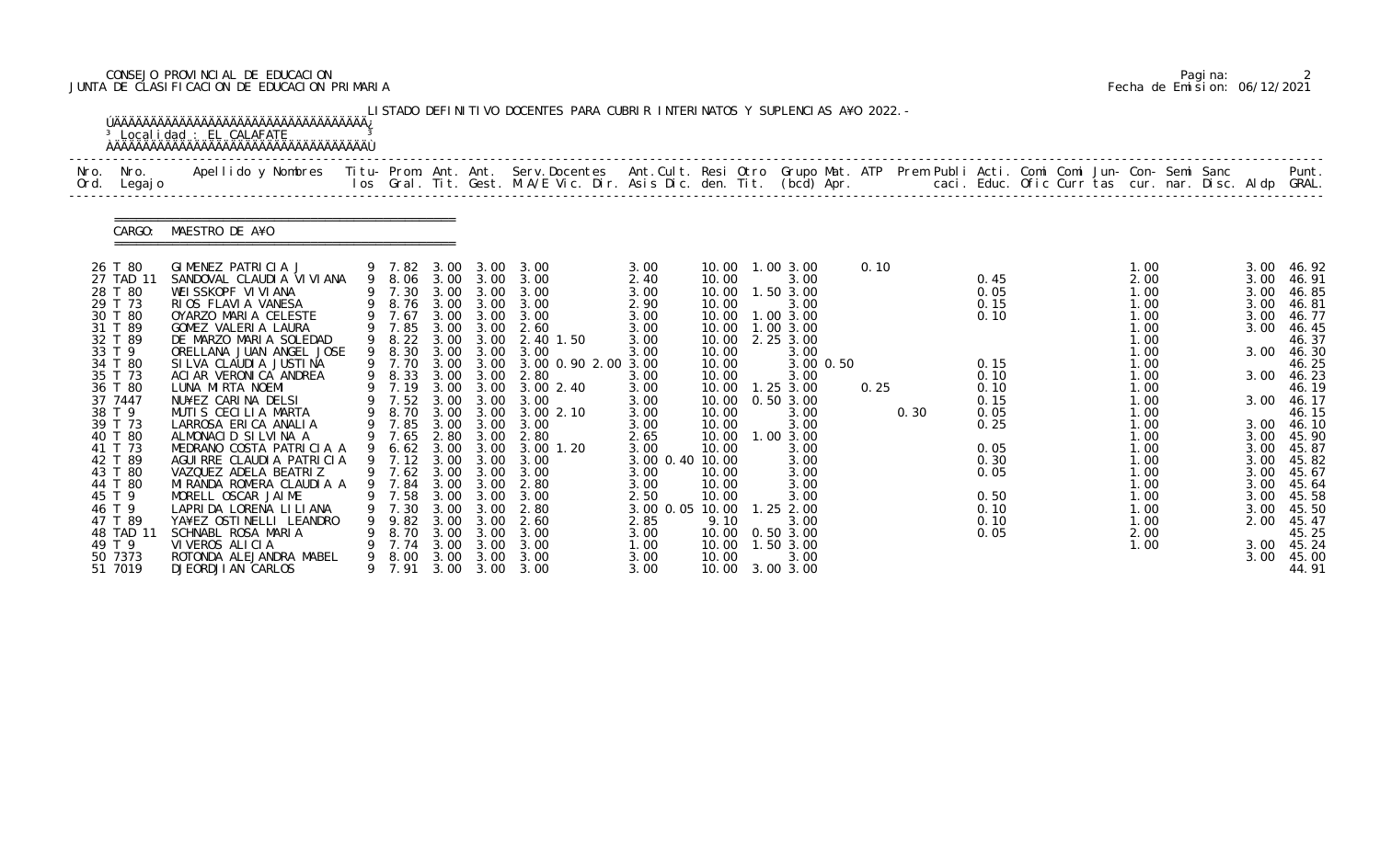## CONSEJO PROVINCIAL DE EDUCACION Pagina: 3 JUNTA DE CLASIFICACION DE EDUCACION PRIMARIA Fecha de Emision: 06/12/2021

| Nro.<br>Ord. | Nro.<br>Legaj o     | Apellido y Nombres - Titu- Prom. Ant. Ant. Serv.Docentes - Ant.Cult. Resi Otro Grupo Mat. ATP Prem Publi Acti. Comi Comi Jun- Con- Semi Sanc - - - - Punt.<br>Ios Gral. Tit. Gest. M.A/E Vic. Dir. Asis Dic. den. Tit. (bcd) Apr. |     |                  |              |              |                   |              |                   |                        |      |      |              |  |              |  |      |                |
|--------------|---------------------|-----------------------------------------------------------------------------------------------------------------------------------------------------------------------------------------------------------------------------------|-----|------------------|--------------|--------------|-------------------|--------------|-------------------|------------------------|------|------|--------------|--|--------------|--|------|----------------|
|              | CARGO:              | MAESTRO DE A¥O                                                                                                                                                                                                                    |     |                  |              |              |                   |              |                   |                        |      |      |              |  |              |  |      |                |
|              | 52 7370             | CASSE PATRICIA IRIS                                                                                                                                                                                                               |     | 9 7.10           | 3.00         | 3.00         | 3.00              | 2.20         | 10.00  1.25  3.00 |                        |      |      |              |  |              |  | 3.00 | 44.55          |
|              | 53 T 73<br>54 T 73  | CABRERA WILMA CRISTINA<br>RUEDA ELIAS DARDO                                                                                                                                                                                       |     | 9 9.58<br>9 7.75 | 3.00<br>3.00 | 2.50<br>3.00 | 3.00<br>3.00      | 3.00<br>2.45 | 7.00<br>10.00     | 3.25 3.00<br>3.00      |      |      | 0.20<br>0.30 |  | 1.00<br>1.00 |  | 2.00 | 44.53<br>44.50 |
|              | 55 T 80             | LARROSA GI SELA VANI NA                                                                                                                                                                                                           |     | 9 8.08           | 3.00         | 3.00         | 3.00              | 1.20         | 10.00             | 3.00                   |      |      | 0.10         |  | 1.00         |  | 3.00 | 44.38          |
|              | 56 7086             | OYARZUN SILVA LILIANA                                                                                                                                                                                                             |     | 9 8.32           | 3.00         | 3.00         | 3.00              | 2.60         | 10.00             | 1.25 3.00              |      |      |              |  | 1.00         |  |      | 44.17          |
|              | 57 TAD 11<br>58 T 9 | BALMACEDA OSCAR ROBERTO<br>NU¥EZ MARIA ELENA                                                                                                                                                                                      |     | 9 7.94<br>9 9.20 | 3.00<br>3.00 | 3.00<br>3.00 | 3.00<br>1.40      | 3.00         | 10.00<br>9.10     | 3.00<br>1.00 1.30      | 0.10 |      | 0.05         |  | 2.00<br>1.00 |  | 3.00 | 44.09<br>44.00 |
|              | 59 7020             | GARI BOGLIO RAFAEL OSVALDO                                                                                                                                                                                                        | 9   | 8.68             | 3.00         | 3.00         | 3.00              | 3.00<br>1.15 | 10.00             | 3.00                   |      |      | 0.10         |  |              |  | 3.00 | 43.93          |
|              | 60 T 89             | VERA I SABEL JOVI TA                                                                                                                                                                                                              |     | 9 8.81           | 3.00         | 3.00         |                   | 3.00         | 10.00             | 3.00                   |      |      |              |  | 1.00         |  | 3.00 | 43.81          |
|              | 61 T 89             | VENTURA MARIA GABRIELA                                                                                                                                                                                                            |     | 9 6.86           | 3.00         | 3.00         | 2.60              | 3.00         | 9.10              | 3.00                   |      |      |              |  | 1.00         |  | 3.00 | 43.56          |
|              | 62 T 73<br>63 T 80  | POSSE RODOLFO GERONIMO<br>PALMERO MARIA ALEJANDRA                                                                                                                                                                                 |     | 9 8.29<br>9 7.38 | 3.00<br>3.00 | 3.00<br>3.00 | 3.00<br>3.00      | 3.00<br>3.00 | 10.00<br>9.10     | 3.00<br>1.50 3.00 0.30 |      |      |              |  | 1.00<br>1.00 |  |      | 43.29<br>43.28 |
|              | 64 T 73             | RASJI DO CAROLI NA                                                                                                                                                                                                                |     | 7.86             | 3.00         | 2.75         | 2.00              | 0.90         | 10.00             | 3.00                   |      |      | 0.10         |  | 1.00         |  | 3.00 | 42.61          |
|              | 65 T 73             | PLAZA ELIZABETH                                                                                                                                                                                                                   |     | 9 7.27           | 3.00         | 3.00         | 2.60              | 2.85         | 7.00              | 3.00 1.60              |      |      | 0.10         |  | 1.00         |  | 2.00 | 42.42          |
|              | 66 T 9<br>67 T 9    | CARLOS QUI ROGA CLAUDI A<br>MORINIGO CARINA ELIZABETH                                                                                                                                                                             |     | 9 6.21<br>9 7.12 | 3.00<br>3.00 | 3.00<br>3.00 | 2.60<br>3.00      | 1.75<br>3.00 | 9.80<br>10.00     | 3.00<br>3.00           | 0.20 |      |              |  | 1.00<br>1.00 |  | 3.00 | 42.36<br>42.32 |
|              | 68 6973             | VALERI MARIA NATALIA                                                                                                                                                                                                              |     | 9 7.97           | 3.00         | 1.75         | 2.40              | 2.30         | 10.00             | 3.00 2.60              |      |      | 0.05         |  |              |  |      | 42.07          |
|              | 69 7369             | OLI VA KARI NA LORENA                                                                                                                                                                                                             |     | 9 7.55 3.00      |              | 3.00         | 3.00              | 0.10         | 10.00             | 3.00                   |      |      |              |  |              |  | 3.00 | 41.65          |
|              | 70 T 9              | BARRIOS LUCIA ARIELA                                                                                                                                                                                                              |     | 9 7.53           |              | 3.00 3.00    | 3.00              | 3.00         | 9.10              | 3.00                   |      |      |              |  | 1.00         |  |      | 41.63          |
|              | 71 T 73<br>72 T 73  | FERNANDEZ GABRIELA MIRIAM<br>GIMENEZ JORGELINA ANDREA                                                                                                                                                                             | - 9 | 8. 00<br>7.61    | 3.00<br>3.00 | 1.00<br>3.00 | 3.00<br>3.00      | 2.95<br>1.30 | 7.00<br>10.00     | 0.502.80<br>3.00       |      |      | 0.15<br>0.40 |  | 1.00<br>1.00 |  | 3.00 | 41.40<br>41.31 |
|              | 73 6316             | SKVARCA MARIA NIEVES                                                                                                                                                                                                              |     | 8. 66            | 3.00         | 3.00         | 1.50              | 2.90         | 10.00             | 2.40 0.50              |      | 0.30 |              |  |              |  |      | 41.26          |
|              | 74 T 9              | MOYANO ROMERO MARIA LAURA                                                                                                                                                                                                         |     | 6.88             | 3.00         | 3.00         | 2. 20             | 1.55         | 8.40              | 3.00                   |      |      | 0.10         |  | 1.00         |  | 3.00 | 41.13          |
|              | 75 T 80             | FIESTAS MARTINEZ SARA LIA                                                                                                                                                                                                         |     | 8. 28            | 3.00         | 3.00         | 1.90              | 0.80         | 8.40              | 2.70<br>1.00 3.00      |      |      |              |  | 1.00         |  | 3.00 | 41.08          |
|              | 76 9916<br>77 T. 80 | JESUS NATALIA JORGELINA<br>AVILA MARIA BELEN                                                                                                                                                                                      |     | 9 7.44<br>9 8.57 | 3.00<br>3.00 | 2.25         | 3.00<br>3.00 2.80 | 3.00<br>0.60 | 6.30<br>10.00     | 3.00                   |      |      |              |  | 1.00         |  | 3.00 | 40.99<br>40.97 |

|  | Pagi na: |                              |
|--|----------|------------------------------|
|  |          | Fecha de Emision: 06/12/2021 |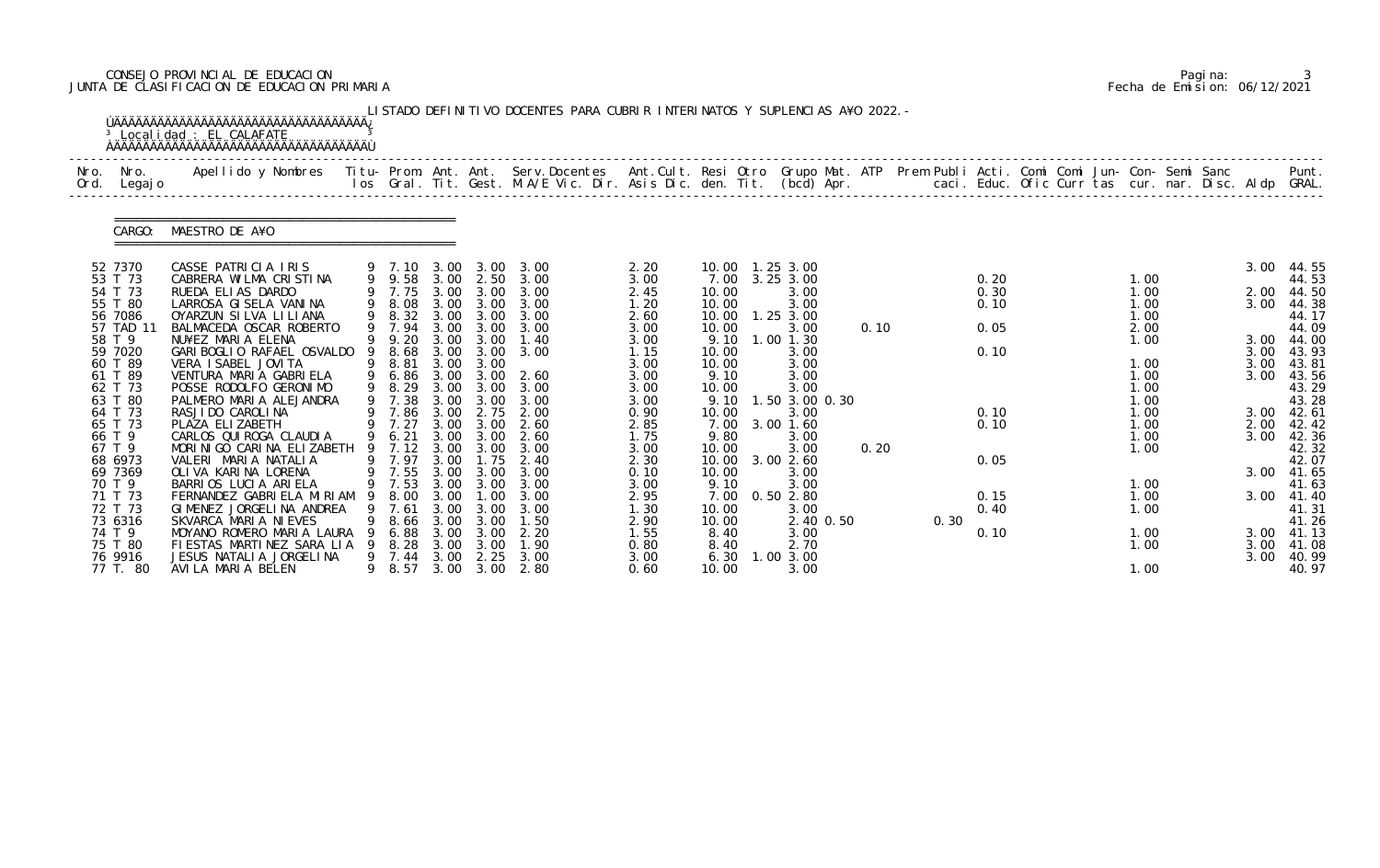## CONSEJO PROVINCIAL DE EDUCACION Pagina: 4 JUNTA DE CLASIFICACION DE EDUCACION PRIMARIA Fecha de Emision: 06/12/2021

| Apellido y Nombres  Titu- Prom. Ant. Ant. Serv.Docentes  Ant.Cult. Resi Otro Grupo Mat. ATP Prem Publi Acti. Comi Comi Jun- Con- Semi Sanc         Punt.<br>Ios Gral. Tit. Gest. M.A/E Vic. Dir. Asis Dic. den. Tit. (bcd) Apr.<br>Nro.<br>Nro.<br>Ord.<br>Legaj o<br>MAESTRO DE A¥O<br>CARGO:<br>78 T 73<br>JIMENEZ MARIELA BEATRIZ<br>1.00<br>3.00<br>0.65<br>7.70<br>3.00<br>9 7.67<br>3.00 2.75<br>3.00<br>9 7.37<br>3.00 3.00<br>79 8881<br>2.00<br>1.75 0.10<br>7.00<br>1.50 3.00<br>AGUIRRE PABLO FABIAN<br>3.00<br>80 T 9<br>6.30<br>3.00<br>1.00<br>HERNANDEZ NATALIA SOLEDAD<br>2.60<br>9.10<br>3.00<br>3.00<br>3.00<br>0.70<br>81 T 9<br>TORREZ FABIAN<br>9 7.22 3.00 3.00<br>3.00<br>8.40<br>3.00<br>1.00<br>3.00<br>82 10370<br>9 9.03<br>1.75<br>CARCAMO BARCO SOLEDAD<br>1.60<br>1.00 2.40<br>0.10<br>1.60<br>1.05<br>10.00<br>3.00<br>6.65<br>1.25 2.90<br>0.30<br>83 9863<br>AVACA SI LVANA DEL CARMEN<br>2.60<br>2.20<br>3.00<br>7.00<br>3.00<br>2.50<br>1.50 2.00<br>84 10178<br>WI LCHE GRI SELDA VI VI ANA<br>9 7.23<br>1.60<br>2.00<br>1.60<br>1.95<br>10.00<br>3.00<br>9 7.49<br>85 T 80<br>OVEJERO NANCY GABRIELA<br>3.00<br>2.50<br>6.30<br>1.00<br>3.00<br>1.80<br>3.00<br>2.70<br>86 6698<br>LAGORIO NAHUEL MATIAS<br>9 8.45<br>3.00<br>1.50<br>2.55<br>10.00<br>2.10<br>0.10<br>3.00<br>87 9800<br>9 8.34<br>SEGURA CYNTHIA FERNANDA<br>2.50<br>1.70<br>3.00<br>1.00<br>8.40<br>3.00<br>2.40<br>88 7378<br>9 7.68<br>FANTONI VIVIANA INES<br>3.00<br>10.00<br>3.00<br>3.00<br>3.00<br>8.30<br>89 T 73<br>10.00<br>ABAN NANCY BEATRIZ<br>0.80<br>3.00<br>1.00<br>.00<br>1.00<br>1.50<br>1.75<br>90 10413<br>GASPAR BARRIOS NELSON<br>9 8.30<br>5.60<br>4.50 2.40<br>1.40<br>1.60<br>0.90<br>0.10<br>3.00<br>91 T 9<br>8.41<br>3.00<br>1.25<br>3.00<br>BARRI ENTOS GABRI ELA<br>9<br>4.20<br>2.50<br>1.00<br>3.00<br>3.00<br>92 10589<br>7.87<br>CARDOZO OLGA PAMELA<br>. 40<br>$\overline{.75}$<br>2.20<br>10.00<br>1.50<br>3.00<br>1.40<br>8.73<br>93 11916<br>0.80<br>1.00<br>$1.00$ $1.20$<br>0.15<br>VI LLA PAULA DANI ELA<br>0.80<br>2.05<br>10.00<br>3.00<br>9<br>94 10069<br>8.58<br>3.00 2.25<br>4.00 1.10<br>VILLASUR JULIA MARIANA<br>9<br>1.80<br>3.00<br>4.90 |                     |
|------------------------------------------------------------------------------------------------------------------------------------------------------------------------------------------------------------------------------------------------------------------------------------------------------------------------------------------------------------------------------------------------------------------------------------------------------------------------------------------------------------------------------------------------------------------------------------------------------------------------------------------------------------------------------------------------------------------------------------------------------------------------------------------------------------------------------------------------------------------------------------------------------------------------------------------------------------------------------------------------------------------------------------------------------------------------------------------------------------------------------------------------------------------------------------------------------------------------------------------------------------------------------------------------------------------------------------------------------------------------------------------------------------------------------------------------------------------------------------------------------------------------------------------------------------------------------------------------------------------------------------------------------------------------------------------------------------------------------------------------------------------------------------------------------------------------------------------------------------------------------------------------------------------------------------------------------------------------------------------------------------------------------------------------------------------------------------------------------------------------------------------------------------------------------------------------------|---------------------|
|                                                                                                                                                                                                                                                                                                                                                                                                                                                                                                                                                                                                                                                                                                                                                                                                                                                                                                                                                                                                                                                                                                                                                                                                                                                                                                                                                                                                                                                                                                                                                                                                                                                                                                                                                                                                                                                                                                                                                                                                                                                                                                                                                                                                      |                     |
|                                                                                                                                                                                                                                                                                                                                                                                                                                                                                                                                                                                                                                                                                                                                                                                                                                                                                                                                                                                                                                                                                                                                                                                                                                                                                                                                                                                                                                                                                                                                                                                                                                                                                                                                                                                                                                                                                                                                                                                                                                                                                                                                                                                                      |                     |
|                                                                                                                                                                                                                                                                                                                                                                                                                                                                                                                                                                                                                                                                                                                                                                                                                                                                                                                                                                                                                                                                                                                                                                                                                                                                                                                                                                                                                                                                                                                                                                                                                                                                                                                                                                                                                                                                                                                                                                                                                                                                                                                                                                                                      | 40.77<br>40.72      |
|                                                                                                                                                                                                                                                                                                                                                                                                                                                                                                                                                                                                                                                                                                                                                                                                                                                                                                                                                                                                                                                                                                                                                                                                                                                                                                                                                                                                                                                                                                                                                                                                                                                                                                                                                                                                                                                                                                                                                                                                                                                                                                                                                                                                      | 40.70               |
|                                                                                                                                                                                                                                                                                                                                                                                                                                                                                                                                                                                                                                                                                                                                                                                                                                                                                                                                                                                                                                                                                                                                                                                                                                                                                                                                                                                                                                                                                                                                                                                                                                                                                                                                                                                                                                                                                                                                                                                                                                                                                                                                                                                                      | 40.62<br>40.53      |
|                                                                                                                                                                                                                                                                                                                                                                                                                                                                                                                                                                                                                                                                                                                                                                                                                                                                                                                                                                                                                                                                                                                                                                                                                                                                                                                                                                                                                                                                                                                                                                                                                                                                                                                                                                                                                                                                                                                                                                                                                                                                                                                                                                                                      | 40.40               |
|                                                                                                                                                                                                                                                                                                                                                                                                                                                                                                                                                                                                                                                                                                                                                                                                                                                                                                                                                                                                                                                                                                                                                                                                                                                                                                                                                                                                                                                                                                                                                                                                                                                                                                                                                                                                                                                                                                                                                                                                                                                                                                                                                                                                      | 39.88<br>39.79      |
|                                                                                                                                                                                                                                                                                                                                                                                                                                                                                                                                                                                                                                                                                                                                                                                                                                                                                                                                                                                                                                                                                                                                                                                                                                                                                                                                                                                                                                                                                                                                                                                                                                                                                                                                                                                                                                                                                                                                                                                                                                                                                                                                                                                                      | 39.70               |
|                                                                                                                                                                                                                                                                                                                                                                                                                                                                                                                                                                                                                                                                                                                                                                                                                                                                                                                                                                                                                                                                                                                                                                                                                                                                                                                                                                                                                                                                                                                                                                                                                                                                                                                                                                                                                                                                                                                                                                                                                                                                                                                                                                                                      | 39.34               |
|                                                                                                                                                                                                                                                                                                                                                                                                                                                                                                                                                                                                                                                                                                                                                                                                                                                                                                                                                                                                                                                                                                                                                                                                                                                                                                                                                                                                                                                                                                                                                                                                                                                                                                                                                                                                                                                                                                                                                                                                                                                                                                                                                                                                      | 38.68<br>3.00 38.60 |
|                                                                                                                                                                                                                                                                                                                                                                                                                                                                                                                                                                                                                                                                                                                                                                                                                                                                                                                                                                                                                                                                                                                                                                                                                                                                                                                                                                                                                                                                                                                                                                                                                                                                                                                                                                                                                                                                                                                                                                                                                                                                                                                                                                                                      | 38.55               |
|                                                                                                                                                                                                                                                                                                                                                                                                                                                                                                                                                                                                                                                                                                                                                                                                                                                                                                                                                                                                                                                                                                                                                                                                                                                                                                                                                                                                                                                                                                                                                                                                                                                                                                                                                                                                                                                                                                                                                                                                                                                                                                                                                                                                      | 38.36               |
|                                                                                                                                                                                                                                                                                                                                                                                                                                                                                                                                                                                                                                                                                                                                                                                                                                                                                                                                                                                                                                                                                                                                                                                                                                                                                                                                                                                                                                                                                                                                                                                                                                                                                                                                                                                                                                                                                                                                                                                                                                                                                                                                                                                                      | 38.12               |
|                                                                                                                                                                                                                                                                                                                                                                                                                                                                                                                                                                                                                                                                                                                                                                                                                                                                                                                                                                                                                                                                                                                                                                                                                                                                                                                                                                                                                                                                                                                                                                                                                                                                                                                                                                                                                                                                                                                                                                                                                                                                                                                                                                                                      | 37.73<br>37.63      |
| 9 7.82<br>.80<br>2.95<br>95 10046<br>TERRAZAS BARBARA LORENA<br>2.25<br>1.80<br>6.30<br>2.50 2.70<br>0.10                                                                                                                                                                                                                                                                                                                                                                                                                                                                                                                                                                                                                                                                                                                                                                                                                                                                                                                                                                                                                                                                                                                                                                                                                                                                                                                                                                                                                                                                                                                                                                                                                                                                                                                                                                                                                                                                                                                                                                                                                                                                                            | 37.22               |
| LOPOPOLO LORENA ANDREA<br>9 8.48<br>3.00<br>3.00<br>0.60<br>1.70<br>0.05<br>96 6323<br>10.00<br>0.90                                                                                                                                                                                                                                                                                                                                                                                                                                                                                                                                                                                                                                                                                                                                                                                                                                                                                                                                                                                                                                                                                                                                                                                                                                                                                                                                                                                                                                                                                                                                                                                                                                                                                                                                                                                                                                                                                                                                                                                                                                                                                                 | 36.73               |
| GUTI ERREZ SI LVANA MARI NA<br>7.26<br>3.00<br>97 9684<br>2.00<br>2.50<br>7.00<br>3.00<br>2.00<br>0.75                                                                                                                                                                                                                                                                                                                                                                                                                                                                                                                                                                                                                                                                                                                                                                                                                                                                                                                                                                                                                                                                                                                                                                                                                                                                                                                                                                                                                                                                                                                                                                                                                                                                                                                                                                                                                                                                                                                                                                                                                                                                                               | 36.51               |
| 98 9341<br>ARCE GUSTAVO JAVI ER<br>3.00<br>3.00<br>2.20<br>7.70<br>3.00<br>6.50<br>2.05<br>99 9479<br>2.50<br>7.70<br>8.72<br>2.60<br>2.80<br>3.00<br>CAUCAS SILVANA                                                                                                                                                                                                                                                                                                                                                                                                                                                                                                                                                                                                                                                                                                                                                                                                                                                                                                                                                                                                                                                                                                                                                                                                                                                                                                                                                                                                                                                                                                                                                                                                                                                                                                                                                                                                                                                                                                                                                                                                                                 | 36.45<br>36.32      |
| 7.81<br>100 11905<br>FLORES ENRIQUEZ DEISY<br>0.80<br>1.00<br>9.80<br>$1.00$ $1.20$<br>3.00<br>1.70<br>0. 80                                                                                                                                                                                                                                                                                                                                                                                                                                                                                                                                                                                                                                                                                                                                                                                                                                                                                                                                                                                                                                                                                                                                                                                                                                                                                                                                                                                                                                                                                                                                                                                                                                                                                                                                                                                                                                                                                                                                                                                                                                                                                         | 36.11               |
| 101 10234<br>OVEJERO NORA BEATRIZ<br>8.43<br>2.00<br>1.75<br>5.60<br>3.00<br>3.00<br>3.00                                                                                                                                                                                                                                                                                                                                                                                                                                                                                                                                                                                                                                                                                                                                                                                                                                                                                                                                                                                                                                                                                                                                                                                                                                                                                                                                                                                                                                                                                                                                                                                                                                                                                                                                                                                                                                                                                                                                                                                                                                                                                                            | 35.78               |
| 102 12085<br>0.60<br>0.75<br>10.00<br>DA SILVA SONIA PAOLA<br>7.76<br>2.35<br>1.00 0.90<br>0.40<br>3.00<br>103 T 73<br>3.00 2.25 3.00<br>I DALGO MYRIAM BEATRIZ<br>9 7.75<br>6.30 1.00 2.40<br>1.00                                                                                                                                                                                                                                                                                                                                                                                                                                                                                                                                                                                                                                                                                                                                                                                                                                                                                                                                                                                                                                                                                                                                                                                                                                                                                                                                                                                                                                                                                                                                                                                                                                                                                                                                                                                                                                                                                                                                                                                                  | 35.76<br>35.70      |

|  | Pagi na: |                              |
|--|----------|------------------------------|
|  |          | Fecha de Emision: 06/12/2021 |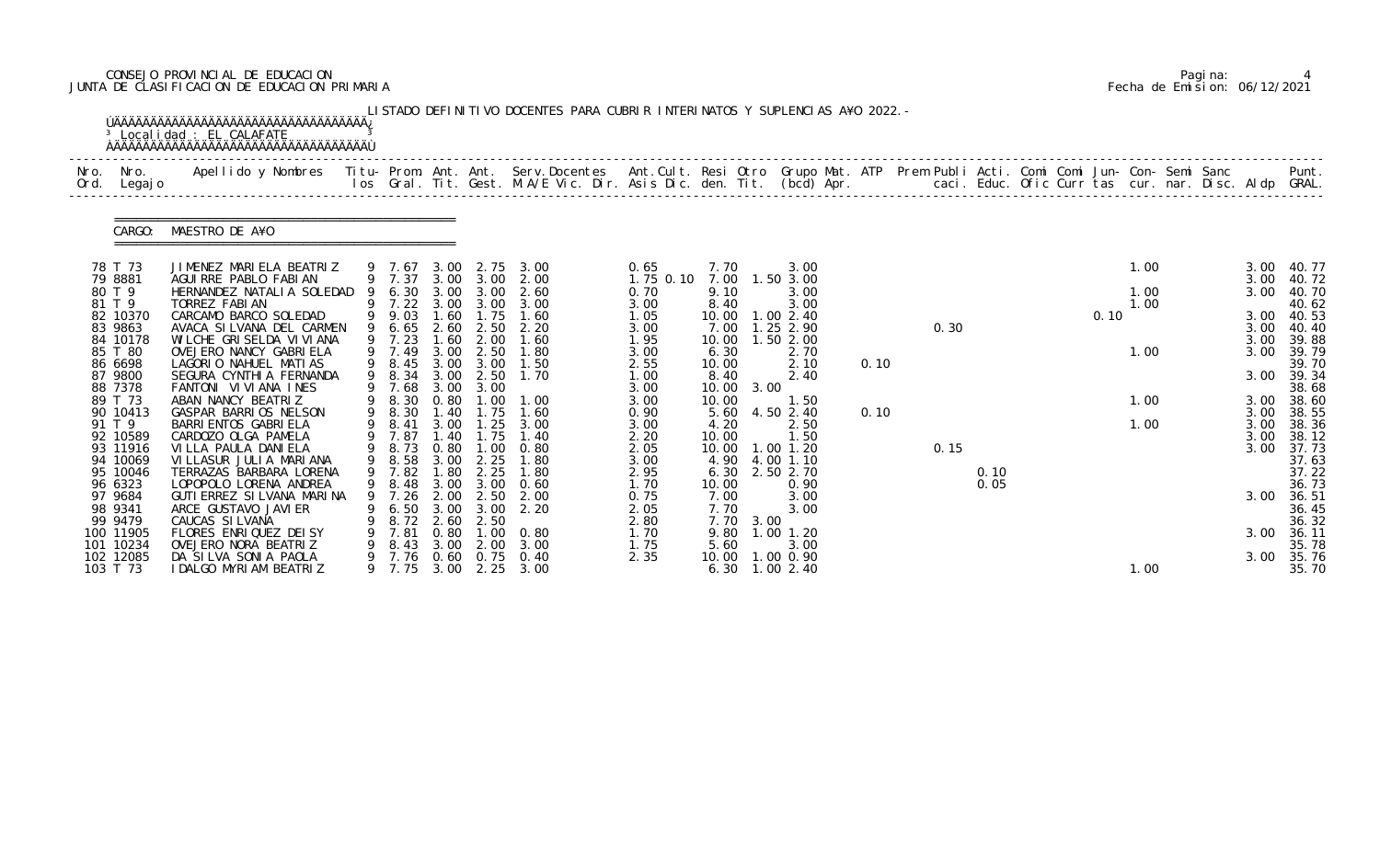## CONSEJO PROVINCIAL DE EDUCACION Pagina: 5 JUNTA DE CLASIFICACION DE EDUCACION PRIMARIA Fecha de Emision: 06/12/2021

| Ord.   | Nro. Nro.<br>Legaj o   | Apellido y Nombres - Titu- Prom. Ant. Ant. Serv.Docentes - Ant.Cult. Resi Otro Grupo Mat. ATP - Prem Publi Acti. Comi Comi Jun- Con- Semi Sanc - - - Punt.<br>Ios Gral. Tit. Gest. M.A/E Vic. Dir. Asis Dic. den. Tit. (bcd) Apr. |   |                       |              |              |                                                |              |              |           |                                  |  |  |              |  |  |  |      |                |
|--------|------------------------|-----------------------------------------------------------------------------------------------------------------------------------------------------------------------------------------------------------------------------------|---|-----------------------|--------------|--------------|------------------------------------------------|--------------|--------------|-----------|----------------------------------|--|--|--------------|--|--|--|------|----------------|
|        |                        | CARGO: MAESTRO DE A¥O                                                                                                                                                                                                             |   |                       |              |              |                                                |              |              |           |                                  |  |  |              |  |  |  |      |                |
|        | 104 9783               | BOSSOLASCO MARIANA                                                                                                                                                                                                                |   |                       |              |              | 9 7.95 3.00 2.25 1.00<br>9 8.34 3.00 3.00 0.30 | 0.35         |              |           | 10.00  0.50  1.50                |  |  | 0.10         |  |  |  |      | 35.55          |
|        | 105 9118<br>106 10689  | RODRI GUEZ KARI NA JULI ETA<br>GALLIPPI MARIA ALEJANDRA                                                                                                                                                                           |   |                       |              |              | 9 8.52 3.00 1.50 0.20                          | 2.70<br>3.00 |              |           | 7.70 1.00 0.30<br>4.20 5.50 0.30 |  |  |              |  |  |  |      | 35.44<br>35.22 |
|        | 107 10332              | CORONELLI MARCELA VI VI ANA                                                                                                                                                                                                       |   | 9 7.97                | 3.00         | 2.00         | 1.40                                           | 3.00         |              |           | 5.60 1.00 2.10                   |  |  |              |  |  |  |      | 35.07          |
|        | 108 6321               | D'AVERSA LIGIA CECILIA                                                                                                                                                                                                            |   | 9 8.69                | 3.00         | 3.00         |                                                | 0.50         |              | 8.40 2.25 |                                  |  |  | 0.10         |  |  |  |      | 34.94          |
|        | 109 7029<br>110 11310  | ARRARAS MARIA JOSEFINA<br>SCALI SE DANI ELA                                                                                                                                                                                       |   | 9 8.41                | 3.00         | 1.00         | 9 7.08 3.00 3.00 0.20                          | 1.55<br>3.00 | 7.00         | 3.50      | 9.80 1.00 0.30                   |  |  |              |  |  |  |      | 34.93<br>34.91 |
|        | 111 10270              | NASSO YANINA GISELA                                                                                                                                                                                                               |   | 9 7.81                | 1.80         | 2.00         | 1.60                                           | 0.30         | 6.30         |           | 2.40                             |  |  |              |  |  |  | 3.00 | 34.21          |
|        | 112 10128              | CHAMORRO GABRIELA INES                                                                                                                                                                                                            |   | 9 7.20                | 3.00         | 2.25         | 1.60                                           | 3.00         | 5.60         |           | 2.40                             |  |  | 0.10         |  |  |  |      | 34.15          |
|        | 113 10084              | SILVA JUAN MARCELO                                                                                                                                                                                                                |   | 9 7.69                | 2.00         | 2.25         | 1.80                                           | 0.05         | 5.60         |           | 2.70                             |  |  |              |  |  |  | 3.00 | 34.09          |
|        | 114 10153<br>115 10679 | VI LLARREAL ANDREA NOEL<br>TABARES CLAUDIA ANDREA                                                                                                                                                                                 |   | 9 7.41<br>9 8.22 3.00 | 2.00         | 2.25<br>1.50 | 1.70<br>2.20                                   | 3.00         | 6.30         |           | 2.40<br>2.80 3.00 1.30           |  |  |              |  |  |  | 3.00 | 34.06<br>34.02 |
| 116 TP |                        | LOPEZ ANALIA MABEL                                                                                                                                                                                                                |   | 9 8.59                | 3.00         | 1.75         | 2.40                                           | 3.00         | 3.50         |           | $1.25$ $1.20$                    |  |  |              |  |  |  |      | 33.69          |
|        | 117 11083              | GUEVARA ESTER MABEL                                                                                                                                                                                                               |   | 9 7.20                | 1.80         | 1.50         | 1.30                                           | 2.80         | 4.20         |           | 2.00 1.80                        |  |  |              |  |  |  | 2.00 | 33.60          |
|        | 118 11477              | ZURITA ERICA JAMILA                                                                                                                                                                                                               |   | 9 8.44                | 1.00         | 1.25         | 1.10                                           | 0.05         | 10.00        |           | 1.00 1.50                        |  |  |              |  |  |  |      | 33.34          |
|        | 119 11203<br>120 9113  | ORELLANA MARIA JOSEFINA<br>RADOVI NI CH JESSI CA                                                                                                                                                                                  |   | 9 7.24<br>9 7.72 3.00 | 2.00         | 1.50<br>3.00 | 1.20                                           | 3.00<br>1.30 | 4.20<br>8.40 |           | 1.80                             |  |  | 0.20<br>0.10 |  |  |  | 3.00 | 33.14<br>32.52 |
|        | 121 9644               | ARIAS VILLEGAS MARIELA                                                                                                                                                                                                            |   | 9 8.50 3.00           |              | 1.50         | 1. 20                                          | 3.00         | 4.20         |           | 1.80                             |  |  |              |  |  |  |      | 32.20          |
|        | 122 10925              | GUTI ERREZ MARI ANA                                                                                                                                                                                                               |   | 9 8.09 2.40           |              | 1.50         | 0.60                                           | 2.70         |              |           | 3.50 3.00 0.90                   |  |  |              |  |  |  |      | 31.69          |
|        | 123 11228              | LEDESMA MONICA ELIZABETH                                                                                                                                                                                                          |   |                       | 3.00         |              | 3.00                                           | 1.45         | 4.20         |           | 1.80                             |  |  |              |  |  |  |      | 31.43          |
|        | 124 9478<br>125 10232  | LI BI SCHOFF DAMI AN<br>TORRES MARIA EUGENIA                                                                                                                                                                                      |   | 6.85<br>7.95          | 3.00<br>2.00 | 2.75<br>2.00 | 0.40<br>1.60                                   |              | 9.10         |           | 0.20<br>2.40                     |  |  |              |  |  |  |      | 31.30<br>31.15 |
|        | 126 11338              | SAURA CASANDRA                                                                                                                                                                                                                    |   | 8.14                  | 2.40         | 1.50         | 1. 20                                          | 0.60<br>3.00 | 5.60<br>3.50 |           | 1.80                             |  |  |              |  |  |  |      | 30.54          |
|        | 127 10122              | NAVARRO CANAL MARIA                                                                                                                                                                                                               |   | 7.50                  | 2.00         | 2.00         | 1.70                                           |              | 5.60         |           | 2.40                             |  |  |              |  |  |  |      | 30.20          |
|        | 128 9589               | FREILE MARIANGELES                                                                                                                                                                                                                |   | 7.18                  | 1.80         | 2.00         |                                                |              | 10.00        |           |                                  |  |  |              |  |  |  |      | 29.98          |
|        | 129 10373              | DORADO VICTORIA ANDREA                                                                                                                                                                                                            | 9 | 7.34                  | 2.20         |              | $1.75 \t 0.30$                                 | 0.30         | 5.60         |           | 0.30                             |  |  |              |  |  |  | 3.00 | 29.79          |

|  | Pagi na: |                              |
|--|----------|------------------------------|
|  |          | Fecha de Emision: 06/12/2021 |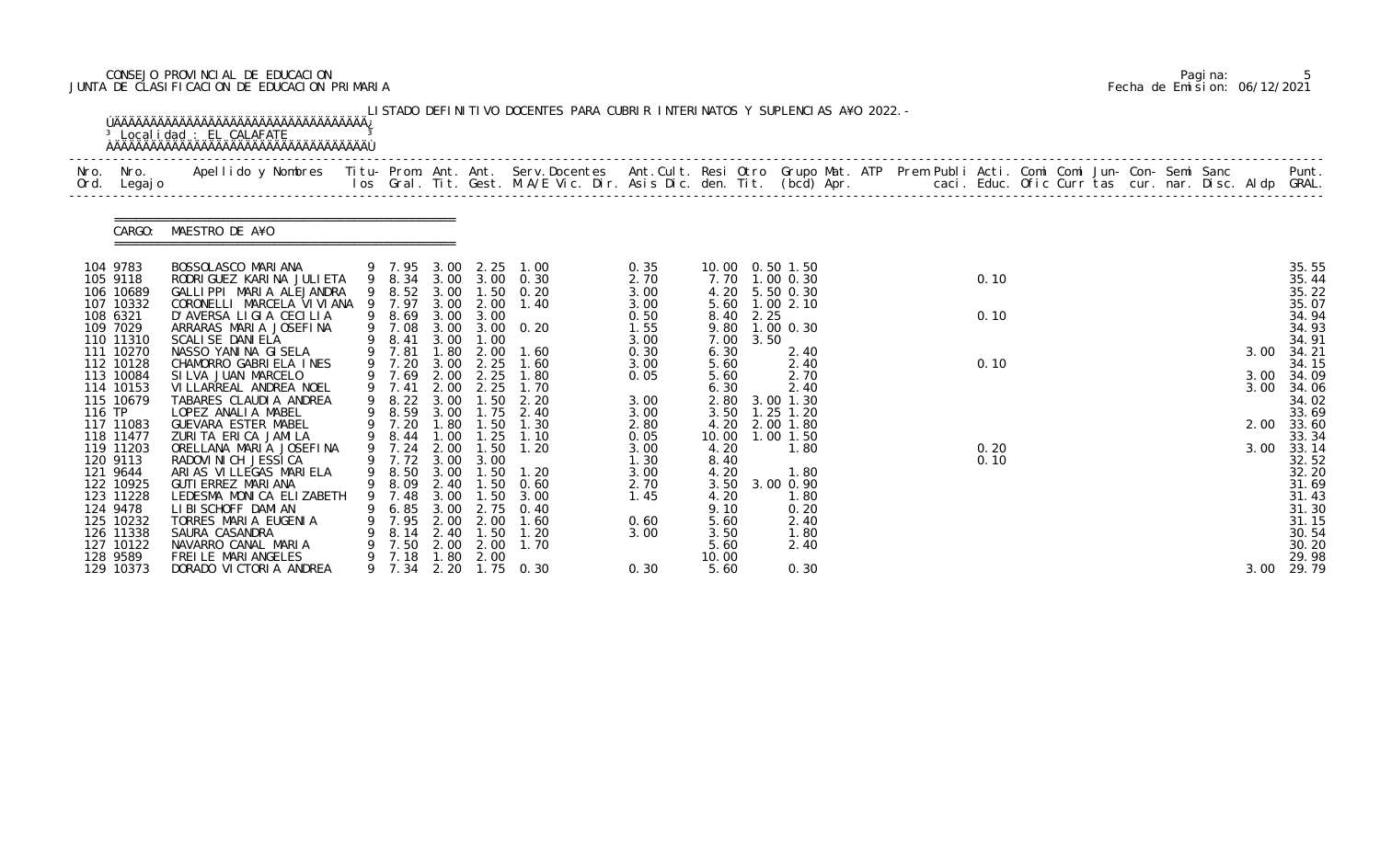# CONSEJO PROVINCIAL DE EDUCACION Pagina: 6 JUNTA DE CLASIFICACION DE EDUCACION PRIMARIA Fecha de Emision: 06/12/2021

| Nro.<br>Ord. | Nro.<br>Legaj o        | Apellido y Nombres - Titu- Prom. Ant. Ant. Serv.Docentes - Ant.Cult. Resi Otro Grupo Mat. ATP Prem Publi Acti. Comi Comi Jun- Con- Semi Sanc - - - Punt.<br>Ios Gral. Tit. Gest. M.A/E Vic. Dir. Asis Dic. den. Tit. (bcd) Apr. - |   |                          |              |                                       |                        |              |               |                   |  |      |  |  |  |              |                |
|--------------|------------------------|-----------------------------------------------------------------------------------------------------------------------------------------------------------------------------------------------------------------------------------|---|--------------------------|--------------|---------------------------------------|------------------------|--------------|---------------|-------------------|--|------|--|--|--|--------------|----------------|
|              | CARGO:                 | MAESTRO DE A¥O                                                                                                                                                                                                                    |   |                          |              |                                       |                        |              |               |                   |  |      |  |  |  |              |                |
|              | 130 10939              | GUTI ERREZ LAURA BEATRIZ                                                                                                                                                                                                          |   | 9 7.50                   | 3.00         | 1. 25                                 | 1.60                   | 2.30         | 4.20          | 0.80              |  | 0.10 |  |  |  |              | 29.75          |
|              | 131 12105<br>132 11618 | VILLALBA MARIA ROSA<br>MARIN EMILCE BETTIANA                                                                                                                                                                                      |   | 9 7.68<br>9 8.20         | 1.20         | 1.25                                  | 0.40 0.75 0.50<br>1.00 | 0.90<br>0.75 | 7.70<br>3.50  | 0.60<br>1.50      |  | 0.10 |  |  |  | 2.00<br>3.00 | 29.63<br>29.40 |
|              | 133 11200              | BASTI ANI FRANCO RUBEN                                                                                                                                                                                                            |   | 9 9.08                   | 1.20         | 1.50                                  | 1.00                   | 0.70         | 4.20          | 1.80              |  | 0.15 |  |  |  |              | 28.63          |
|              | 134 11425              | PI EROTTO ALEJANDRO MI GUEL                                                                                                                                                                                                       |   | 6.57                     | 3.00         | 1.25                                  | 0.90                   | 3.00         | 3.50          | 1.20              |  |      |  |  |  |              | 28.42          |
|              | 135 11456              | PASTORINO SUSANA VALERIA                                                                                                                                                                                                          |   | 9 9.18                   | 1.40         | 1.25                                  | 0.70                   | 2.80         | 2.80          | 0.90              |  |      |  |  |  |              | 28.03          |
|              | 136 12600<br>137 12139 | PEDRAZA TAPI A SEBASTI AN<br>MEDINA MARIELA ROMINA                                                                                                                                                                                |   | 9 8.31<br>9 8.45         | 0.20<br>0.60 | 0.25<br>0. 50                         | 0.40                   | 1.55         | 10.00<br>6.30 | 0.60              |  |      |  |  |  |              | 27.76<br>27.40 |
|              | 138 10143              | NORIEGA LUCIANA PAOLA                                                                                                                                                                                                             |   | 9 7.09                   | 2.00         | 2.00                                  | 0.40                   |              | 6.30          | 0.60              |  |      |  |  |  |              | 27.39          |
|              | 139 11637              | QUINT LORENA VANESA                                                                                                                                                                                                               |   | 7.28                     | 1.20         | 1.25                                  | 0.80                   | 0.05         | 3.50          | 1.20              |  |      |  |  |  | 3.00         | 27.28          |
|              | 140 10255              | CAMACHO LUIS ALBERTO                                                                                                                                                                                                              |   | 7.81                     | 3.00         | .25                                   | 0.20                   | 1.25         | 4.20          | 0.10              |  |      |  |  |  |              | 26.81          |
|              | 141 11559<br>142 11634 | CASTILLO CRISTIAN ALBERTO<br>BLANCO NATALIA VIRGINIA                                                                                                                                                                              | 9 | 8.78<br>8.29             | 1.00<br>0.80 | 1.25<br>1.00                          | 1.00<br>0.70           | 0.70         | 3.50<br>2.80  | 1.50<br>0.90      |  |      |  |  |  | 3.00         | 26.73<br>26.49 |
|              | 143 12255              | QUI ROZ MARI ANELA LUJAN                                                                                                                                                                                                          |   | 9 8.38                   | 0.40         | 0.50                                  | 0.30                   | 0.35         | 4.20          |                   |  |      |  |  |  | 3.00         | 26.13          |
|              | 144 11929              | CASTILLO NADIA DE LOS                                                                                                                                                                                                             |   | 9 7.10                   | 1.00         | 1.00                                  | 0.70                   | 0.90         | 2.10          | 0.90              |  |      |  |  |  | 3.00         | 25.70          |
|              | 145 12150              | BERNAL VI VI ANA ANDREA                                                                                                                                                                                                           | 9 | 8.32                     |              |                                       | 1.00 0.75 0.50         | 0.25         | 1.40          | 0.60              |  |      |  |  |  | 3.00         | 24.82          |
|              | 146 11880<br>147 12348 | SORIA YAMILE AMIRA<br>GARCIA MELANY FIORELLA                                                                                                                                                                                      |   | 8.32<br>9 8.76 0.60 0.50 | 0.80         | 1.00                                  | 0.60<br>0.30           | 0.25         | 2.10<br>1.40  | 1.00 0.90         |  |      |  |  |  | 3.00         | 23.97          |
|              | 148 12752              | NU EZ MONICA ALICIA                                                                                                                                                                                                               |   | 9 7.84                   | 3.00         | 1.00                                  | 0.20                   |              | 1.40          | 0.30<br>1.00 0.30 |  |      |  |  |  |              | 23.86<br>23.74 |
|              | 149 11922              | PONCE PAOLA NOEMI                                                                                                                                                                                                                 |   |                          | 7.46 0.80    | $\overline{\phantom{0}}$ . $00$       | 0.70                   | 0.10         | 2.10          | 0.90              |  |      |  |  |  |              | 22.06          |
|              | 150 12144              | SOLANO DALMA ISABEL                                                                                                                                                                                                               |   | 7.74                     | 0.80         | 0.75                                  |                        | 0.75         | 1.40          |                   |  | 0.10 |  |  |  |              | 20.54          |
|              | 151 12281              | CRESPO LUISINA MAGALI                                                                                                                                                                                                             |   | 8.36                     |              | $0.40 \quad 0.50$                     |                        | 0.10         | 1.40          |                   |  |      |  |  |  |              | 19.76          |
|              | 152 11820<br>153 12597 | MADERA MARINA ANDREA<br>MORALES ALEJANDRO                                                                                                                                                                                         |   | 7.49<br>7.38             | . 20<br>1.20 | $\overline{\phantom{0}}$ . OO<br>0.25 | 0. 90                  | 0.40<br>1.80 | 0.70<br>0.70  | 1.20              |  |      |  |  |  | 2.00         | 23.89<br>20.33 |
|              | 154 12287              | MI ¥O JESSI CA GRI SELDA                                                                                                                                                                                                          | 9 | 8.45                     |              |                                       | 0.60 0.50 0.20         | 0.25         | 0.70          | 0.30              |  |      |  |  |  |              | 20.00          |
|              | 155 12885              | ROMERO KARINA ESTELA                                                                                                                                                                                                              |   | 9 8.55                   | 1.40         |                                       |                        | 2.85         | 1.50          |                   |  |      |  |  |  |              | 23.30          |

|  | Pagi na: |                              |
|--|----------|------------------------------|
|  |          | Fecha de Emision: 06/12/2021 |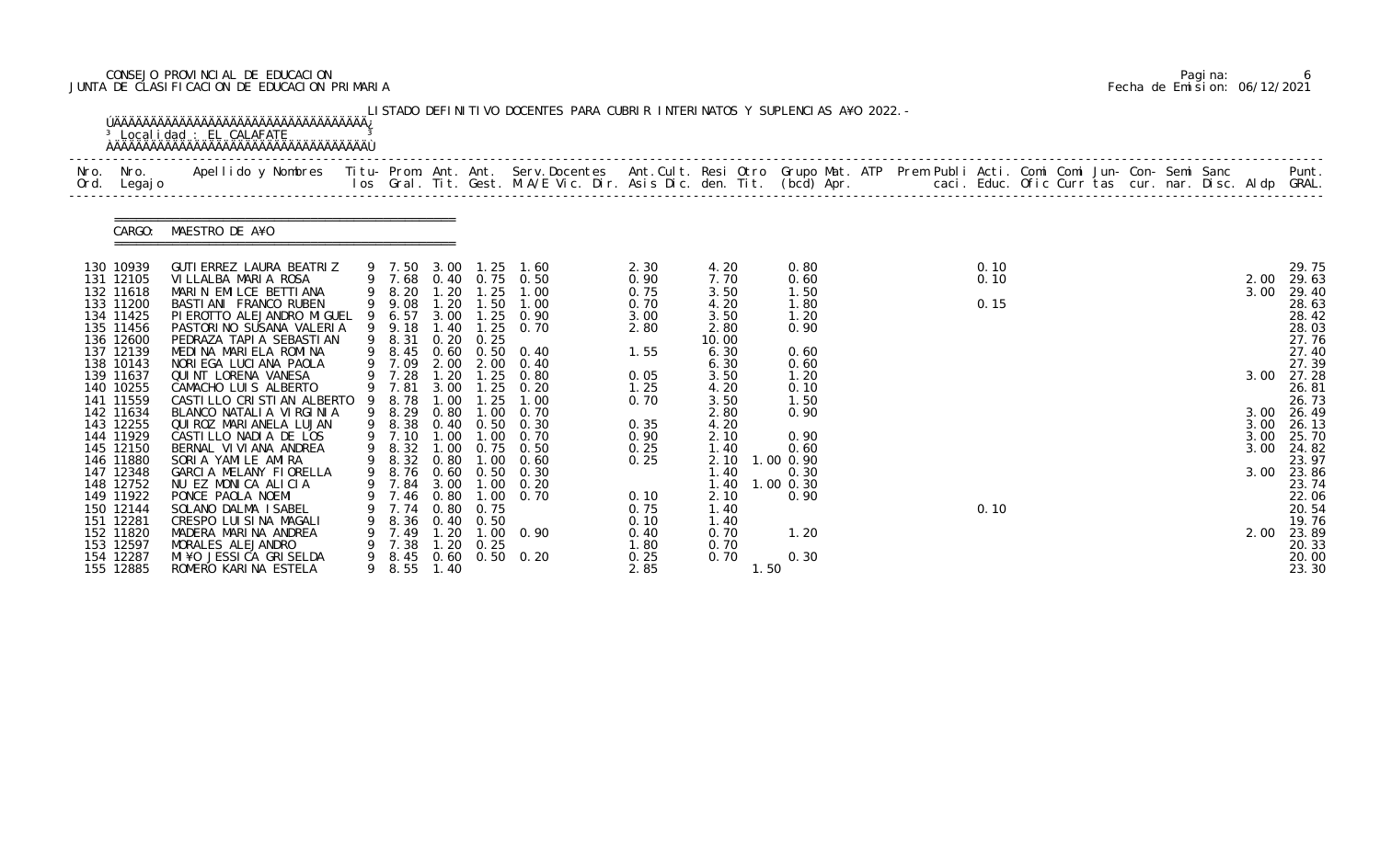## CONSEJO PROVINCIAL DE EDUCACION Pagina: 7 JUNTA DE CLASIFICACION DE EDUCACION PRIMARIA Fecha de Emision: 06/12/2021

| Nro.<br>Ord. | Nro.<br>Legaj o                     | Apellido y Nombres Titu- Prom. Ant. Ant. Serv.Docentes Ant.Cult. Resi Otro Grupo Mat. ATP Prem Publi Acti. Comi Comi Jun- Con- Semi Sanc |                                 |              |              | los Gral. Tit. Gest. M.A/E Vic. Dir. Asis Dic. den. Tit. (bcd) Apr.        caci. Educ. Ofic Curr tas cur. nar. Disc. Aldp GRAL. |              |       |                                        |      |      |              |  |              |  |      | Punt.                   |
|--------------|-------------------------------------|------------------------------------------------------------------------------------------------------------------------------------------|---------------------------------|--------------|--------------|---------------------------------------------------------------------------------------------------------------------------------|--------------|-------|----------------------------------------|------|------|--------------|--|--------------|--|------|-------------------------|
|              | CARGO:                              | =====================================<br>MAESTRO DE A¥O                                                                                  |                                 |              |              |                                                                                                                                 |              |       |                                        |      |      |              |  |              |  |      |                         |
|              | 156 12747<br>157 10338              | ROMERO CINTIA YANINA<br>DESIATA LUCIANO EDUARDO                                                                                          | 9 7.90 1.40<br>9 7.40 3.00 1.50 |              |              |                                                                                                                                 | 3.00         |       |                                        |      |      |              |  |              |  |      | 21.30<br>20.90          |
|              | 158 12841<br>159 12789              | CARDOZO LUCIA BELEN<br>LATORRE PAULA ROCIO                                                                                               | 9 7.65<br>9 9.03                | 1.20<br>0.40 |              |                                                                                                                                 | 2.85         |       |                                        |      |      |              |  |              |  |      | 20.70<br>18.43          |
|              | 160 12864<br>161 12512              | MELGAREJO SERGIO ROLANDO<br>YULAN TALIA AYELEN                                                                                           | 9 7.40                          | 0.40         |              | 9 8.00 0.20 0.25 0.10                                                                                                           | 0.80         |       |                                        |      |      |              |  |              |  |      | 17.60<br>17.55          |
|              | 162 12602<br>163 12753<br>164 12788 | PONCE MARIA BELEN<br>ARANDA BRAIAN FRANCISCO<br>FERREYRA ROSARIO PATRICIA 9 7.66                                                         | 9 6.98 0.80 0.25<br>9 7.56      | 0.80         |              |                                                                                                                                 | 0.40         |       |                                        |      |      |              |  |              |  |      | 17.43<br>17.36<br>16.66 |
|              | CARGO:                              | MAESTRO INTERNADO                                                                                                                        |                                 |              |              |                                                                                                                                 |              |       |                                        |      |      |              |  |              |  |      |                         |
|              | 1 T 73                              | MORALES RAGGHIANTI ANA                                                                                                                   |                                 |              |              | 6 7.15 3.00 1.00 3.00                                                                                                           | 3.00         |       | 10.00 5.50 3.00                        | 0.20 |      |              |  | 1.00         |  | 3.00 | 45.85                   |
|              | 2 TAD 11<br>3 10178                 | SCHNABL ROSA MARIA<br>WI LCHE GRI SELDA VI VI ANA                                                                                        | 6, 7.23                         |              |              | 6 8.70 3.00 1.75 3.00<br>1.60 0.50 1.60                                                                                         | 3.00<br>1.95 |       | 10.00  0.50  3.00<br>10.00  1.50  2.00 |      |      | 0.05         |  | 2.00         |  | 3.00 | 41.00<br>35.38          |
|              | CARGO:                              | MAESTRO ESP. EDUC. ARTI STI CA: PLASTI CA                                                                                                |                                 |              |              |                                                                                                                                 |              |       |                                        |      |      |              |  |              |  |      |                         |
|              | 1 T 80<br>2 645                     | ROLDAN LORENA ALEJANDRA<br>SAN PEDRO SILVINA ANDREA                                                                                      | 9 9.42 3.00<br>9 7.78           | 3.00         | 3.00<br>3.00 | 3.00<br>3.00                                                                                                                    | 3.00<br>3.00 | 10.00 | 3.00<br>10.00 3.00 3.00                |      | 0.40 | 0.05         |  | 1.00<br>1.00 |  | 3.00 | 47.82<br>45.83          |
|              | 3 T 80<br>4 T 9                     | SKVARCA CARLA IRENE<br>ORTI Z ANDREA                                                                                                     | 9 8.58<br>8.26                  | 3.00<br>3.00 | 3.00         | 3.00<br>2.75 3.00                                                                                                               | 1.70<br>1.40 | 10.00 | 3.00<br>7.00 2.25 3.00                 |      |      | 0.20<br>0.10 |  | 1.00<br>1.00 |  | 3.00 | 45.48<br>3.00 43.76     |

|  | Pagi na: |                              |
|--|----------|------------------------------|
|  |          | Fecha de Emision: 06/12/2021 |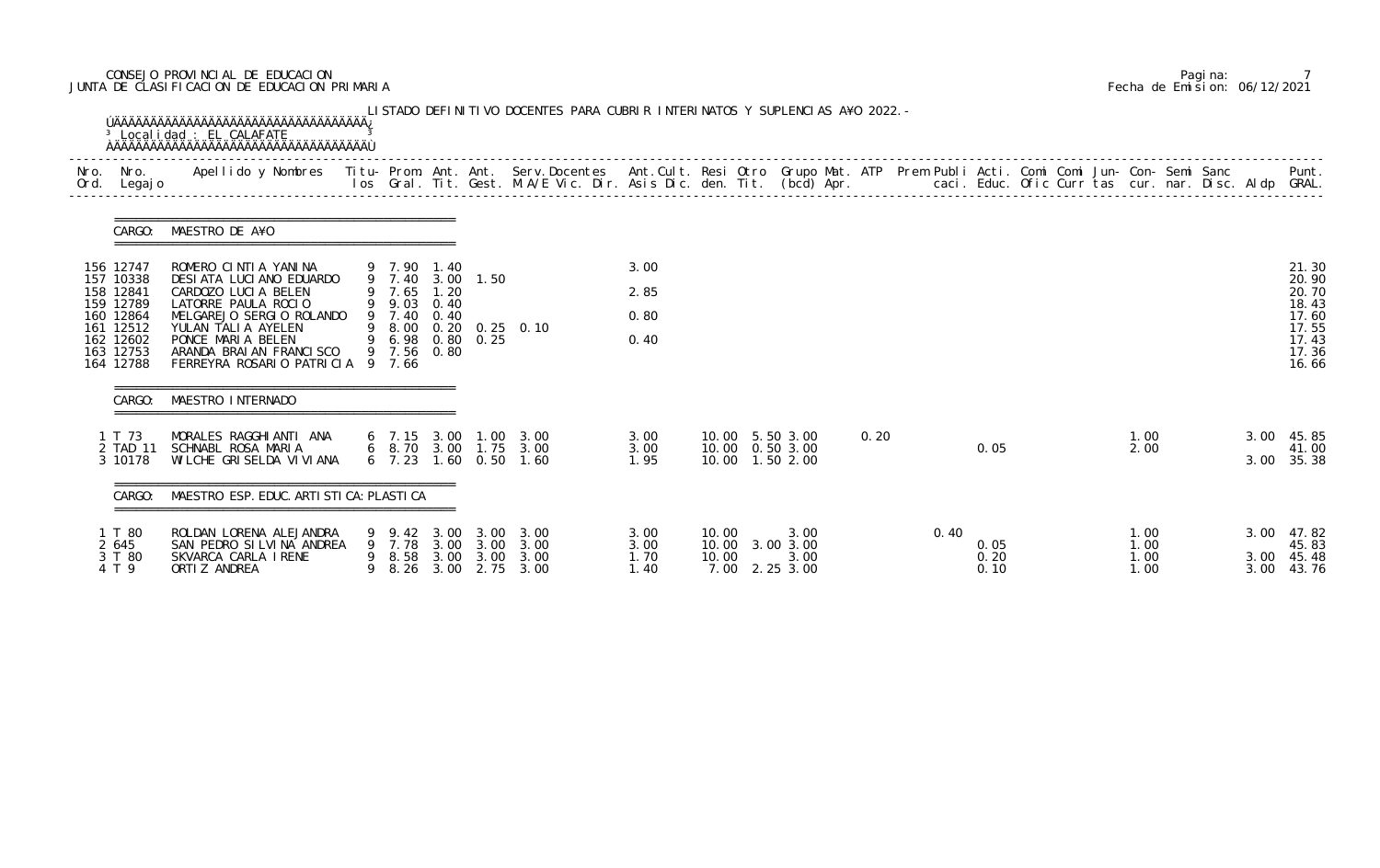## CONSEJO PROVINCIAL DE EDUCACION Pagina: 8 JUNTA DE CLASIFICACION DE EDUCACION PRIMARIA Fecha de Emision: 06/12/2021

| Nro.<br>Ord. | Nro.<br>Legaj o                                                                                                                                                        | Apellido y Nombres  Titu- Prom. Ant. Ant.  Serv.Docentes  Ant.Cult. Resi Otro  Grupo Mat. ATP  Prem Publi Acti. Comi Comi Jun- Con- Semi Sanc              Punt.<br>Ios Gral. Tit. Gest. M.A/E Vic. Dir. Asis Dic. den. Tit. (bcd                                                                                                                              |                                                                                                                                                  |                                                                                             |                                                                                                                        |                                                      |                                                                              |                                                                                                           |                                              |      |              |  |      |                              |  |              |                                                                                                                                     |
|--------------|------------------------------------------------------------------------------------------------------------------------------------------------------------------------|----------------------------------------------------------------------------------------------------------------------------------------------------------------------------------------------------------------------------------------------------------------------------------------------------------------------------------------------------------------|--------------------------------------------------------------------------------------------------------------------------------------------------|---------------------------------------------------------------------------------------------|------------------------------------------------------------------------------------------------------------------------|------------------------------------------------------|------------------------------------------------------------------------------|-----------------------------------------------------------------------------------------------------------|----------------------------------------------|------|--------------|--|------|------------------------------|--|--------------|-------------------------------------------------------------------------------------------------------------------------------------|
|              | CARGO:                                                                                                                                                                 | MAESTRO ESP. EDUC. ARTI STI CA: PLASTI CA                                                                                                                                                                                                                                                                                                                      |                                                                                                                                                  |                                                                                             |                                                                                                                        |                                                      |                                                                              |                                                                                                           |                                              |      |              |  |      |                              |  |              |                                                                                                                                     |
|              | 5 T 80<br>6 T9/73<br>7 T 73<br>8 7032<br>9 T 89<br>10 10800<br>11 8469<br>12 10049<br>13 10279<br>14 10813<br>15 10854<br>16 10587<br>17 10077<br>18 11723<br>19 12676 | COCCI MARIA JIMENA<br>ZI LLE SANDRA PAOLA<br>TOSSI SANDRA ALICIA<br>BRAVO DAMI AN OSCAR<br>MARTIN ALEJANDRA ELIDA<br>CALLEJA LAURA<br>ROSSI ELIANA RITA<br>ALFARO MARIA MERCEDES<br>TEDESCO JORGELINA LIDIA<br>MAZA PAULA VERONICA<br>I BARROLA DAVID RAMON<br>SANDOVAL GUADALUPE<br>CORONEL DIAZ VIRGINIA<br>MOYANO ROMERO CYNTHIA<br>MASTRANGELO LAURA SOFIA | $9$ 8.60<br>9 8.99<br>9 9.31<br>9 9.21<br>9 8.77<br>8.86<br>8.36<br>9 7.51<br>9 7.45<br>9 8.78<br>9 6.77<br>9 8.90<br>9 7.11<br>9 8.35<br>9 8.86 | 3.00<br>3.00<br>3.00<br>2.80<br>1.60<br>2.80<br>3.00<br>.60<br>1.80<br>1.40<br>1.20<br>1.40 | 3.00<br>3.00<br>3.00<br>3.00 3.00<br>2.25<br>1.50<br>2.75<br>2.25<br>1.50<br>1.25<br>1.75<br>1.50<br>3.00 2.00<br>1.00 | 2.20<br>3.00<br>3.00<br>1.60<br>1.60<br>1.10<br>1.00 | 1.05<br>0.60<br>0.95<br>3.00<br>0.50<br>0.80<br>2.80<br>0.35<br>0.40<br>0.25 | 9.10<br>10.00<br>10.00<br>10.00<br>6.30<br>10.00<br>9.80<br>5.60<br>10.00<br>7.00<br>4.20<br>2.10<br>0.70 | 3.00<br>3.00<br>3.00<br>2.40<br>2.40<br>1.50 |      | 0.10<br>0.15 |  | 0.10 | 1.00<br>1.00<br>1.00<br>1.00 |  | 3.00<br>3.00 | 42.95<br>41.69<br>41.31<br>39.41<br>37.12<br>35.56<br>33.51<br>30.16<br>29.90<br>28.23<br>25.62<br>22.95<br>21.81<br>19.75<br>17.86 |
|              | 20 9315<br>21 9152<br>22 10442<br>23 9145                                                                                                                              | SORIA NICOLAS FEDERICO<br>VI NSENNAU JORGELI NA<br>PONS ANDREA NOEMI<br>ROMJEM MARISA CRISTINA                                                                                                                                                                                                                                                                 | 6 7.95<br>6 8.24<br>3 10 00 3 00 2 00<br>$3\quad 8.85$                                                                                           | 3.00                                                                                        | 3.00 2.75                                                                                                              | 2. 20 2. 25 1. 80<br>3.00 0.40<br>1.00<br>2.20       | 3.00<br>1.90<br>3.00                                                         | 7.00<br>6.30 3.00 0.20<br>5.60<br>7.70                                                                    | 3.00 2.70<br>3.00 1.10<br>3.00               |      | 0.25<br>0.10 |  |      |                              |  | 3.00         | 36.15<br>32.04<br>34.80<br>30.50                                                                                                    |
|              | CARGO:                                                                                                                                                                 | PES ED. ARTISTICA: PLASTICO VISUAL                                                                                                                                                                                                                                                                                                                             |                                                                                                                                                  |                                                                                             |                                                                                                                        |                                                      |                                                                              |                                                                                                           |                                              |      |              |  |      |                              |  |              |                                                                                                                                     |
|              | 1 T 80<br>2 645                                                                                                                                                        | ROLDAN LORENA ALEJANDRA<br>SAN PEDRO SILVINA ANDREA                                                                                                                                                                                                                                                                                                            | 9 9.42 3.00                                                                                                                                      |                                                                                             | 3.00                                                                                                                   | 3.00<br>9 7.78 3.00 3.00 3.00                        | 3.00<br>3.00                                                                 | 10.00<br>10.00 3.00 3.00                                                                                  | 3.00                                         | 0.40 | 0.05         |  |      | 1.00<br>1.00                 |  | 3.00         | 47.82<br>45.83                                                                                                                      |

|  | Pagi na: |                              |
|--|----------|------------------------------|
|  |          | Fecha de Emision: 06/12/2021 |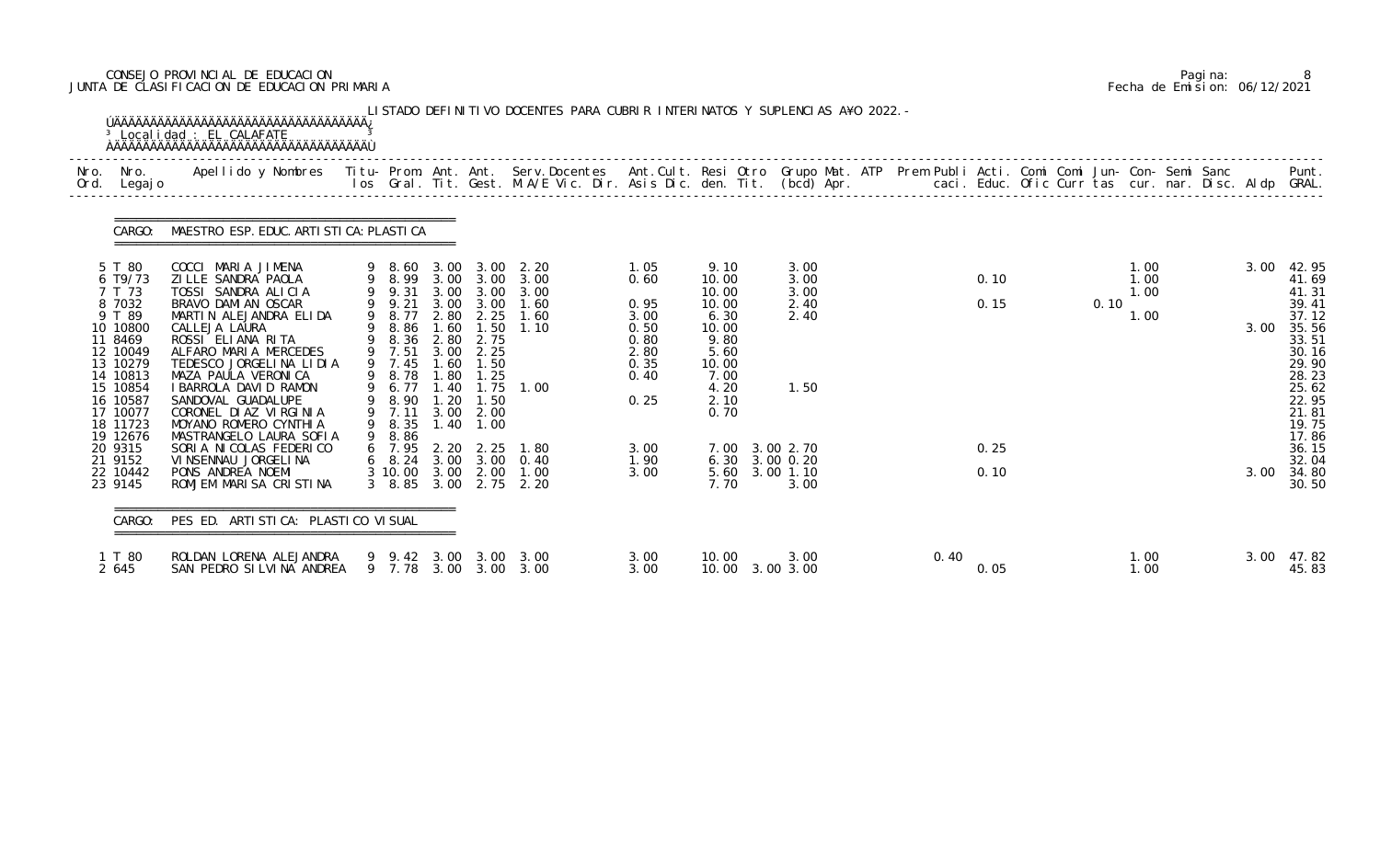## CONSEJO PROVINCIAL DE EDUCACION Pagina: 9 JUNTA DE CLASIFICACION DE EDUCACION PRIMARIA Fecha de Emision: 06/12/2021

| Nro.<br>Ord. | Nro.<br>Legaj o                                                                                                                                                               | Apellido y Nombres  Titu- Prom. Ant. Ant. Serv.Docentes  Ant.Cult. Resi Otro Grupo Mat. ATP Prem Publi Acti. Comi Comi Jun- Con- Semi Sanc         Punt.<br>Ios Gral. Tit. Gest. M.A/E Vic. Dir. Asis Dic. den. Tit. (bcd) Apr.                                                                                                                                             |                                                                                                                                |                                                                      |                                                                                                                 |                                                                                                                                |                                                                                              |                                                                                                                            |                                                                   |  |                              |  |      |                                              |  |                              |                                                                                                                                              |
|--------------|-------------------------------------------------------------------------------------------------------------------------------------------------------------------------------|-----------------------------------------------------------------------------------------------------------------------------------------------------------------------------------------------------------------------------------------------------------------------------------------------------------------------------------------------------------------------------|--------------------------------------------------------------------------------------------------------------------------------|----------------------------------------------------------------------|-----------------------------------------------------------------------------------------------------------------|--------------------------------------------------------------------------------------------------------------------------------|----------------------------------------------------------------------------------------------|----------------------------------------------------------------------------------------------------------------------------|-------------------------------------------------------------------|--|------------------------------|--|------|----------------------------------------------|--|------------------------------|----------------------------------------------------------------------------------------------------------------------------------------------|
|              | CARGO:                                                                                                                                                                        | PES ED. ARTI STI CA: PLASTI CO VI SUAL                                                                                                                                                                                                                                                                                                                                      |                                                                                                                                |                                                                      |                                                                                                                 |                                                                                                                                |                                                                                              |                                                                                                                            |                                                                   |  |                              |  |      |                                              |  |                              |                                                                                                                                              |
|              | 3 T 80<br>4 T 9<br>5 T 80<br>6 T9/73<br>7 T 73<br>8 7032<br>9 T 89<br>10 10800<br>11 8469<br>12 10049<br>13 10279<br>14 10813<br>15 10854<br>16 10587<br>17 10077<br>18 11723 | SKVARCA CARLA IRENE<br>ORTI Z ANDREA<br>COCCI MARIA JIMENA<br>ZILLE SANDRA PAOLA<br>TOSSI SANDRA ALICIA<br>BRAVO DAMI AN OSCAR<br>MARTIN ALEJANDRA ELIDA<br>CALLEJA LAURA<br>ROSSI ELIANA RITA<br>ALFARO MARIA MERCEDES<br>TEDESCO JORGELINA LIDIA<br>MAZA PAULA VERONICA<br>I BARROLA DAVI D RAMON<br>SANDOVAL GUADALUPE<br>CORONEL DIAZ VIRGINIA<br>MOYANO ROMERO CYNTHIA | 9 8.99<br>9 9.31<br>9 9.21<br>9 8.77<br>9 8.86<br>9 8.36<br>9 7.51<br>9 7.45<br>9 8.78<br>9 6.77<br>9 8.90<br>9 7.11<br>9 8.35 | 3.00<br>1.60<br>2.80<br>3.00<br>1.60<br>1.80<br>1.40<br>1.20<br>3.00 | 9 8.60 3.00 3.00<br>3.00 3.00<br>3.00<br>2.80 2.25<br>2.75<br>2.25<br>1.50<br>1.25<br>1.50<br>2.00<br>1.40 1.00 | 9 8.58 3.00 3.00 3.00<br>9 8.26 3.00 2.75 3.00<br>2.20<br>3.00<br>3.00 3.00 3.00<br>1.60<br>1.60<br>$1.50$ $1.10$<br>1.75 1.00 | 1.70<br>1.40<br>1.05<br>0.60<br>0.95<br>3.00<br>0.50<br>0.80<br>2.80<br>0.35<br>0.40<br>0.25 | 10.00<br>7.00<br>9.10<br>10.00<br>10.00<br>10.00<br>6.30<br>10.00<br>9.80<br>5.60<br>10.00<br>7.00<br>4.20<br>2.10<br>0.70 | 3.00<br>2.25 3.00<br>3.00<br>3.00<br>3.00<br>2.40<br>2.40<br>1.50 |  | 0.20<br>0.10<br>0.10<br>0.15 |  | 0.10 | 1.00<br>1.00<br>1.00<br>1.00<br>1.00<br>1.00 |  | 3.00<br>3.00<br>3.00<br>3.00 | 45.48<br>43.76<br>42.95<br>41.69<br>41.31<br>39.41<br>37.12<br>35.56<br>33.51<br>30.16<br>29.90<br>28.23<br>25.62<br>22.95<br>21.81<br>19.75 |
|              | 19 12676<br>20 9315<br>21 9152                                                                                                                                                | MASTRANGELO LAURA SOFIA<br>SORIA NI COLAS FEDERI CO<br>VI NSENNAU JORGELI NA                                                                                                                                                                                                                                                                                                | 9 8.86                                                                                                                         |                                                                      |                                                                                                                 | 6 7.95 2.20 2.25 1.80<br>6 8.24 3.00 3.00 0.40                                                                                 | 3.00<br>1.90                                                                                 | 7.00 3.00 2.70<br>6.30 3.00 0.20                                                                                           |                                                                   |  | 0.25                         |  |      |                                              |  |                              | 17.86<br>36.15<br>32.04                                                                                                                      |

|  | Pagi na: |                              |
|--|----------|------------------------------|
|  |          | Fecha de Emision: 06/12/2021 |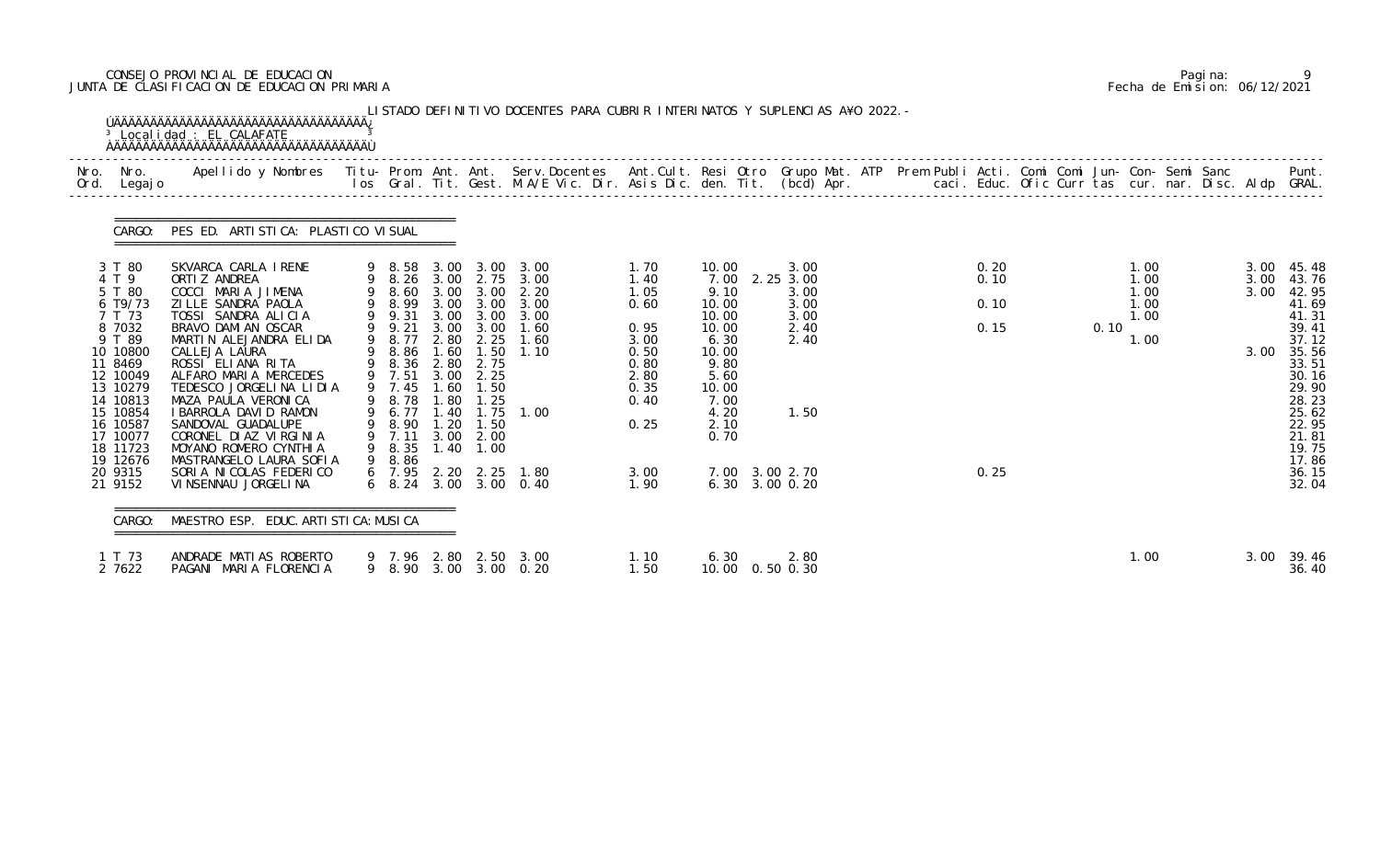## CONSEJO PROVINCIAL DE EDUCACION Pagina: 10 JUNTA DE CLASIFICACION DE EDUCACION PRIMARIA Fecha de Emision: 06/12/2021

| Nro.<br>Ord. | Nro.<br>Legaj o                                  | Apellido y Nombres - Titu- Prom. Ant. Ant. Serv.Docentes - Ant.Cult. Resi Otro Grupo Mat. ATP Prem Publi Acti. Comi Comi Jun- Con- Semi Sanc - - - Punt.<br>Ios Gral. Tit. Gest. M.A/E Vic. Dir. Asis Dic. den. Tit. (bcd) Apr. - |             |                                                               |                                            |                                      |                                                     |      |              |  |      |  |      |      |                                           |
|--------------|--------------------------------------------------|-----------------------------------------------------------------------------------------------------------------------------------------------------------------------------------------------------------------------------------|-------------|---------------------------------------------------------------|--------------------------------------------|--------------------------------------|-----------------------------------------------------|------|--------------|--|------|--|------|------|-------------------------------------------|
|              | CARGO:                                           | MAESTRO ESP. EDUC. ARTI STI CA: MUSI CA                                                                                                                                                                                           |             |                                                               |                                            |                                      |                                                     |      |              |  |      |  |      |      |                                           |
|              | 3 7042<br>4 5354<br>5 9627<br>6 12827<br>7 10914 | FANTONI ANALIA BEATRIZ<br>ECHANDI MARIA CECILIA<br>VI LLEGAS GERARDO ROBERTO<br>GUI LLETTI DAI ANA NOELIA<br>SAMOLUK RICARDO ALBERTO                                                                                              | 9 7.61 0.60 | 9 7.16 3.00 3.00<br>9 7.40 3.00 3.00<br>9 7.76 2.00 2.25 0.80 | 3 8.66 2.60 1.75 1.30                      | 2.95<br>1.25<br>0.25<br>0.10<br>0.10 | 10.00<br>10.00<br>5.60<br>4.90                      | 0.50 | 0.80<br>1.70 |  |      |  |      | 3.00 | 35.11<br>34.15<br>28.46<br>17.31<br>27.01 |
|              | CARGO:                                           | PES ED. ARTISTICA: MUSICA                                                                                                                                                                                                         |             |                                                               |                                            |                                      |                                                     |      |              |  |      |  |      |      |                                           |
|              | 1 T 73<br>2 7622<br>3 7042<br>4 5354<br>5 9627   | ANDRADE MATIAS ROBERTO<br>PAGANI MARIA FLORENCIA<br>FANTONI ANALIA BEATRIZ<br>ECHANDI MARIA CECILIA<br>VI LLEGAS GERARDO ROBERTO                                                                                                  | 9 7.76 2.00 | 9 8.90 3.00 3.00 0.20<br>9 7.16 3.00 3.00<br>9 7.40 3.00 3.00 | 9 7.96 2.80 2.50 3.00<br>$2.25 \quad 0.80$ | 1.10<br>1.50<br>2.95<br>1.25<br>0.25 | 6.30<br>10.00  0.50  0.30<br>10.00<br>10.00<br>5.60 | 0.50 | 2.80<br>0.80 |  |      |  | 1.00 | 3.00 | 39.46<br>36.40<br>35.11<br>34.15<br>28.46 |
|              | 6 12827<br>7 10914                               | GUI LLETTI DAI ANA NOELI A<br>SAMOLUK RICARDO ALBERTO                                                                                                                                                                             | 9 7.61 0.60 | 3 8.66 2.60 1.75 1.30                                         |                                            | 0.10<br>0.10                         | 4.90                                                |      | 1.70         |  |      |  |      | 3.00 | 17.31<br>27.01                            |
|              | CARGO:                                           | MAESTRO ESP. EDUC. ARTI STI CA: TEATRO                                                                                                                                                                                            |             |                                                               |                                            |                                      |                                                     |      |              |  |      |  |      |      |                                           |
|              | 18480<br>2 12750<br>3 10797                      | LOPEZ LOPEZ FERNANDA<br>CAMPOS STEEL SARA<br>CACERES ERICA GISELA                                                                                                                                                                 | 9 8.44      | 3 8.61 2.40 1.50 0.80                                         | 9 8.41 3.00 3.00 1.80                      | 2. 10 0. 20 9. 10                    | 2.80<br>2.80                                        |      | 2.70<br>1.20 |  | 0.10 |  |      |      | 39.41<br>20.24<br>20.31                   |

|  | Pagi na: | 10                           |
|--|----------|------------------------------|
|  |          | Fecha de Emision: 06/12/2021 |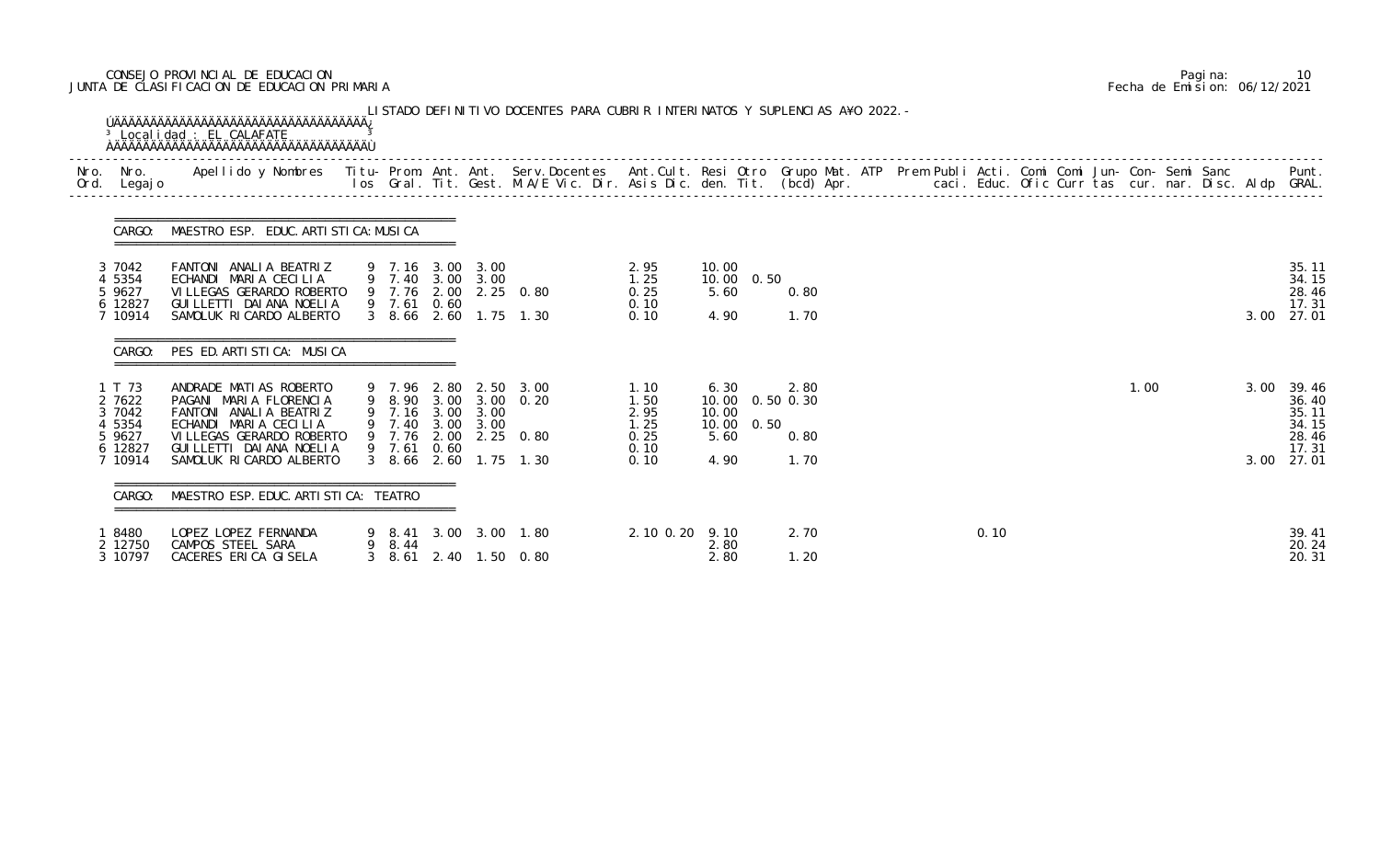## CONSEJO PROVINCIAL DE EDUCACION Pagina: 11 JUNTA DE CLASIFICACION DE EDUCACION PRIMARIA Fecha de Emision: 06/12/2021

| Nro.<br>Ord. | Nro.<br>Legaj o                                                | <b>ÚÄÄÄÄÄÄÄÄÄÄÄÄÄÄÄÄÄÄÄÄÄÄÄÄÄÄÄÄÄÄÄÄÄ</b><br>Apellido y Nombres - Titu- Prom. Ant. Ant. Serv.Docentes - Ant.Cult. Resi Otro Grupo Mat. ATP - Prem Publi Acti. Comi Comi Jun- Con- Semi Sanc |   |                                                      |                                              |                                                       | los Gral. Tit. Gest. M.A/E Vic. Dir. Asis Dic. den. Tit. (bcd) Apr.       caci. Educ. Ofic Curr tas cur. nar. Disc. Aldp GRAL. |                                              |                                                   |                                                                 |  |                                      |                                              |  |                              | Punt.                                                   |
|--------------|----------------------------------------------------------------|---------------------------------------------------------------------------------------------------------------------------------------------------------------------------------------------|---|------------------------------------------------------|----------------------------------------------|-------------------------------------------------------|--------------------------------------------------------------------------------------------------------------------------------|----------------------------------------------|---------------------------------------------------|-----------------------------------------------------------------|--|--------------------------------------|----------------------------------------------|--|------------------------------|---------------------------------------------------------|
|              | CARGO:                                                         | MAESTRO ESP. EDUC. ARTI STI CA: DANZAS                                                                                                                                                      |   |                                                      |                                              |                                                       |                                                                                                                                |                                              |                                                   |                                                                 |  |                                      |                                              |  |                              |                                                         |
|              | 645<br>2 10812<br>3 12696                                      | SAN PEDRO SILVINA ANDREA<br>LOPEZ GUADALUPE EUGENIA<br>GODOY KARINA ALEJANDRA                                                                                                               |   | 9 6.88<br>$6\quad 8.23$                              |                                              | $0.40 \quad 0.25$                                     | 3.00 3.00 3.00<br>9 8.82 3.00 1.50 0.40                                                                                        | 3.00<br>1.55                                 | 10.00                                             | 10.00 3.00 3.00<br>$0.50$ $0.60$                                |  | 0.05                                 | 1.00                                         |  | 3.00                         | 44.93<br>28.37<br>24.88                                 |
|              | CARGO:                                                         | MAESTRO ESP. DE EDUCACION FISICA                                                                                                                                                            |   |                                                      |                                              |                                                       |                                                                                                                                |                                              |                                                   |                                                                 |  |                                      |                                              |  |                              |                                                         |
|              | 1 T 9<br>2 T 73<br>3 T 73<br>4 T 9<br>5 T 80<br>6 T 73         | MENDEZ FERNANDO MARTIN<br>VI DELA LORENA AYELEN<br>MARTINEZ VI VI ANA GRACI ELA<br>PASTINE ACOSTA LUCAS<br>DE ANA ANDREA LAURA<br>MENDEZ FACUNDO SEBASTIAN                                  | 9 | 9 6.65 3.00<br>8.12<br>9 7.23<br>9 6.13<br>6.65      | 3.00<br>2.20<br>2.80                         | 9 7.92 3.00 3.00<br>3.00<br>2.75<br>3.00 3.00<br>3.00 | 3.00 3.00<br>1.20<br>3.00<br>2.00<br>2.80<br>2.60                                                                              | 3.00<br>1.80<br>3.00<br>3.00<br>3.00<br>1.75 | 10.00<br>9.80<br>10.00<br>10.00<br>10.00<br>10.00 | 3.00<br>$1.25$ $2.10$<br>3.00<br>2.80<br>2.00 3.00 0.10<br>3.00 |  | 0.50<br>0.15<br>0.10                 | 1.00<br>1.00<br>1.00<br>1.00<br>1.00<br>1.00 |  | 3.00<br>3.00<br>3.00<br>3.00 | 45.15<br>43.22<br>43.12<br>43.08<br>43.03<br>42.80      |
|              | 7 8100<br>8 T 73<br>9 T 73<br>10 T 80<br>11 T 80<br>12 T 9     | PENA ANALIA NATALIA<br>CLOS BARBARA ALEJANDRA<br>ESCOBAR ADRIAN EDGARDO<br>SCILABRA MARTIN EMILIANO<br>CAPONE HERNAN GUSTAVO<br>POLO MARGARI TA SUSANA                                      | 9 | 9 7.46<br>9 8.03<br>6.85<br>9 7.00<br>9 7.86<br>7.60 | 3.00<br>3.00<br>3.00<br>3.00<br>2.60<br>3.00 | 3.00<br>3.00<br>3.00<br>3.00<br>3.00<br>3.00          | 1.20<br>2.20<br>3.00<br>3.00<br>1.80<br>3.00                                                                                   | 3.00<br>3.00<br>3.00<br>3.00<br>1.35<br>2.20 | 9.80<br>10.00<br>10.00<br>10.00<br>9.80<br>10.00  | 4.25 1.80<br>3.00<br>3.00<br>3.00<br>2.40<br>3.00               |  | 0.25<br>0.10<br>0.35<br>0.15<br>0.15 | 1.00<br>1.00<br>1.00<br>1.00<br>1.00         |  |                              | 42.76<br>42.33<br>42.20<br>42.15<br>3.00 41.96<br>41.80 |
|              | 13 T 80<br>14 8094<br>15 T 80<br>16 7977<br>17 9979<br>18 9827 | LOFREDO MANCILLA PABLO<br>RUEDA NATALIA LAURA<br>DELGADO DEBORA<br>CARRIZO VIRGINIA LILIANA<br>HERRERA MARCOS JUAN<br>CULLEN ALEJANDRO                                                      |   | 7.14<br>7.42<br>7.31<br>5.35<br>9 7.87<br>7. 26      | 3.00<br>3.00<br>3.00<br>2.80<br>2.00         | 3.00<br>3.00<br>3.00<br>3.00<br>2.25<br>3.00 2.50     | 2.60<br>1.90<br>3.00<br>2.80<br>1.40<br>1.60                                                                                   | 1.95<br>0.90<br>0.85<br>2.75<br>3.00<br>0.65 | 10.00<br>10.00<br>10.00<br>9.80<br>10.00<br>9.10  | 3.00<br>2.70<br>3.00<br>1.00 3.00<br>1.70<br>3.00 2.70          |  | 0.40<br>0.10<br>0.05<br>0.15         | 1.00<br>1.00                                 |  | 3.00<br>2.00                 | 41.09<br>41.02<br>40.16<br>39.55<br>39.22<br>38.96      |

|  | Pagi na: | 11                           |
|--|----------|------------------------------|
|  |          | Fecha de Emision: 06/12/2021 |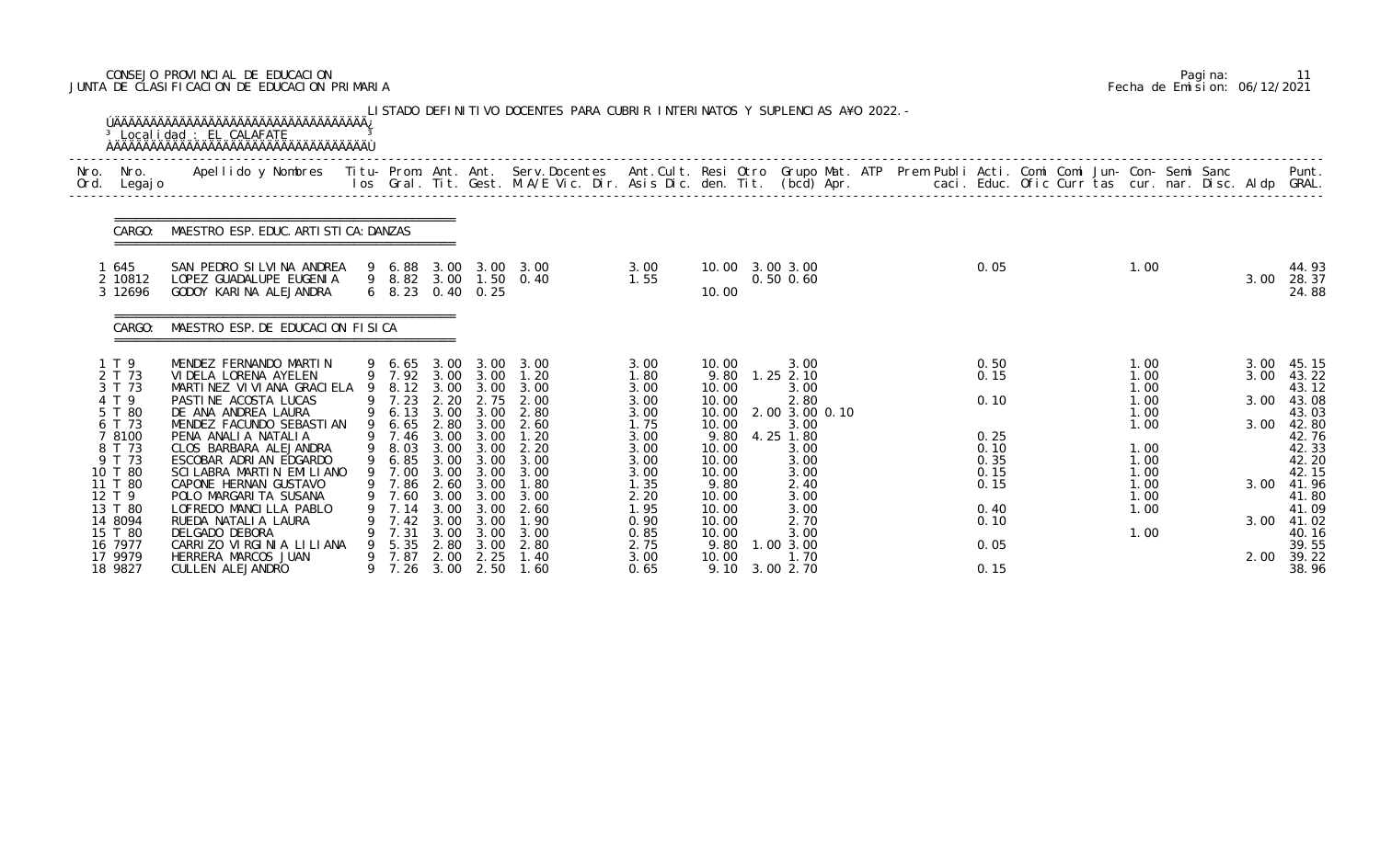## CONSEJO PROVINCIAL DE EDUCACION Pagina: 12 JUNTA DE CLASIFICACION DE EDUCACION PRIMARIA Fecha de Emision: 06/12/2021

| Nro.<br>Legaj o                                                                                                                                                                                                                                                                    |                                                                   |                              |                                                                                  |                                                                                                                                                        |                                                                                                                             |                                                                                                                                                                                                                                                                                                                                                |                                                                                                      |                                                              |                                                                |                                     |                      |      |                   |      |                                                                                                                                                                                                                                                           |
|------------------------------------------------------------------------------------------------------------------------------------------------------------------------------------------------------------------------------------------------------------------------------------|-------------------------------------------------------------------|------------------------------|----------------------------------------------------------------------------------|--------------------------------------------------------------------------------------------------------------------------------------------------------|-----------------------------------------------------------------------------------------------------------------------------|------------------------------------------------------------------------------------------------------------------------------------------------------------------------------------------------------------------------------------------------------------------------------------------------------------------------------------------------|------------------------------------------------------------------------------------------------------|--------------------------------------------------------------|----------------------------------------------------------------|-------------------------------------|----------------------|------|-------------------|------|-----------------------------------------------------------------------------------------------------------------------------------------------------------------------------------------------------------------------------------------------------------|
| CARGO:                                                                                                                                                                                                                                                                             |                                                                   |                              |                                                                                  |                                                                                                                                                        |                                                                                                                             |                                                                                                                                                                                                                                                                                                                                                |                                                                                                      |                                                              |                                                                |                                     |                      |      |                   |      |                                                                                                                                                                                                                                                           |
| ECHEGARAY ROMINA NOELIA<br>LISONI MARINA ISABEL<br>TORRES VANESSA SOLEDAD<br>GUANES MI GUEL ANGEL<br>I MOBERDORFF CARLA LEONOR<br>VARELA ARIEL EMILIO<br>BELLINI CECILIA ELENA<br>POSSE GERONIMO ARMANDO<br>CAMPOPIANO JULIANA<br>ORTEGA LISANDRO RAMON<br>GIGENA MANUEL ALEJANDRO |                                                                   |                              |                                                                                  |                                                                                                                                                        | 1.80<br>1.80<br>0.60<br>0.30<br>0.20<br>2.20<br>1.20                                                                        | 1.75<br>0.95<br>1.40<br>2.10<br>2.50<br>3.00<br>3.00<br>3.00<br>0.30<br>0.70<br>0.55                                                                                                                                                                                                                                                           | 10.00<br>10.00<br>10.00<br>10.00<br>8.40<br>8.40<br>10.00<br>9.80<br>7.70<br>10.00<br>10.00          | 1.20<br>2.70<br>1.80<br>2.40<br>0.90<br>0.30<br>3.00<br>1.80 |                                                                |                                     | 0.30<br>0.20<br>0.05 |      |                   | 3.00 | 38.60<br>38.26<br>38.07<br>38.05<br>36.85<br>36.56<br>36.31<br>36.25<br>35.76<br>35.32<br>34.30<br>34.06                                                                                                                                                  |
| PEREZ GORDILLO MONICA<br>GIMENEZ RAMIRO GASPAR<br>MAC CLAY ALEJO<br>CALVENTE MARIA SOL<br>SANTANA MARIA EUGENIA<br>MENDEZ MARIANA MARIEL<br>HOLZMANN VALENTINA<br>BRITEZ NORMA ROXANA<br>JENSEN CINTHIA LORENA<br>SONGINI MARIA VALERIA<br>AMAYA NAIARA KEITH                      | 9                                                                 | 8.53<br>7.70<br>7.35<br>7.77 |                                                                                  |                                                                                                                                                        | 0.80<br>1.00<br>0.40                                                                                                        | 0.35<br>3.00<br>2.35<br>1.90<br>0.80<br>0.50<br>0.40<br>0.70<br>0.15<br>0.90                                                                                                                                                                                                                                                                   | 10.00<br>7.00<br>9.10<br>8.40<br>10.00<br>10.00<br>10.00<br>10.00<br>10.00<br>10.00<br>4.90<br>10.00 | 1.20<br>0.30<br>1.20<br>0.60<br>0.30                         |                                                                |                                     | 0.30<br>0.20         |      |                   | 3.00 | 33.77<br>33.70<br>33.63<br>33.35<br>32.85<br>32.59<br>31.60<br>30.73<br>30.70<br>29.70<br>29.27<br>29.07<br>29.03                                                                                                                                         |
|                                                                                                                                                                                                                                                                                    | BOUZA ANA PAULA<br>SORIA JOSE ALBERTO<br>VALENCIA IRENE ELIZABETH | 9                            | MAESTRO ESP. DE EDUCACION FISICA<br>9 7.21<br>9 7.51<br>9 7.65<br>8.61<br>9 7.74 | 9 7.42<br>6.65<br>8.66<br>9 7.75<br>9 6.62<br>9 7.62<br>6.65<br>9 7.58<br>9 7.35<br>MACEDO LEANDRO JOSE ISAAC 9 7.80<br>9 7.00<br>6.62<br>6.98<br>8.56 | 2.00<br>3.00<br>2.80<br>3.00<br>3.00<br>3.00<br>3.00<br>0.80<br>3.00<br>2.60<br>1.40<br>.20<br>1.20<br>2.00<br>1.80<br>2.40 | 9 7.05 2.60 3.00 1.00<br>9 7.91 2.40 2.50<br>2.50<br>9 7.95 3.00 3.00 1.20<br>2.80 3.00<br>3.00<br>3.00<br>3.00<br>3.00<br>3.00 3.00<br>$3.00 \quad 0.40$<br>3.00<br>$1.00 \quad 0.80$<br>3.00<br>3.00<br>3.00 3.00 0.20<br>1.00 1.25<br>1.75<br>2.20 2.00<br>$1.20 \t 0.25$<br>$1.50 \quad 0.30$<br>1.50<br>$1.75 \quad 0.40$<br>0.50<br>2.75 | 0.65<br>0.80                                                                                         | 9.80<br>7.00                                                 | 5.75<br>$0.50$ $0.20$<br>1.75<br>1.75<br>0.50<br>$0.50$ $0.20$ | 0.50 0.30 0.20<br>1.20 1.00<br>1.70 |                      | 0.10 | 1.00<br>1.80 2.00 |      | Apellido y Nombres  Titu- Prom. Ant. Ant. Serv.Docentes  Ant.Cult. Resi Otro Grupo Mat. ATP Prem Publi Acti. Comi Comi Jun- Con- Semi Sanc           Punt.<br>Ios Gral. Tit. Gest. M.A/E Vic. Dir. Asis Dic. den. Tit. (bcd) Apr.<br>3.00<br>5.60<br>0.15 |

|  | Pagi na: |                              |
|--|----------|------------------------------|
|  |          | Fecha de Emision: 06/12/2021 |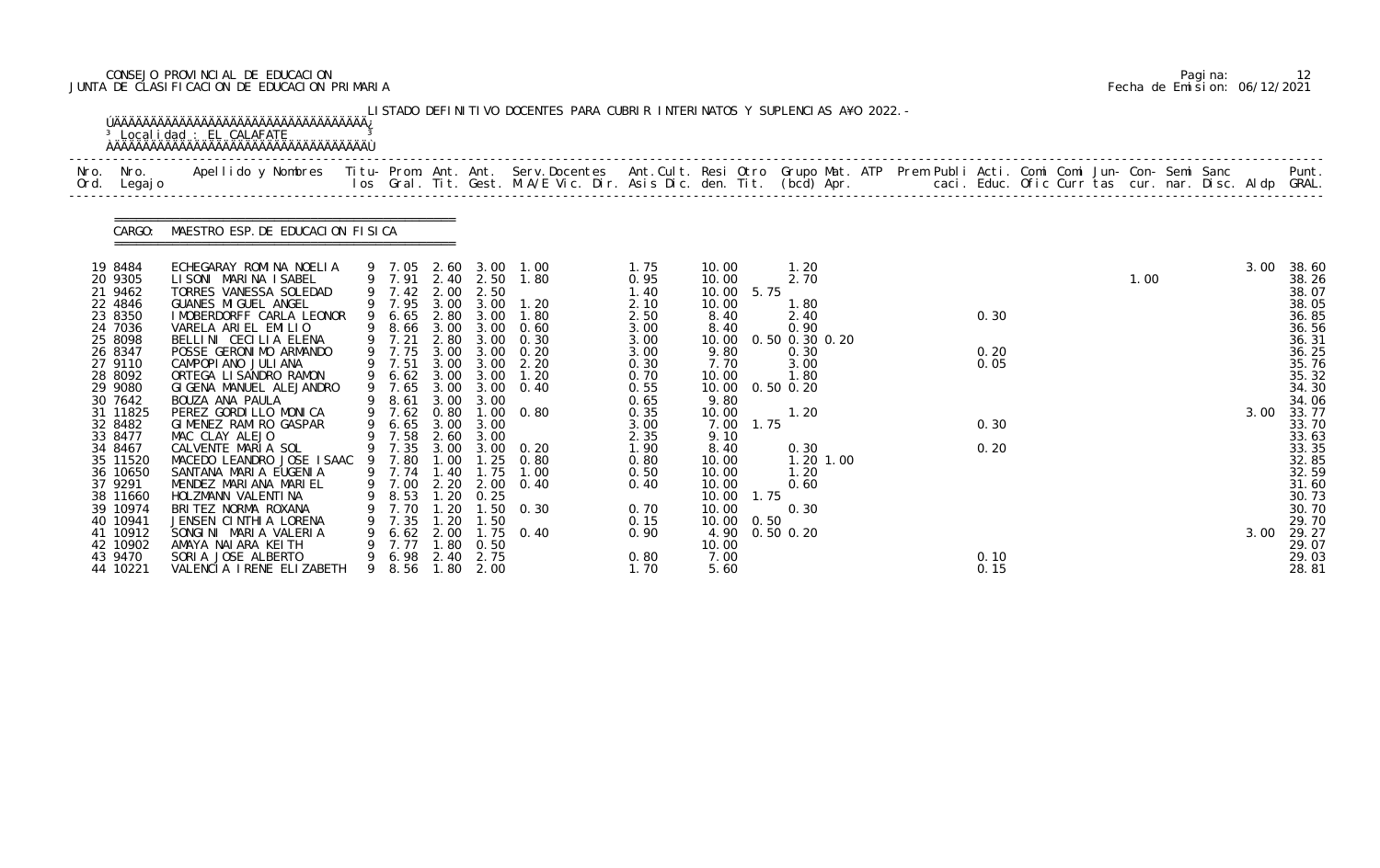## CONSEJO PROVINCIAL DE EDUCACION Pagina: 13 JUNTA DE CLASIFICACION DE EDUCACION PRIMARIA Fecha de Emision: 06/12/2021

| Nro. Nro.<br>Ord. Legajo                                                                                                                                                                                                                                                      | Nro. Apellido y Nombres Titu- Prom. Ant. Ant. Serv.Docentes Ant.Cult. Resi Otro Grupo Mat. ATP Prem Publi Acti. Comi Comi Jun- Con- Semi Sanc Punt.<br>Ios Gral. Tit. Gest. M.A/E Vic. Dir. Asis Dic. den. Tit. (bcd) Apr.                                                                                                                                                                                                                                                                                                                                                             |   |                                                                                                                                                                                                                           |                                                              |                                                                                                       |                                                                                                                                                                    |                                                                                                                                      |                                                                                                                                         |                   |                                              |  |                              |  |  |  |      |                                                                                                                                                                                                             |
|-------------------------------------------------------------------------------------------------------------------------------------------------------------------------------------------------------------------------------------------------------------------------------|----------------------------------------------------------------------------------------------------------------------------------------------------------------------------------------------------------------------------------------------------------------------------------------------------------------------------------------------------------------------------------------------------------------------------------------------------------------------------------------------------------------------------------------------------------------------------------------|---|---------------------------------------------------------------------------------------------------------------------------------------------------------------------------------------------------------------------------|--------------------------------------------------------------|-------------------------------------------------------------------------------------------------------|--------------------------------------------------------------------------------------------------------------------------------------------------------------------|--------------------------------------------------------------------------------------------------------------------------------------|-----------------------------------------------------------------------------------------------------------------------------------------|-------------------|----------------------------------------------|--|------------------------------|--|--|--|------|-------------------------------------------------------------------------------------------------------------------------------------------------------------------------------------------------------------|
| CARGO:                                                                                                                                                                                                                                                                        | MAESTRO ESP. DE EDUCACION FISICA                                                                                                                                                                                                                                                                                                                                                                                                                                                                                                                                                       |   |                                                                                                                                                                                                                           |                                                              |                                                                                                       |                                                                                                                                                                    |                                                                                                                                      |                                                                                                                                         |                   |                                              |  |                              |  |  |  |      |                                                                                                                                                                                                             |
| 45 11762<br>46 12430<br>47 10366<br>48 9131<br>49 10365<br>50 9106<br>51 11574<br>52 10793<br>53 10957<br>54 12847<br>55 10901<br>56 11211<br>57 11081<br>58 11709<br>59 11532<br>60 12214<br>61 9504<br>62 12856<br>63 11348<br>64 12102<br>65 12296<br>66 12859<br>67 12884 | <b>SCIACCA CARMEN</b><br>SEGOVIA SALINAS CAMILA<br>FERRERO LORENA PAULA<br>ZAGAGLIA LUIS MARIO<br>VELAZQUEZ MARIA DE LS<br>CASTI GLI ONI ADRI AN<br><b>SCHI SCHMAN ROMI NA</b><br>BAI SI CRISTIAN JAVIER<br>VERDUN RIVIS FEDERICO<br>CORREA VARGAS FABIAN<br>CANNASIO LIDIA EDIT<br>GUZMAN ANDREA CIBELS<br>ALTAMIRANO CESAR LUIS<br>PAZ JORGE DAVID<br>ZENTENO NOELIA NANCY<br>MOYANO LUCAS MANUEL<br>CANDIA LUIS ALEJANDRO<br>VARGAS MARIA GABRIELA<br>CECCOTTI BORSOTTO WALTER<br>MAMANI FABIO GABRIEL<br>SOLANO DARIO ENRIQUE<br>VELAZQUEZ NAHUEL ALAN<br>ROBLEDO KARINA ALEJANDRA | 9 | 9 7.61<br>9 6.21<br>9 7.95<br>9 7.34<br>9 7.06<br>9 6.98 3.00<br>9 8.00<br>8.44<br>9 7.14<br>6.79<br>9 8.91 1.60 1.50<br>9 6.59<br>9 6.95<br>9 6.91<br>9 7.70<br>9 9.33<br>9 7.61<br>9 7.94<br>9 6.57<br>9 7.35<br>9 7.31 | 3.00<br>1.60<br>3.00<br>3.00<br>1.20<br>1.60<br>1.00<br>0.80 | 1.75<br>2.00<br>3.00<br>2.00 1.75<br>1.00<br>1.25<br>3.00 2.75<br>1.80 1.25<br>0.60 0.50<br>0.40 0.50 | 9 8.35 3.00 1.25 0.80<br>9 8.08 0.60 0.25 0.10<br>3.00 2.75 0.70<br>0.60<br>$1.25$ 0.70<br>$1.50 \quad 0.50$<br>1.20 1.50 0.60<br>1.40 1.50 0.20<br>0.80 0.75 0.20 | 1.05<br>0.60<br>0.35<br>0.55<br>0.50<br>0.40<br>0.05<br>1.10<br>0.60<br>2.05<br>0.55<br>1.00<br>0.15<br>0.15<br>0.35<br>0.25<br>0.15 | 2.80 1.00 1.20<br>10.00<br>4.90<br>2.10<br>5.60<br>2.80<br>3.50<br>3.50<br>2.80<br>6.30<br>4.20<br>4.20<br>2.80<br>2.10<br>2.10<br>0.70 | 0.50<br>1.50 0.30 | 0.90<br>0.90<br>0.60<br>0.60<br>0.30<br>0.30 |  | 0.05<br>0.05<br>0.05<br>0.10 |  |  |  | 2.00 | 28.45<br>28.03<br>27.36<br>27.01<br>26.70<br>26.64<br>25.66<br>25.53<br>24.95<br>24.94<br>24.89<br>24.34<br>23.81<br>22.44<br>20.30<br>18.66<br>23.00<br>20.13<br>19.81<br>18.19<br>16.82<br>16.60<br>16.46 |

|  | Pagi na: | 13                           |
|--|----------|------------------------------|
|  |          | Fecha de Emision: 06/12/2021 |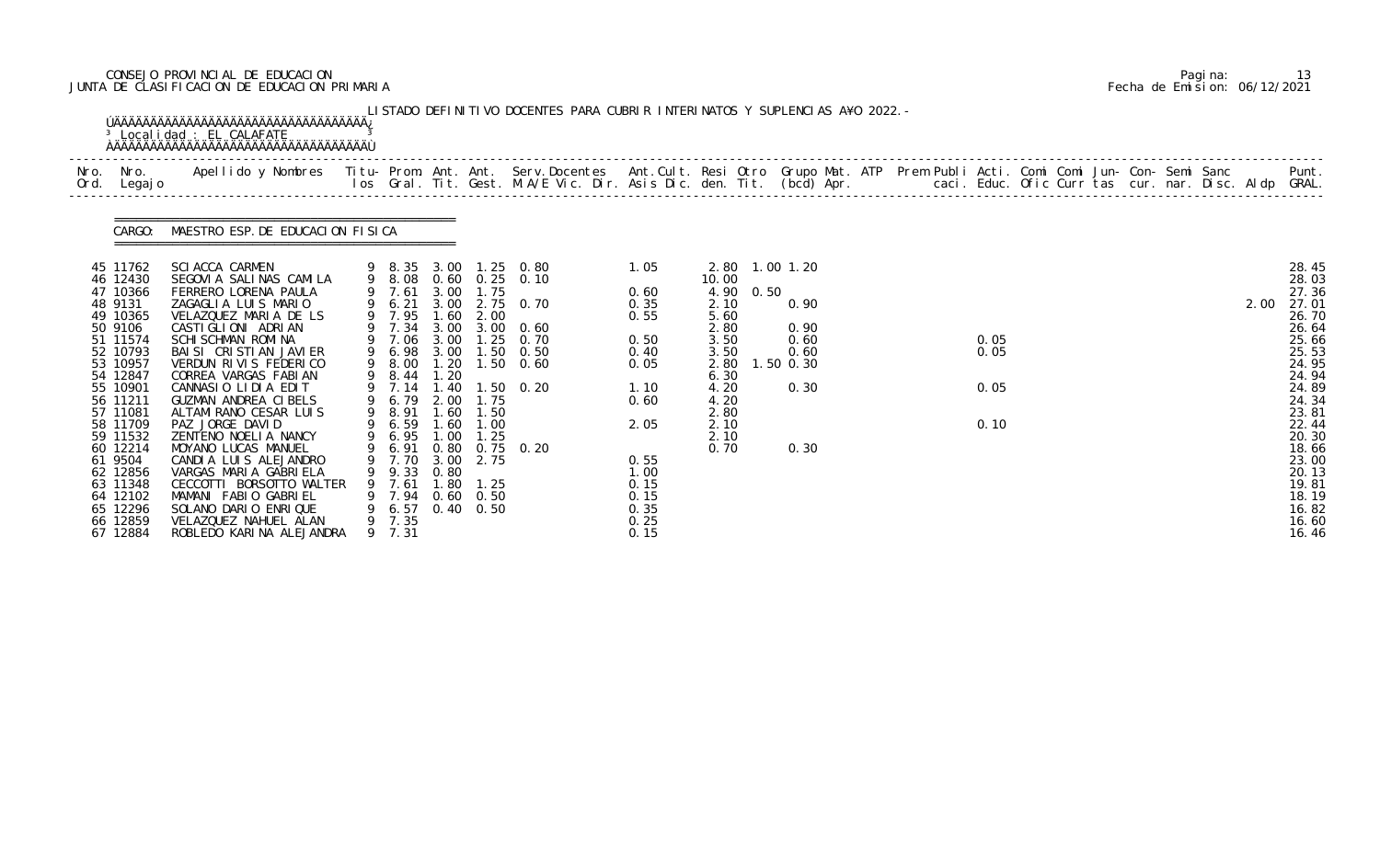## CONSEJO PROVINCIAL DE EDUCACION Pagina: 14 JUNTA DE CLASIFICACION DE EDUCACION PRIMARIA Fecha de Emision: 06/12/2021

|              |                                                                                                                                                           | <b>OAAAAAAAAAAAAAAAAAAAAAAAAAAAAAAAAAAA</b>                                                                                                                                                                                                                                                                                                           |   |                                                                                                                                             |                                                              |                                                            | LISTADO DEFINITIVO DOCENTES PARA CUBRIR INTERINATOS Y SUPLENCIAS A¥O 2022. -                                                      |                                                                                      |                                                                                |                                                                                     |  |  |  |      |  |                              |                                                                                                                            |
|--------------|-----------------------------------------------------------------------------------------------------------------------------------------------------------|-------------------------------------------------------------------------------------------------------------------------------------------------------------------------------------------------------------------------------------------------------------------------------------------------------------------------------------------------------|---|---------------------------------------------------------------------------------------------------------------------------------------------|--------------------------------------------------------------|------------------------------------------------------------|-----------------------------------------------------------------------------------------------------------------------------------|--------------------------------------------------------------------------------------|--------------------------------------------------------------------------------|-------------------------------------------------------------------------------------|--|--|--|------|--|------------------------------|----------------------------------------------------------------------------------------------------------------------------|
| Nro.<br>Ord. | Nro.<br>Legaj o                                                                                                                                           | Apellido y Nombres Titu- Prom. Ant. Ant. Serv.Docentes Ant.Cult. Resi Otro Grupo Mat. ATP Prem Publi Acti. Comi Comi Jun- Con- Semi Sanc Punt.<br>Ios Gral. Tit. Gest. M.A/E Vic. Dir. Asis Dic. den. Tit. (bcd) Apr.                                                                                                                                 |   |                                                                                                                                             |                                                              |                                                            |                                                                                                                                   |                                                                                      |                                                                                |                                                                                     |  |  |  |      |  |                              |                                                                                                                            |
|              | CARGO:                                                                                                                                                    | PES EDUCACION FISICA MUJERES                                                                                                                                                                                                                                                                                                                          |   |                                                                                                                                             |                                                              |                                                            |                                                                                                                                   |                                                                                      |                                                                                |                                                                                     |  |  |  |      |  |                              |                                                                                                                            |
|              | 1 10902                                                                                                                                                   | AMAYA NALARA KELTH                                                                                                                                                                                                                                                                                                                                    |   | 9 7.77 1.80 0.50                                                                                                                            |                                                              |                                                            |                                                                                                                                   |                                                                                      | 10.00                                                                          |                                                                                     |  |  |  |      |  |                              | 29.07                                                                                                                      |
|              | CARGO:                                                                                                                                                    | MAESTRO ESPECIAL DE INGLES                                                                                                                                                                                                                                                                                                                            |   |                                                                                                                                             |                                                              |                                                            |                                                                                                                                   |                                                                                      |                                                                                |                                                                                     |  |  |  |      |  |                              |                                                                                                                            |
|              | 1 T 80<br>2 0745<br>3 10858<br>4 8581<br>5 9117<br>6 11786<br>7 11247<br>8 12349<br>9 12382<br>10 12093<br>11 T0P1274<br>12 10404<br>13 12882<br>14 12601 | ENCINAS LILIANA ANDREA<br>LIER MARIA FERNANDA<br>GARCIA REID LARISA<br>VI LLAVI CENCIO NOELIA<br>MOHAMED HINDI LAURA<br>JEREZ JORGE ALBERTO<br>VALDEZ LILIANA INES<br>SANCHEZ ADRIANA KAREN<br>MARTINEZ MARIA LUJAN<br>LASCANO KREMER MARIA J<br>TORRES NOELLA DANIELA<br>BORTOLUZZI CESAR HERNAN<br>RAMALLO SOFIA ANDREA<br>VELARDEZ BRENDA JULI ETA | 9 | 9 8.20<br>9 7.35<br>9 8.11 1.60<br>9 7.52<br>9 7.42<br>9 7.71<br>9 9.07<br>9 8.51<br>6.36<br>9 7.67<br>9 7.86<br>9 8.97<br>9 8.78<br>9 8.61 | 3.00<br>3.00<br>3.00<br>1.00<br>1.40<br>1.20<br>2.20<br>1.20 | 2.50<br>1.25<br>1.50<br>0.50<br>1.40 1.75<br>$0.60$ $0.25$ | 3.00 2.60<br>3.00 3.00 3.00<br>$1.75$ 1.30<br>1.00<br>2.50 0.20<br>0.20<br>0.90<br>1.20 0.50 0.30<br>$0.60$ $0.50$ $0.10$<br>2.80 | 3.00<br>2.70<br>0.85<br>3.00<br>2.10<br>1.80<br>1.00<br>2.00<br>0.40<br>3.00<br>0.65 | 9.10<br>10.00<br>9.10<br>4.20<br>7.00<br>10.00<br>4.90<br>1.40<br>4.20<br>1.40 | 3.00<br>0.50 3.00<br>1.80<br>1.00 1.10<br>0.10<br>0.30<br>1.20<br>1.25 0.30<br>1.40 |  |  |  | 1.00 |  | 3.00<br>3.00<br>3.00<br>3.00 | 44.90<br>44.55<br>36.51<br>32.32<br>31.32<br>31.26<br>28.97<br>27.46<br>21.26<br>19.67<br>26.26<br>21.77<br>18.98<br>18.46 |
|              | 15 12751<br>16 11790<br>17 T 73                                                                                                                           | MACEDO MAGALI GISELE<br>VACA CARINA GRISELDA<br>DIAZ LUIS HORACIO                                                                                                                                                                                                                                                                                     |   | 9 7.50<br>6 7.65                                                                                                                            | 0.20                                                         |                                                            | 1.60 1.25 0.70<br>3 7.46 3.00 3.00 2.60                                                                                           | 1.65                                                                                 | 2.80<br>10.00                                                                  | 0.90<br>1.00 3.00                                                                   |  |  |  | 1.00 |  | 3.00                         | 16.70<br>25.55<br>34.06                                                                                                    |

|  | Pagi na: | 14                           |
|--|----------|------------------------------|
|  |          | Fecha de Emision: 06/12/2021 |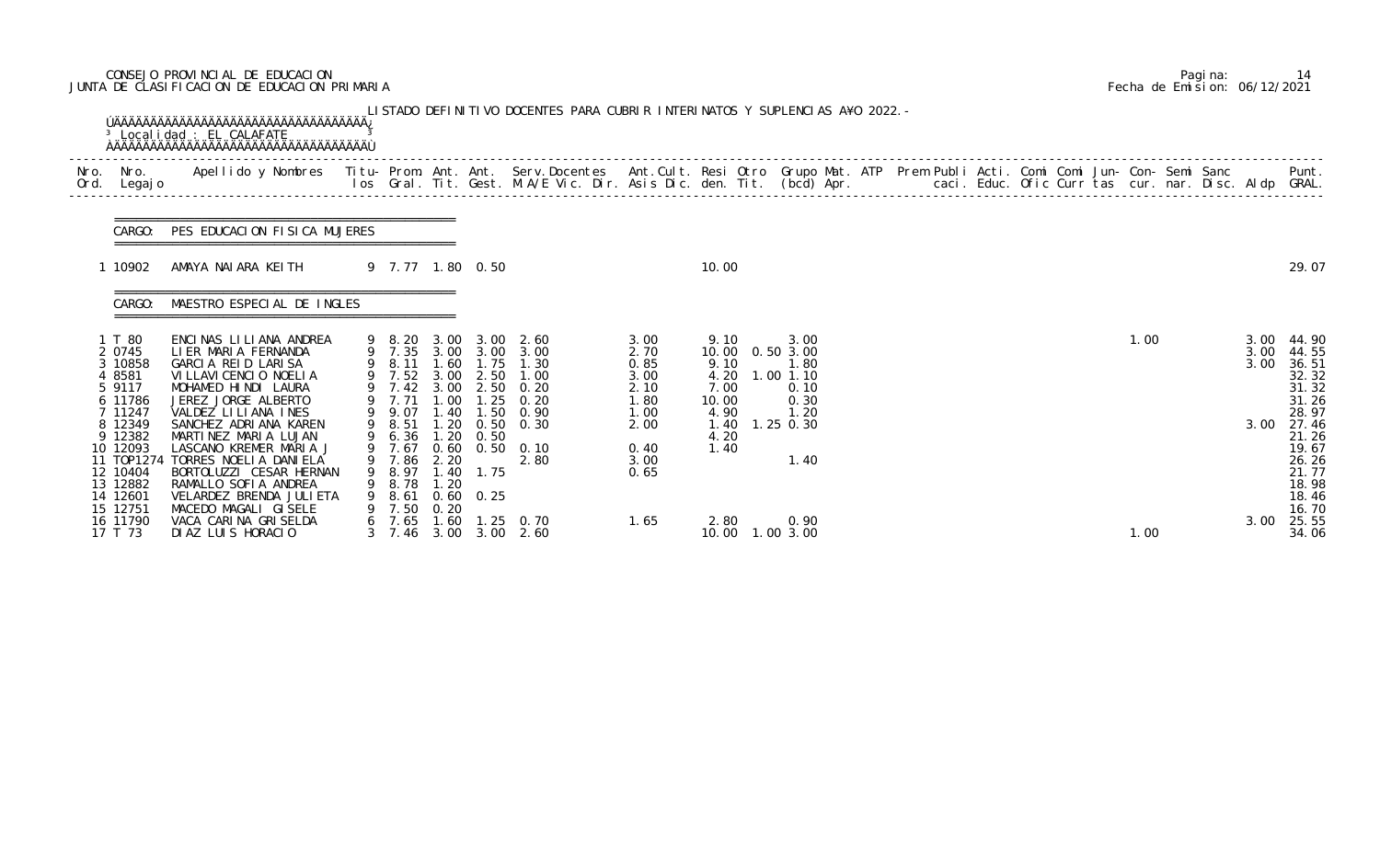## CONSEJO PROVINCIAL DE EDUCACION Pagina: 15 JUNTA DE CLASIFICACION DE EDUCACION PRIMARIA Fecha de Emision: 06/12/2021

| Nro.<br>Nro.<br>Ord. Legajo                                                                 | Apellido y Nombres - Titu- Prom. Ant. Ant. Serv.Docentes - Ant.Cult. Resi Otro Grupo Mat. ATP Prem Publi Acti. Comi Comi Jun- Con- Semi Sanc - - - Punt.<br>Ios Gral. Tit. Gest. M.A/E Vic. Dir. Asis Dic. den. Tit. (bcd) Apr. - |                                                                                   |                                      |                                                   |                                                                          |                                              |                                       |                                                                    |  |  |  |      |              |                                                                         |
|---------------------------------------------------------------------------------------------|-----------------------------------------------------------------------------------------------------------------------------------------------------------------------------------------------------------------------------------|-----------------------------------------------------------------------------------|--------------------------------------|---------------------------------------------------|--------------------------------------------------------------------------|----------------------------------------------|---------------------------------------|--------------------------------------------------------------------|--|--|--|------|--------------|-------------------------------------------------------------------------|
| CARGO:                                                                                      | PES LENGUA EXTRANJERA: INGLES                                                                                                                                                                                                     |                                                                                   |                                      |                                                   |                                                                          |                                              |                                       |                                                                    |  |  |  |      |              |                                                                         |
| 1 T 80<br>2 0745<br>3 10858<br>4 8581<br>5 9117<br>6 11786                                  | ENCINAS LILIANA ANDREA<br>LIER MARIA FERNANDA<br>GARCIA REID LARISA<br>VI LLAVI CENCIO NOELIA<br>MOHAMED HINDI LAURA<br>JEREZ JORGE ALBERTO                                                                                       | 9 8.20 3.00<br>9 7.35 3.00<br>9 8.11 1.60<br>9 7.52 3.00<br>9 7.42 3.00<br>9 7.71 | 1.00                                 | 2.50<br>1.25                                      | $3.00 \quad 2.60$<br>3.00 3.00<br>1.75 1.30<br>1.00<br>2.50 0.20<br>0.20 | 3.00<br>2.70<br>0.85<br>3.00<br>2.10<br>1.80 | 9.10<br>9.10<br>4.20<br>7.00<br>10.00 | 3.00<br>10.00  0.50  3.00<br>1.80<br>$1.00$ $1.10$<br>0.10<br>0.30 |  |  |  | 1.00 | 3.00<br>3.00 | 3.00 44.90<br>44.55<br>36.51<br>32.32<br>31.32<br>$\frac{31.26}{28.97}$ |
| 7 11247<br>8 12349<br>9 12382<br>10 12093<br>11 T0P1274<br>12 10404<br>13 12882<br>14 12601 | VALDEZ LILIANA INES<br>SANCHEZ ADRIANA KAREN<br>MARTINEZ MARIA LUJAN<br>LASCANO KREMER MARIA J<br>TORRES NOELIA DANIELA<br>BORTOLUZZI CESAR HERNAN<br>RAMALLO SOFIA ANDREA<br>VELARDEZ BRENDA JULI ETA                            | 9 9.07<br>9 8.51<br>9 6.36<br>9 7.67<br>9 7.86<br>9 8.78 1.20<br>9 8.61           | 1.40<br>1.20<br>1.20<br>0.60<br>2.20 | 0.50<br>0.50<br>9 8.97 1.40 1.75<br>$0.60$ $0.25$ | $1.50 \quad 0.90$<br>$0.50 \quad 0.30$<br>0.10<br>2.80                   | 1.00<br>2.00<br>0.40<br>3.00<br>0.65         | 4.90<br>1.40<br>4.20<br>1.40          | 1.20<br>1.25 0.30<br>1.40                                          |  |  |  |      | 3.00         | 27.46<br>21.26<br>19.67<br>26.26<br>21.77<br>18.98<br>18.46             |
| 15 12751<br>16 11790<br>17 T 73                                                             | MACEDO MAGALI GISELE<br>VACA CARINA GRISELDA<br>DIAZ LUIS HORACIO                                                                                                                                                                 | 9 7.50<br>$6$ 7.65 1.60<br>3 7.46 3.00                                            | 0.20                                 |                                                   | $1.25 \quad 0.70$<br>3.00 2.60                                           | 1.65                                         | 2.80                                  | 0.90<br>10.00  1.00  3.00                                          |  |  |  | 1.00 | 3.00         | 16.70<br>25.55<br>34.06                                                 |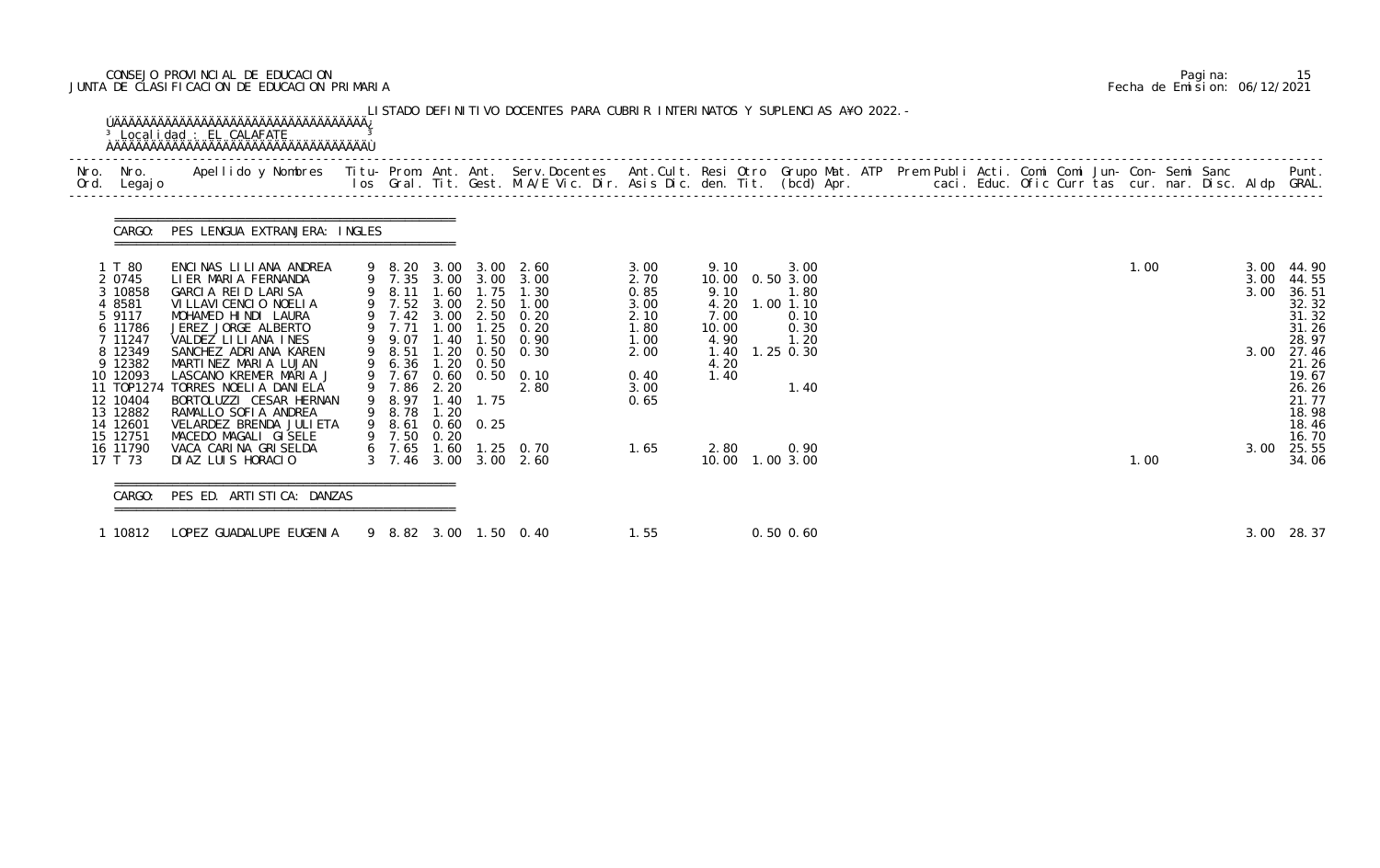## CONSEJO PROVINCIAL DE EDUCACION Pagina: 16 JUNTA DE CLASIFICACION DE EDUCACION PRIMARIA Fecha de Emision: 06/12/2021

| Legaj o                                                                           |                                                                                                                                                                                             |             |                                              |                              |                                                                |                                                                                                                                                    |                                                      |                                                                                      |                                             |      |                              |  |              |                              |                                                                      |
|-----------------------------------------------------------------------------------|---------------------------------------------------------------------------------------------------------------------------------------------------------------------------------------------|-------------|----------------------------------------------|------------------------------|----------------------------------------------------------------|----------------------------------------------------------------------------------------------------------------------------------------------------|------------------------------------------------------|--------------------------------------------------------------------------------------|---------------------------------------------|------|------------------------------|--|--------------|------------------------------|----------------------------------------------------------------------|
| CARGO:                                                                            | PES ED. ARTI STI CA: TEATRO                                                                                                                                                                 |             |                                              |                              |                                                                |                                                                                                                                                    |                                                      |                                                                                      |                                             |      |                              |  |              |                              |                                                                      |
| 8480<br>2 12750<br>3 10797                                                        | LOPEZ LOPEZ FERNANDA<br>CAMPOS STEEL SARA<br>CACERES ERICA GISELA                                                                                                                           |             | 9 8.44                                       |                              |                                                                | 9 8.41 3.00 3.00 1.80<br>3 8.61 2.40 1.50 0.80                                                                                                     | 2.10 0.20 9.10                                       | 2.80<br>2.80                                                                         | 2.70<br>1.20                                |      | 0.10                         |  |              |                              | 39.41<br>20.24<br>20.31                                              |
| CARGO:                                                                            | ASI ST. MEDIOS A/C GAB. DE INFORMATICA                                                                                                                                                      |             |                                              |                              |                                                                |                                                                                                                                                    |                                                      |                                                                                      |                                             |      |                              |  |              |                              |                                                                      |
| 1 9827<br>2 10321<br>3 10411<br>4 11958<br>5 T 73<br>6 T 89<br>7 10816<br>8 11195 | CULLEN ALEJANDRO<br>GONZALEZ ESTELA MARY<br>CAMINO ROBERTO ARMANDO<br>QUI NTANI LLA WI LFREDO<br>MORALES RAGGHIANTI ANA<br>CONDORI LUIS RUBEN<br>GORDI LLO VALERI ANA<br>MOLINA JOSE DANIEL |             | $3\quad 5.88$                                | 3.00                         | 2.20 1.50                                                      | 9 9.63 3.00 2.50 2.00<br>6 7.08 3.00 2.00 1.50<br>6 7.78 1.60 1.75 1.50<br>3 7.08 3.00 3.00 3.00<br>3 7.73 2.20 2.75 1.80<br>3 7.18 1.40 1.75 0.50 | 0.65<br>1.40<br>1.10<br>0.10<br>3.00<br>3.00<br>0.50 | 9.10 3.00 3.00<br>8.40<br>4.90<br>2.10<br>10.00 5.50 3.00<br>10.00 5.25 2.70<br>2.10 | 2.10<br>2.10<br>0.60                        | 0.20 | 0.15                         |  | 1.00<br>1.00 | 3.00<br>3.00<br>3.00<br>3.00 | 42.03<br>34.48<br>29.73<br>11.20<br>44.78<br>42.43<br>16.53<br>13.08 |
|                                                                                   | CARGO: PES EDUCACION TECNOLOGICA                                                                                                                                                            |             |                                              |                              |                                                                |                                                                                                                                                    |                                                      |                                                                                      |                                             |      |                              |  |              |                              |                                                                      |
| 1 10827<br>2 T 73<br>3 10480<br>4 10442<br>5 11215                                | ROJAS NORMA BEATRIZ<br>CARDOZO RUTH ELIZABETH<br>ROSSI BISMAR JAVIER<br>PONS ANDREA NOEMI<br>VI LLAGRA JUAN SI LVANO                                                                        | 9<br>9<br>9 | 9 8.35 3.00<br>8.21<br>8.90<br>7.66<br>8. 29 | 2.00<br>3.00<br>. 80<br>1.80 | 1. 75<br>1.75<br>3.00<br>2.00<br>$\overline{\phantom{0}}$ . 50 | 3.00<br>1.80<br>1.40<br>1.00<br>1.10                                                                                                               | 3.00<br>2.35<br>3.00<br>3.00<br>1. 90                | 10.00 2.25 3.00<br>6.30<br>7.00<br>5.60<br>6.30                                      | 2.00 2.70<br>2.10<br>3.00 1.10<br>1.00 1.50 |      | 1.80<br>0.20<br>0.10<br>0.65 |  | 1.00         | 2.00<br>3.00<br>3.00<br>3.00 | 45.35<br>41.91<br>37.60<br>37.26<br>36.04                            |

|  | Pagi na: | 16                           |
|--|----------|------------------------------|
|  |          | Fecha de Emision: 06/12/2021 |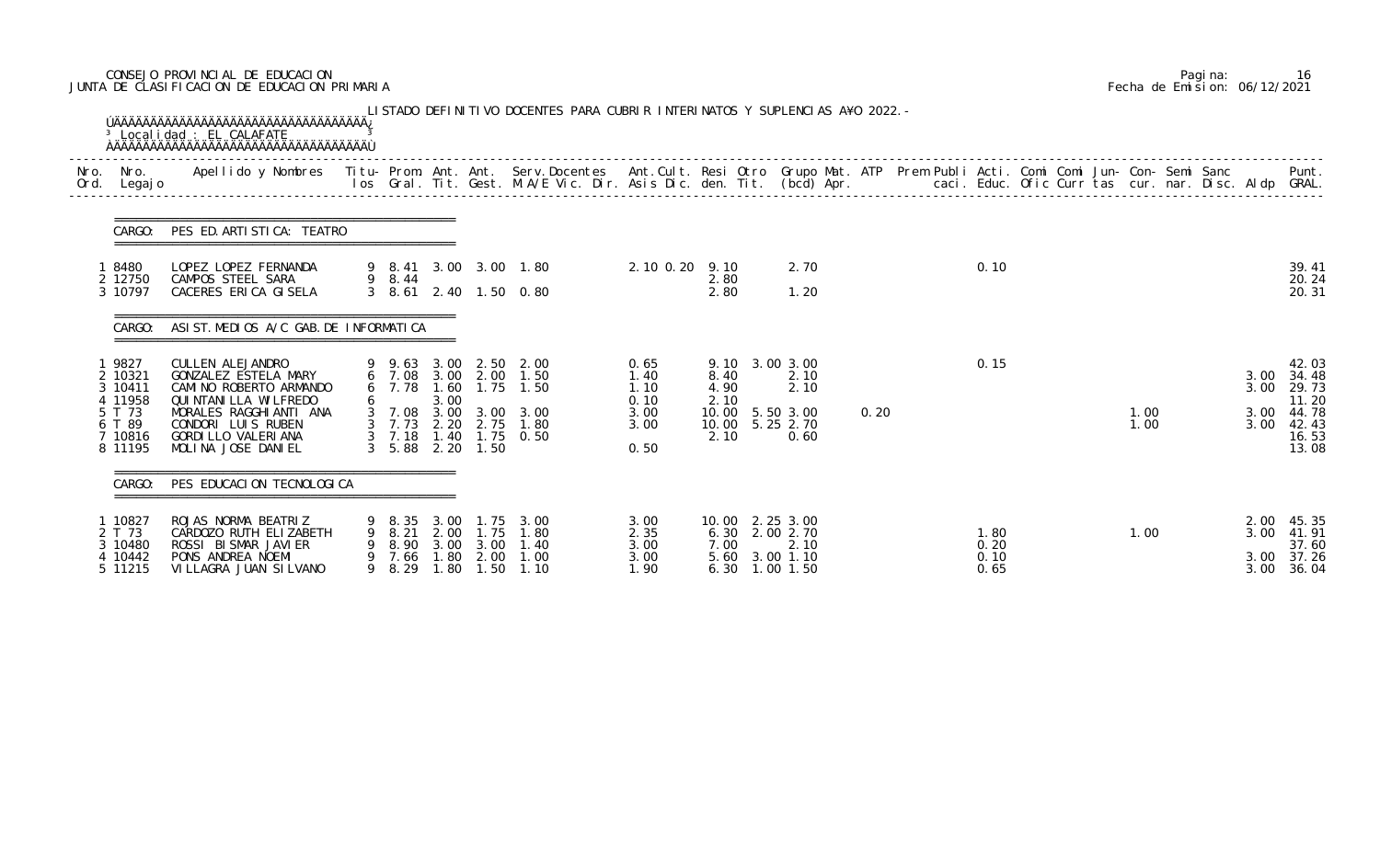## CONSEJO PROVINCIAL DE EDUCACION Pagina: 17 JUNTA DE CLASIFICACION DE EDUCACION PRIMARIA Fecha de Emision: 06/12/2021

|              |                                                                             | <sup>3</sup> Localidad : EL CALAFATE<br><b>OAAAAAAAAAAAAAAAAAAAAAAAAAAAAAAAAA</b>                                                                                      |              |                                                     |              |                                        | LISTADO DEFINITIVO DOCENTES PARA CUBRIR INTERINATOS Y SUPLENCIAS A¥O 2022. -              |                                                      |                                                         |                                                   |                                                                                                                                                                                                                                   |              |                              |                                                                      |
|--------------|-----------------------------------------------------------------------------|------------------------------------------------------------------------------------------------------------------------------------------------------------------------|--------------|-----------------------------------------------------|--------------|----------------------------------------|-------------------------------------------------------------------------------------------|------------------------------------------------------|---------------------------------------------------------|---------------------------------------------------|-----------------------------------------------------------------------------------------------------------------------------------------------------------------------------------------------------------------------------------|--------------|------------------------------|----------------------------------------------------------------------|
| Nro.<br>Ord. | Nro. In the Nro.<br>Legaj o                                                 |                                                                                                                                                                        |              |                                                     |              |                                        |                                                                                           |                                                      |                                                         |                                                   | Apellido y Nombres - Titu- Prom. Ant. Ant. Serv.Docentes - Ant.Cult. Resi Otro Grupo Mat. ATP Prem Publi Acti. Comi Comi Jun- Con- Semi Sanc - - - Punt.<br>Ios Gral. Tit. Gest. M.A/E Vic. Dir. Asis Dic. den. Tit. (bcd) Apr. - |              |                              |                                                                      |
|              | CARGO:                                                                      | PES EDUCACION TECNOLOGICA                                                                                                                                              |              |                                                     |              |                                        |                                                                                           |                                                      |                                                         |                                                   |                                                                                                                                                                                                                                   |              |                              |                                                                      |
|              | 6 10453<br>7 11170                                                          | GONZALEZ AGUSTIN<br>TOLABA MARISEL ANAHI                                                                                                                               |              |                                                     |              |                                        | 9 7.66 1.60 2.00 1.10<br>9 7.49 2.00 1.50 1.20                                            | 2.50<br>1.10                                         | 3.50<br>4.20                                            | $0.30$ $0.60$<br>1.80                             | 0.10                                                                                                                                                                                                                              |              | 3.00                         | 3.00 31.36<br>31.29                                                  |
|              | CARGO:                                                                      | PES FORMACION ETICA Y CIUDADANA                                                                                                                                        |              |                                                     |              |                                        |                                                                                           |                                                      |                                                         |                                                   |                                                                                                                                                                                                                                   |              |                              |                                                                      |
|              | 1 7019<br>2 10489<br>3 10953<br>4 10815<br>5 11387<br>6 12125<br>7 12598    | DJEORDJI AN CARLOS<br>I BARRA DANI EL OSVALDO<br>CABEZAS MONICA ANDREA<br>MAI DANA DALI LA ALEJANDRA<br>FINK HERNAN<br>SAUCEDO MANUELA LORENA<br>SOSA GIMENA GUADALUPE |              | 9 8.58 2.40<br>9 8.06 2.00 1.25<br>9 7.51<br>9 7.88 | 1.60<br>1.00 | 0.50<br>0.25                           | 9 8.68 3.00 1.75 3.00<br>9 7.42 3.00 2.00 1.20<br>9 7.56 2.80 1.50 1.00<br>$1.50 \t 0.20$ | 3.00<br>0.50<br>0.55<br>3.00<br>1.80<br>0.50<br>2.45 | 10.00 3.00 3.00<br>7.70<br>7.00<br>2.80<br>1.40<br>2.10 | 2.10<br>1.50                                      | 0.10                                                                                                                                                                                                                              |              |                              | 44.43<br>32.92<br>31.01<br>27.48<br>23.51<br>21.21<br>20.58<br>19.08 |
|              | 8 12603<br>9 10735<br>10 T 9<br>11 10565<br>12 10733<br>13 T 73<br>14 10717 | RIQUEL MARIN EDUARDO<br>GUI DI ORNELA<br>MASSO MARISA ESTELA<br>MALDONADO LORENA I TATI<br>KATTAN ANAHI DAIANA<br>NICROSINI JUAN IGNACIO<br>ROJAS PATRICIA PAMELA      | 6<br>6       | 9 7.43<br>$6\quad 6.45$<br>6 7.78<br>$6\quad 6.33$  | 3.00<br>1.40 | $0.60$ $0.25$<br>1.75<br>$1.60$ $1.75$ | 1.40<br>1.40 1.75 3.00<br>1.60 1.75 0.80<br>1.75 1.00<br>3.00 1.75 1.60<br>1.40           | 1.80<br>0.35<br>1.70                                 | 10.00<br>10.00<br>10.00<br>8.40<br>9.10<br>4.90         | 2.10<br>4.00 3.00<br>1.20<br>1.20<br>2.40<br>2.10 | 0.25                                                                                                                                                                                                                              | 1.00<br>1.00 | 3.00<br>3.00<br>3.00<br>3.00 | 34.05<br>32.10<br>29.13<br>29.08<br>27.85<br>20.75                   |
|              | 15 T 73                                                                     | DIAZ LUIS HORACIO                                                                                                                                                      | $\mathbf{3}$ |                                                     | 1.20         | 1.25                                   | 2.40                                                                                      |                                                      | 10.00                                                   | 1.00 3.00                                         |                                                                                                                                                                                                                                   | 1.00         |                              | 22.85                                                                |

|  | Pagi na: |                              |
|--|----------|------------------------------|
|  |          | Fecha de Emision: 06/12/2021 |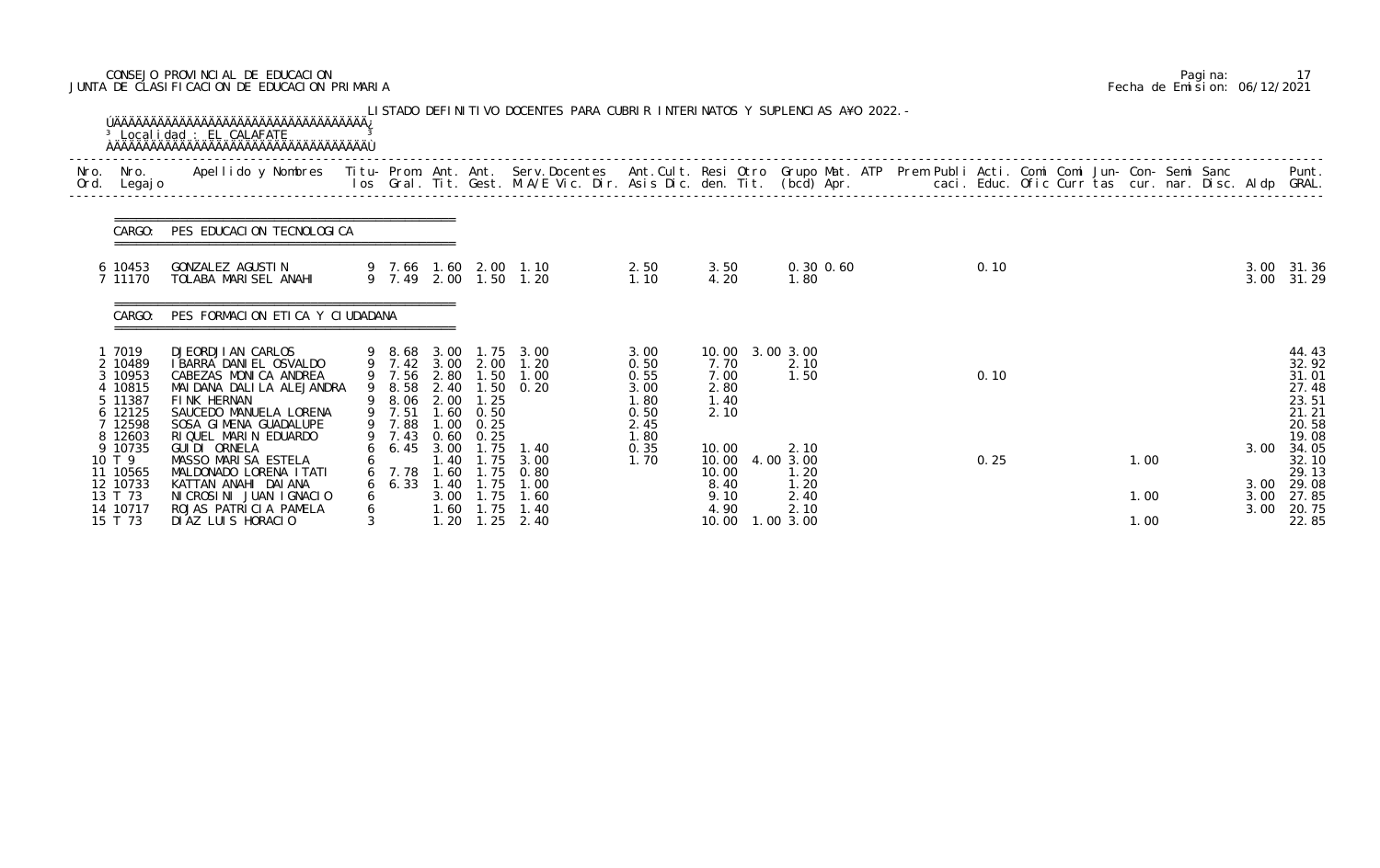# CONSEJO PROVINCIAL DE EDUCACION Pagina: 18 JUNTA DE CLASIFICACION DE EDUCACION PRIMARIA Fecha de Emision: 06/12/2021

|                                                                                                                                                                                                                                                                       | <sup>3</sup> Localidad : EL CALAFATE<br><b>AAAAAAAAAAAAAAAAAAAAAAAAAAAAAAAAAAAA</b>                                                                                                                                                                                                                                                                                                                                                                                                                                                                                                                                                         |   |                                                                                                                                                                                                                                                                   |                                                                                                      |                                                                                                                                                                         | LISTADO DEFINITIVO DOCENTES PARA CUBRIR INTERINATOS Y SUPLENCIAS A¥O 2022. -                                                                                                                                                                                                                       |                                                                                                                                                                                                                                    |                                                                              |                                                                                                                                                                                                                                                                                                                                                                                              |                                              |              |                                                                                                                     |  |                                                                                                                                                                                     |             |                                                                                                                                      |                                                                                                                                                                                                                                              |
|-----------------------------------------------------------------------------------------------------------------------------------------------------------------------------------------------------------------------------------------------------------------------|---------------------------------------------------------------------------------------------------------------------------------------------------------------------------------------------------------------------------------------------------------------------------------------------------------------------------------------------------------------------------------------------------------------------------------------------------------------------------------------------------------------------------------------------------------------------------------------------------------------------------------------------|---|-------------------------------------------------------------------------------------------------------------------------------------------------------------------------------------------------------------------------------------------------------------------|------------------------------------------------------------------------------------------------------|-------------------------------------------------------------------------------------------------------------------------------------------------------------------------|----------------------------------------------------------------------------------------------------------------------------------------------------------------------------------------------------------------------------------------------------------------------------------------------------|------------------------------------------------------------------------------------------------------------------------------------------------------------------------------------------------------------------------------------|------------------------------------------------------------------------------|----------------------------------------------------------------------------------------------------------------------------------------------------------------------------------------------------------------------------------------------------------------------------------------------------------------------------------------------------------------------------------------------|----------------------------------------------|--------------|---------------------------------------------------------------------------------------------------------------------|--|-------------------------------------------------------------------------------------------------------------------------------------------------------------------------------------|-------------|--------------------------------------------------------------------------------------------------------------------------------------|----------------------------------------------------------------------------------------------------------------------------------------------------------------------------------------------------------------------------------------------|
| Nro. Nro.<br>Ord. Legajo                                                                                                                                                                                                                                              | Apellido y Nombres - Titu- Prom. Ant. Ant. Serv.Docentes - Ant.Cult. Resi Otro - Grupo Mat. ATP - Prem Publi Acti. Comi Comi Jun- Con- Semi Sanc                                                                                                                                                                                                                                                                                                                                                                                                                                                                                            |   |                                                                                                                                                                                                                                                                   |                                                                                                      |                                                                                                                                                                         | los Gral. Tit. Gest. M.A/E Vic. Dir. Asis Dic. den. Tit. (bcd) Apr.        caci. Educ. Ofic Curr tas cur. nar. Disc. Aldp GRAL.                                                                                                                                                                    |                                                                                                                                                                                                                                    |                                                                              |                                                                                                                                                                                                                                                                                                                                                                                              |                                              |              |                                                                                                                     |  |                                                                                                                                                                                     |             |                                                                                                                                      | Punt.                                                                                                                                                                                                                                        |
| Modal i dad: ADULTOS                                                                                                                                                                                                                                                  |                                                                                                                                                                                                                                                                                                                                                                                                                                                                                                                                                                                                                                             |   |                                                                                                                                                                                                                                                                   |                                                                                                      |                                                                                                                                                                         |                                                                                                                                                                                                                                                                                                    |                                                                                                                                                                                                                                    |                                                                              |                                                                                                                                                                                                                                                                                                                                                                                              |                                              |              |                                                                                                                     |  |                                                                                                                                                                                     |             |                                                                                                                                      |                                                                                                                                                                                                                                              |
| CARGO:                                                                                                                                                                                                                                                                | MAESTRO DE SECCION ADULTOS                                                                                                                                                                                                                                                                                                                                                                                                                                                                                                                                                                                                                  |   |                                                                                                                                                                                                                                                                   |                                                                                                      |                                                                                                                                                                         |                                                                                                                                                                                                                                                                                                    |                                                                                                                                                                                                                                    |                                                                              |                                                                                                                                                                                                                                                                                                                                                                                              |                                              |              |                                                                                                                     |  |                                                                                                                                                                                     |             |                                                                                                                                      |                                                                                                                                                                                                                                              |
| 1 T 73<br>2 T 73<br>3 T 9<br>4 T 9<br>5 T 89<br>6 T 9<br>7 T 9<br>8 T 80<br>9 T 80<br>10 8152<br>11 T 80<br>12 TAD 11<br>13 T 9<br>14 T 73<br>15 T 9<br>16 TAD 11<br>17 T 80<br>18 7370<br>19 T 9<br>20 T 80<br>21 T 80<br>22 T 73<br>23 T 80<br>24 T 80<br>25 TAD 11 | ESPINOSA ANALIA BEATRIZ<br>MORALES RAGGHIANTI ANA<br>BRUNET CARLA NATALIA<br>POGORZELSKY MARIA<br>ENCINA LILIANA BEATRIZ<br>ALFARO MARIA CELESTE<br>CUEVAS ALEJANDRA BEATRIZ<br>GADEA MARIELA CARINA<br>BRUNET VERONICA ROMINA L<br>DE VICENZI MARINA RAQUEL<br>URZAGASTE SUSANA ELENA<br>POSSE GERONIMO RAFAEL<br>SORIA EVA KARINA<br>FRANCHI CLAUDIA<br>CARCAMO GABRIELA VI VI ANA<br>SANDOVAL CLAUDI A VI VI ANA<br>WEISSKOPF VIVIANA<br>CASSE PATRICIA IRIS<br>OJEDA NATALIA VANESA<br>ROSALES JUAN CARLOS<br>OYARZO MARIA CELESTE<br>LARROSA ERICA ANALIA<br>GIMENEZ PATRICIA J<br>CHI OCCHI O LAURA ANDREA<br>BALMACEDA OSCAR ROBERTO | 9 | 9 8.66 3.00<br>9 7.80<br>9 8.26<br>9 8.88<br>9 7.35<br>9 7.72<br>9 9.37<br>9 8.05<br>9 9.25<br>9 6.52 3.00<br>9 7.19<br>6.89<br>9 7.70<br>9 8.55<br>9 8.06 3.00<br>9 7.30 3.00 2.75<br>9 7.10 3.00 3.00<br>8.15<br>8.15<br>7.67<br>7.85<br>7.82<br>8.43<br>9 7.94 | 3.00<br>3.00<br>3.00<br>3.00<br>3.00<br>3.00<br>3.00<br>3.00<br>3.00<br>3.00<br>3.00<br>3.00<br>3.00 | 3.00<br>2.50<br>$3.00\quad 3.00$<br>3.00<br>3.00 3.00<br>3.00<br>$3.00 \quad 3.00$<br>2.75<br>2.00<br>3.00 3.00<br>3.00<br>2.25<br>3.00<br>3.00<br>3.00<br>2.50<br>3.00 | 3.00<br>9 7.15 3.00 3.00 3.00<br>3.00 2.75 2.00<br>3.00<br>3.00 2.50 2.80<br>3.00<br>3.00<br>2.75 2.40<br>3.00<br>$1.75 \quad 0.60$<br>3.00<br>3.00<br>2.40<br>1.80<br>2.40<br>3.00<br>3.00<br>2. 20 1. 20 1. 60 2. 20<br>1.90<br>3.00<br>2.80<br>3.00<br>2.40<br>3.00<br>3.00 3.00 1.20 0.40 3.00 | 3.00<br>3.00<br>3.00<br>3.00<br>3.00 0.20 7.00 8.50 2.80 0.10<br>3.00<br>3.00<br>3.00<br>3.00<br>3.00 0.30 9.10 11.25 0.30<br>3.00<br>3.00<br>3.00<br>3.00<br>3.00<br>2.40<br>3.00<br>3.00<br>3.00<br>3.00<br>3.00<br>3.00<br>3.00 | 10.00<br>10.00<br>9.80<br>10.00<br>10.00<br>10.00<br>10.00<br>10.00<br>10.00 | 10.00 6.75 3.00 0.10<br>10.00 5.50 3.00<br>10.00 5.25 3.00 0.30<br>10.00 3.75 3.00<br>10.00 4.00 3.00<br>10.00 3.00 3.00<br>10.00 2.00 3.00<br>10.00 5.00 3.00<br>10.00 3.25 3.00<br>10.00  1.50  3.00<br>10.00 3.00 3.00 0.30<br>10.00 4.00 2.70<br>1.00 3.00<br>3.00<br>10.00  1.50  3.00<br>10.00  1.25  3.00<br>2.50 2.90<br>3.00<br>1.00 2.80<br>3.00<br>1.00 3.00<br>2.00 3.00<br>3.00 | 0.20<br>0.10<br>0.10<br>0.10<br>0.20<br>0.10 | 0.60<br>0.25 | 1.25<br>0.05<br>$0.35$ 0.10<br>0.10<br>0.40<br>0.10<br>0.05<br>0.45<br>0.05<br>0.20<br>0.10<br>0.25<br>0.15<br>0.05 |  | 1.00<br>1.00<br>1.00<br>1.00<br>1.00<br>1.00<br>1.00<br>$0.30$ 1.00<br>1.00<br>2.00<br>1.00<br>1.00<br>1.00<br>2.00<br>1.00<br>1.00<br>1.00<br>1.00<br>1.00<br>1.00<br>1.00<br>2.00 | $1.00$ 0.20 | 3.00<br>3.00<br>3.00<br>3.00<br>3.00<br>3.00<br>3.00<br>3.00<br>3.00<br>3.00<br>3.00<br>3.00<br>3.00<br>3.00<br>3.00<br>3.00<br>3.00 | 55.36<br>50.85<br>50.10<br>49.66<br>49.43<br>3.00 49.35<br>48.72<br>48.52<br>48.45<br>48.20<br>3.00 47.87<br>3.00 47.74<br>47.34<br>47.20<br>46.95<br>46.91<br>46.60<br>46.55<br>46.50<br>46.45<br>46.37<br>46.10<br>45.82<br>45.78<br>45.69 |

|  | Pagi na: | 18                           |
|--|----------|------------------------------|
|  |          | Fecha de Emision: 06/12/2021 |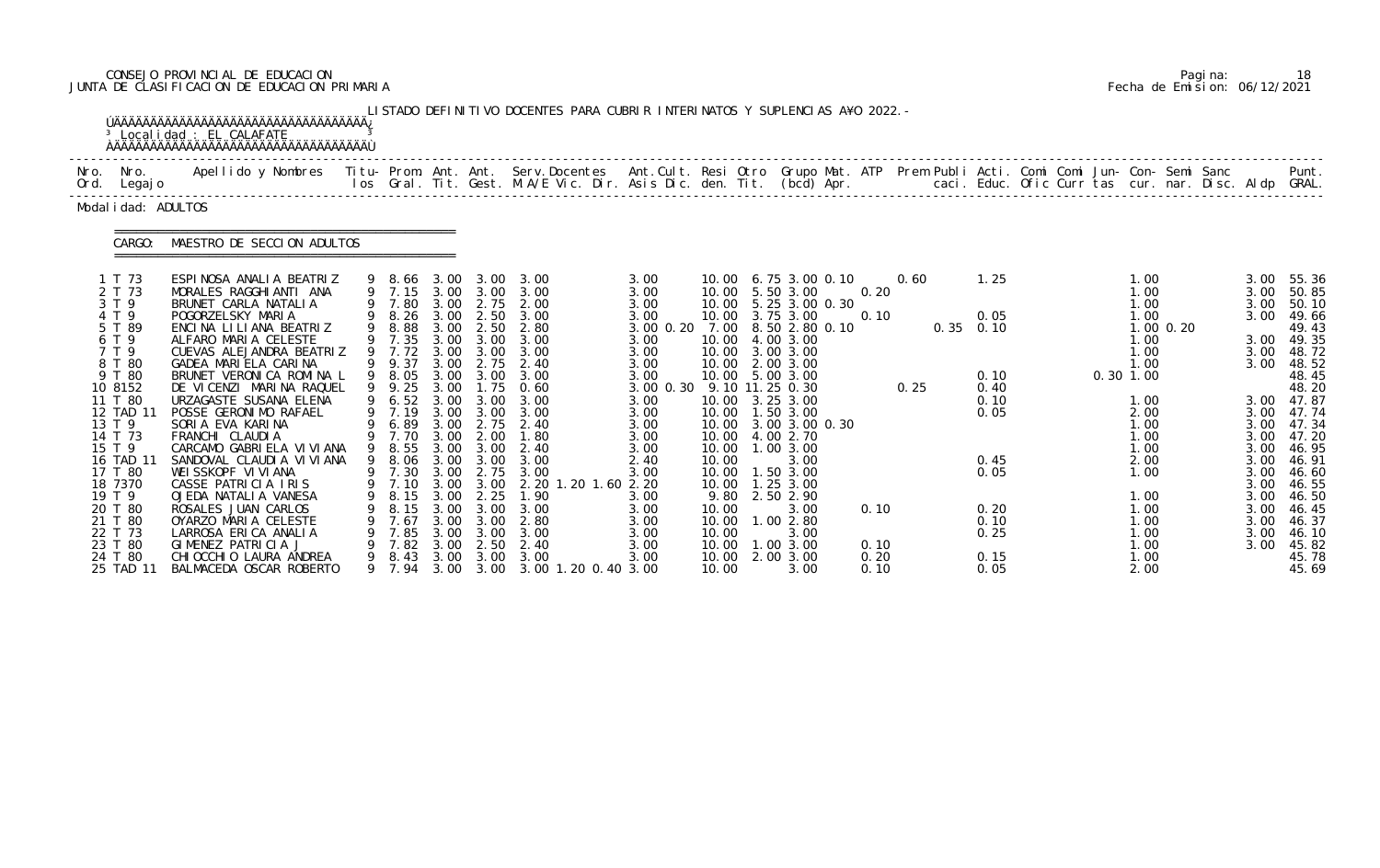## CONSEJO PROVINCIAL DE EDUCACION Pagina: 19 JUNTA DE CLASIFICACION DE EDUCACION PRIMARIA Fecha de Emision: 06/12/2021

|              |                     | <sup>3</sup> Localidad : EL CALAFATE                                                                                                     |                       |              |                               | LISTADO DEFINITIVO DOCENTES PARA CUBRIR INTERINATOS Y SUPLENCIAS A¥O 2022. -                                                   |                         |                |                          |      |      |              |  |              |  |              |                |
|--------------|---------------------|------------------------------------------------------------------------------------------------------------------------------------------|-----------------------|--------------|-------------------------------|--------------------------------------------------------------------------------------------------------------------------------|-------------------------|----------------|--------------------------|------|------|--------------|--|--------------|--|--------------|----------------|
| Nro.<br>Ord. | Nro.<br>Legaj o     | Apellido y Nombres Titu- Prom. Ant. Ant. Serv.Docentes Ant.Cult. Resi Otro Grupo Mat. ATP Prem Publi Acti. Comi Comi Jun- Con- Semi Sanc |                       |              |                               | los Gral. Tit. Gest. M.A/E Vic. Dir. Asis Dic. den. Tit. (bcd) Apr.       caci. Educ. Ofic Curr tas cur. nar. Disc. Aldp GRAL. |                         |                |                          |      |      |              |  |              |  |              | Punt.          |
|              | CARGO:              | MAESTRO DE SECCION ADULTOS                                                                                                               |                       |              |                               |                                                                                                                                |                         |                |                          |      |      |              |  |              |  |              |                |
|              | 26 T 80             | VAZQUEZ ADELA BEATRIZ                                                                                                                    |                       |              | 9 7.62 3.00 3.00              | 3.00                                                                                                                           | 3.00                    | 10.00          | 3.00                     |      |      | 0.05         |  | 1.00         |  | 3.00         | 45.67          |
|              | 27 T 9<br>28 TAD 11 | MORELL OSCAR JAIME<br>SCHNABL ROSA MARIA                                                                                                 | 9 7.58                |              | 3.00 3.00<br>9 8.70 3.00 3.00 | 3.00<br>3.00 0.30                                                                                                              | 2.50<br>3.00            | 10.00<br>10.00 | 3.00<br>0.503.00         |      |      | 0.50<br>0.05 |  | 1.00<br>2.00 |  | 3.00         | 45.58<br>45.55 |
|              | 29 T 89             | CONDORI LUIS RUBEN                                                                                                                       | 9 8.39                |              | 3.00 0.75                     | 0.80                                                                                                                           | 3.00                    | 10.00          | 5.25 1.20                |      |      |              |  | 1.00         |  | 3.00         | 45.39          |
|              | 30 T 80<br>31 T 89  | ALVAREZ MARCELA ALEJANDRA<br>AGUIRRE CLAUDIA PATRICIA                                                                                    | 9 7.11<br>9 7.12      | 3.00<br>3.00 | 1.75<br>3.00                  | 2.00<br>3.00                                                                                                                   | 3.00<br>3.00 0.40 10.00 | 10.00          | 2.50 3.00<br>2.50        |      |      | 0.30         |  | 1.00<br>1.00 |  | 3.00<br>3.00 | 45.36<br>45.32 |
|              | 32 T 73             | CANDIA CARINA GABRIELA                                                                                                                   | 9 8.93 3.00           |              | 2.00                          | 1.60                                                                                                                           | 3.00                    | 10.00          | 1.00 2.40 0.10           |      |      |              |  | 1.00         |  | 3.00         | 45.03          |
|              | 33 7447             | NU¥EZ CARINA DELSI                                                                                                                       | 9 7.52                | 3.00         | 2.75                          | 2.00                                                                                                                           | 3.00                    | 10.00          | 0.50 3.00                |      |      | 0.15         |  | 1.00         |  | 3.00         | 44.92          |
|              | 34 T 9<br>35 T 9    | VIVEROS ALICIA<br>ORELLANA JUAN ANGEL JOSE                                                                                               | 9 7.74<br>9 8.30      | 3.00<br>3.00 | 3.00<br>2.50                  | 2.60<br>2.00                                                                                                                   | 1.00<br>3.00            | 10.00<br>10.00 | 1.50 3.00<br>3.00        |      |      |              |  | 1.00<br>1.00 |  | 3.00<br>3.00 | 44.84<br>44.80 |
|              | 36 T 73             | MEDRANO COSTA PATRICIA A                                                                                                                 | 9 6.62                |              | 3.00 3.00                     | 3.00                                                                                                                           | 3.00                    | 10.00          | 3.00                     |      |      | 0.05         |  | 1.00         |  | 3.00         | 44.67          |
|              | 37 T 80             | LUNA MIRTA NOEMI                                                                                                                         | 9 7.19                | 3.00         | 3.00                          | 3.00                                                                                                                           | 0.803.00                | 10.00          | 1.25 3.00                | 0.20 |      | 0.10         |  | 1.00         |  |              | 44.54          |
|              | 38 T 89<br>39 T 73  | DE MARZO MARIA SOLEDAD<br>RUEDA ELIAS DARDO                                                                                              | 9 8.22 3.00<br>9 7.75 | 3.00         | 2.75<br>3.00                  | 2.30<br>3.00                                                                                                                   | 3.00<br>2.45            | 10.00<br>10.00 | 2.25 3.00<br>3.00        |      |      | 0.30         |  | 1.00<br>1.00 |  | 2.00         | 44.52<br>44.50 |
|              | 40 T 9              | MUTIS CECILIA MARTA                                                                                                                      | 9 8.70                | 3.00         | 3.00                          | 3.00                                                                                                                           | 3.00                    | 10.00          | 3.00                     |      | 0.30 | 0.05         |  | 1.00         |  |              | 44.05          |
|              | 41 T 73             | CABRERA WILMA CRISTINA                                                                                                                   | 9 9.58                | 3.00         | 2.50                          | 2.20                                                                                                                           | 3.00                    | 7.00           | 3.25 3.00                |      |      | 0.20         |  | 1.00         |  |              | 43.73          |
|              | 42 7019<br>43 T 9   | <b>DJEORDJIAN CARLOS</b><br>LAPRIDA LORENA LILIANA                                                                                       | 9 7.91<br>9 7.30      | 3.00<br>3.00 | 2.00<br>2.50                  | 2.60<br>1.80                                                                                                                   | 3.00<br>3.00 0.05 10.00 | 10.00          | 3.00 3.00<br>$1.25$ 1.50 |      |      | 0.10         |  | 1.00         |  | 3.00         | 43.51<br>43.50 |
|              | 44 7373             | ROTONDA ALEJANDRA MABEL                                                                                                                  | 9 8.00                |              | $3.00$ $2.25$                 | 2.20                                                                                                                           | 3.00                    | 10.00          | 3.00                     |      |      |              |  |              |  | 3.00         | 43.45          |
|              | 45 T 73             | ACI AR VERONICA ANDREA                                                                                                                   | 8.33                  | 3.00         | 2.00                          | 1.60                                                                                                                           | 3.00                    | 10.00          | 2.40                     |      |      | 0.10         |  | 1.00         |  | 3.00         | 43.43          |
|              | 46 T 80<br>47 T 9   | SILVA CLAUDIA JUSTINA                                                                                                                    | 7.70                  | 3.00<br>3.00 | 3.00<br>3.00                  | 3.00<br>3.00                                                                                                                   | 3.00                    | 10.00          | 3.00 0.50                |      |      | 0.15         |  | 1.00         |  |              | 43.35          |
|              | 48 T 89             | MASSO MARISA ESTELA<br>YA¥EZ OSTINELLI LEANDRO                                                                                           | 7.30<br>9.82          | 3.00         | 2.25                          | 1.60                                                                                                                           | 1.70<br>2.85            | 10.00<br>9.10  | 2.00 3.00<br>2.40        |      |      | 0.25<br>0.10 |  | 1.00<br>1.00 |  | 2.00         | 43.25<br>43.12 |
|              | 49 T 80             | MIRANDA ROMERA CLAUDIA A                                                                                                                 | 7.84                  | 3.00         | 2.00                          | 1.80                                                                                                                           | 3.00                    | 10.00          | 2.40                     |      |      |              |  | 1.00         |  | 3.00         | 43.04          |
|              | 50 7020<br>51 T 89  | GARI BOGLIO RAFAEL OSVALDO<br>GOMEZ VALERIA LAURA                                                                                        | 8.68                  | 3.00         | 2.75<br>1.50                  | 2.20<br>1.40                                                                                                                   | 1.15                    | 10.00<br>10.00 | 3.00                     |      |      | 0.10         |  |              |  | 3.00         | 42.88          |
|              |                     |                                                                                                                                          | 9 7.85                | 3.00         |                               |                                                                                                                                | 3.00                    |                | 1.002.10                 |      |      |              |  | 1.00         |  | 3.00         | 42.85          |

|  | Pagi na: |                              |
|--|----------|------------------------------|
|  |          | Fecha de Emision: 06/12/2021 |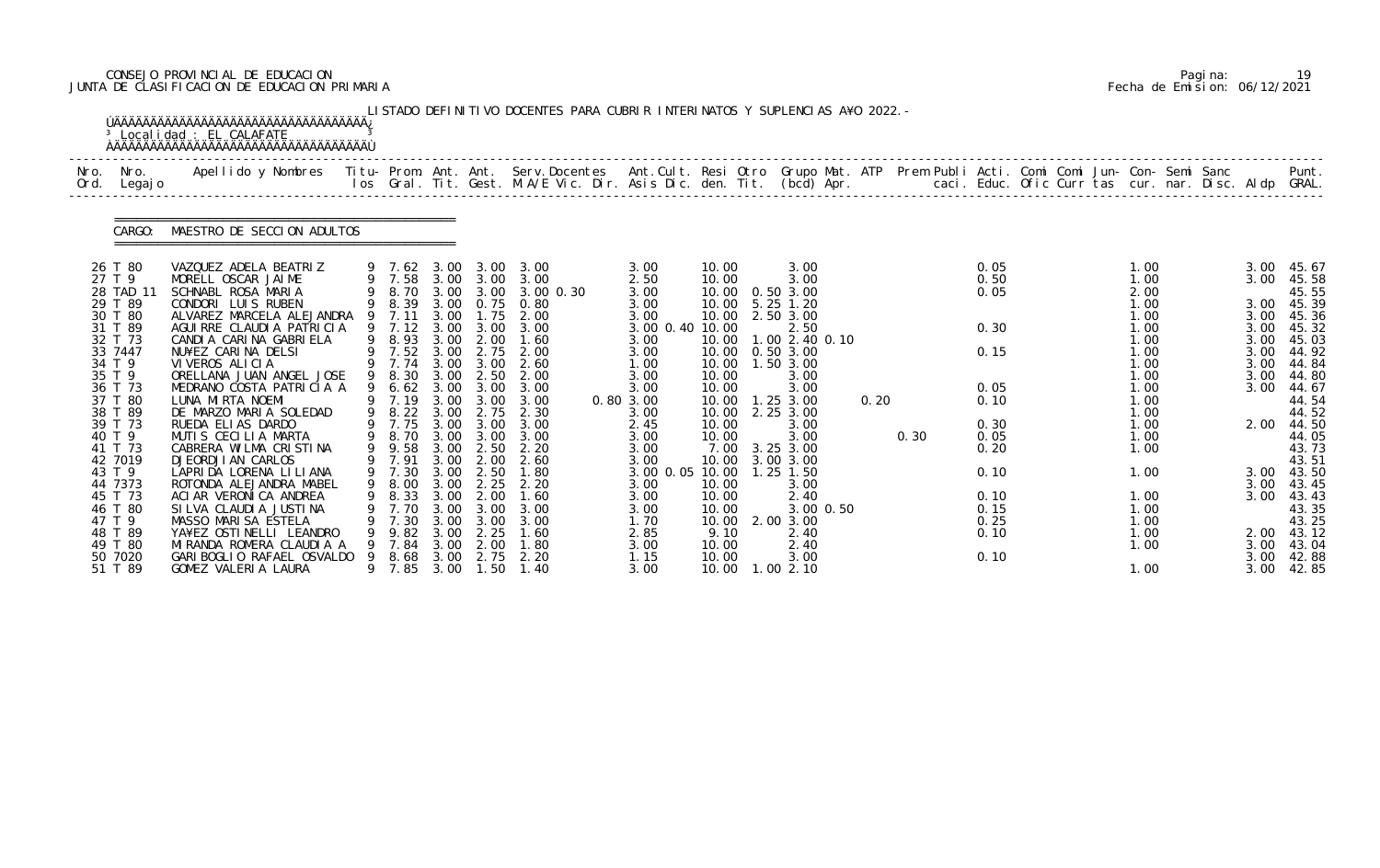## CONSEJO PROVINCIAL DE EDUCACION Pagina: 20 JUNTA DE CLASIFICACION DE EDUCACION PRIMARIA Fecha de Emision: 06/12/2021

| Nro.<br>Ord. | Nro.<br>Legaj o    | Apellido y Nombres - Titu- Prom. Ant. Ant. Serv.Docentes - Ant.Cult. Resi Otro Grupo Mat. ATP Prem Publi Acti. Comi Comi Jun- Con- Semi Sanc - - - - Punt.<br>Ios Gral. Tit. Gest. M.A/E Vic. Dir. Asis Dic. den. Tit. (bcd) Apr. |   |                          |              |                               |                               |              |                |                        |      |      |      |  |              |  |      |                |
|--------------|--------------------|-----------------------------------------------------------------------------------------------------------------------------------------------------------------------------------------------------------------------------------|---|--------------------------|--------------|-------------------------------|-------------------------------|--------------|----------------|------------------------|------|------|------|--|--------------|--|------|----------------|
|              | CARGO:             | MAESTRO DE SECCION ADULTOS                                                                                                                                                                                                        |   |                          |              |                               |                               |              |                |                        |      |      |      |  |              |  |      |                |
|              | 52 T 89<br>53 T 80 | VERA I SABEL JOVI TA<br>PALMERO MARIA ALEJANDRA                                                                                                                                                                                   |   | $9$ $8.81$<br>$9$ $7.38$ | 3.00         | 2.25                          | 3.00 3.00 2.60                | 3.00<br>3.00 | 10.00<br>9.10  | 2.70<br>1.50 2.80 0.30 |      |      |      |  | 1.00<br>1.00 |  | 3.00 | 42.76<br>42.68 |
|              | 54 7086            | OYARZUN SILVA LILIANA                                                                                                                                                                                                             |   |                          |              |                               | 9 8.32 3.00 2.25 2.20         | 2.60         | 10.00          | $1.25$ $3.00$          |      |      |      |  | 1.00         |  |      | 42.62          |
|              | 55 T 80            | LARROSA GI SELA VANI NA                                                                                                                                                                                                           |   |                          |              | 9 8.08 3.00 1.75              | 2.00                          | 1.20         | 10.00          | 3.00                   |      |      | 0.10 |  | 1.00         |  | 3.00 | 42.13          |
|              | 56 T 9<br>57 T 80  | AQUI NO HERI BERTO<br>ALMONACID SILVINA A                                                                                                                                                                                         |   | 9 7.54<br>9 7.65         | 3.00<br>2.80 | 2.50<br>1.50                  | 3.00<br>1.40                  | 3.00<br>2.65 | 10.00<br>10.00 | 3.00<br>1.00 1.80      |      |      |      |  | 1.00<br>1.00 |  | 3.00 | 42.04<br>41.80 |
|              | 58 T 73            | POSSE RODOLFO GERONIMO                                                                                                                                                                                                            |   | 9 8.29                   | 3.00         | 2.25                          | 2.00                          | 3.00         | 10.00          | 3.00                   |      |      |      |  | 1.00         |  |      | 41.54          |
|              | 59 T 89            | VENTURA MARIA GABRIELA                                                                                                                                                                                                            |   | 9 6.86                   | 3.00         | 2.25                          | 1.60                          | 3.00         | 9.10           | 2.40                   |      |      |      |  | 1.00         |  |      | 3.00 41.21     |
| 60 T 9       | 61 T 73            | BARRIOS LUCIA ARIELA<br>PLAZA ELIZABETH                                                                                                                                                                                           |   | 9 7.53<br>9 7.27         | 3.00         | 3.00 1.75                     | 2.50 3.00<br>1.60             | 3.00<br>2.85 | 9.10<br>7.00   | 3.00<br>3.00 1.60      |      |      | 0.10 |  | 1.00<br>1.00 |  | 2.00 | 41.13<br>40.17 |
|              | 62 7369            | OLI VA KARI NA LORENA                                                                                                                                                                                                             |   | 9 7.55                   | 3.00         | 2.50                          | 2.00                          | 0.10         | 10.00          | 3.00                   |      |      |      |  |              |  | 3.00 | 40.15          |
| 63 T 9       |                    | CARLOS QUI ROGA CLAUDI A                                                                                                                                                                                                          |   | 9 6.21                   | 3.00         | 2.25                          | 1.60                          | 1.75         | 9.80           | 2.40                   |      |      |      |  | 1.00         |  | 3.00 | 40.01          |
|              | 64 9916            | JESUS NATALIA JORGELINA                                                                                                                                                                                                           |   | 9 7.44                   | 3.00         | 2.00                          | 2.40                          | 3.00         | 6.30           | 1.00 2.70              |      |      |      |  |              |  | 3.00 | 39.84          |
| 65 T 9       | 66 T 73            | NU¥EZ MARIA ELENA<br>GIMENEZ JORGELINA ANDREA                                                                                                                                                                                     |   | 9 9.20<br>9 7.61         |              | 3.00 0.50<br>$3.00\quad 2.00$ | 0.40<br>2.00                  | 3.00<br>1.30 | 9.10<br>10.00  | 1.00 0.60<br>3.00      |      |      | 0.40 |  | 1.00<br>1.00 |  | 3.00 | 39.80<br>39.31 |
| 67 T 9       |                    | TORREZ FABIAN                                                                                                                                                                                                                     |   | 9 7.22                   | 3.00         | 2.25                          | 2.40                          | 3.00         | 8.40           | 2.80                   |      |      |      |  | 1.00         |  |      | 39.07          |
|              | 68 T 73            | FERNANDEZ GABRIELA MIRIAM 9                                                                                                                                                                                                       |   | 8.00                     | 1.80         | 1.00                          | 2.00                          | 2.95         | 7.00           | 0.502.60               |      |      | 0.15 |  | 1.00         |  | 3.00 | 39.00          |
|              | 69 6316            | SKVARCA MARIA NIEVES                                                                                                                                                                                                              |   |                          |              |                               | 9 8.66 3.00 3.00 0.50         | 2.90         | 10.00          | $0.60$ $0.50$          |      | 0.30 |      |  |              |  |      | 38.46          |
|              | 70 T. 80<br>71 T 9 | AVILA MARIA BELEN<br>HERNANDEZ NATALIA SOLEDAD                                                                                                                                                                                    |   | 6.30                     | 3.00         | 2.00                          | 9 8.57 3.00 1.75 1.80<br>1.60 | 0.60<br>0.70 | 10.00<br>9.10  | 2.70<br>2.40           |      |      |      |  | 1.00<br>1.00 |  | 3.00 | 38.42<br>38.10 |
|              | 72 T 80            | OVEJERO NANCY GABRIELA                                                                                                                                                                                                            |   | 7.49                     | 3.00         | 2.50                          | 0.80                          | 3.00         | 6.30           | 1.80                   |      |      |      |  | 1.00         |  | 3.00 | 37.89          |
|              | 73 9863            | AVACA SILVANA DEL CARMEN                                                                                                                                                                                                          |   | 6.65                     | 2.60         | 1.50                          | 1. 20                         | 3.00         | 7.00           | 1.25 2.00              |      | 0.30 |      |  |              |  | 3.00 | 37.50          |
|              | 74 T 9<br>75 6698  | MOYANO ROMERO MARIA LAURA                                                                                                                                                                                                         | 9 | 6.88                     | 3.00         | 1.50<br>3.00                  | 1.00                          | 1.55         | 8.40           | 1.80                   |      |      | 0.10 |  | 1.00         |  | 3.00 | 37.23          |
|              | 76 T 73            | LAGORIO NAHUEL MATIAS<br>RASJI DO CAROLI NA                                                                                                                                                                                       |   | 8.45<br>7.86             | 3.00<br>3.00 | 0.75                          | 0.50<br>1.00                  | 2.55<br>0.90 | 10.00<br>10.00 | 0.30<br>1.20           | 0.10 |      | 0.10 |  |              |  | 3.00 | 36.90<br>36.81 |
|              | 77 T 9             | BARRI ENTOS GABRI ELA                                                                                                                                                                                                             | 9 | 8.41                     | 3.00         | 1.00                          | 2.00                          | 3.00         | 4.20           | 2.00                   |      |      |      |  | 1.00         |  | 3.00 | 36.61          |

|  | Pagi na: | 20                           |
|--|----------|------------------------------|
|  |          | Fecha de Emision: 06/12/2021 |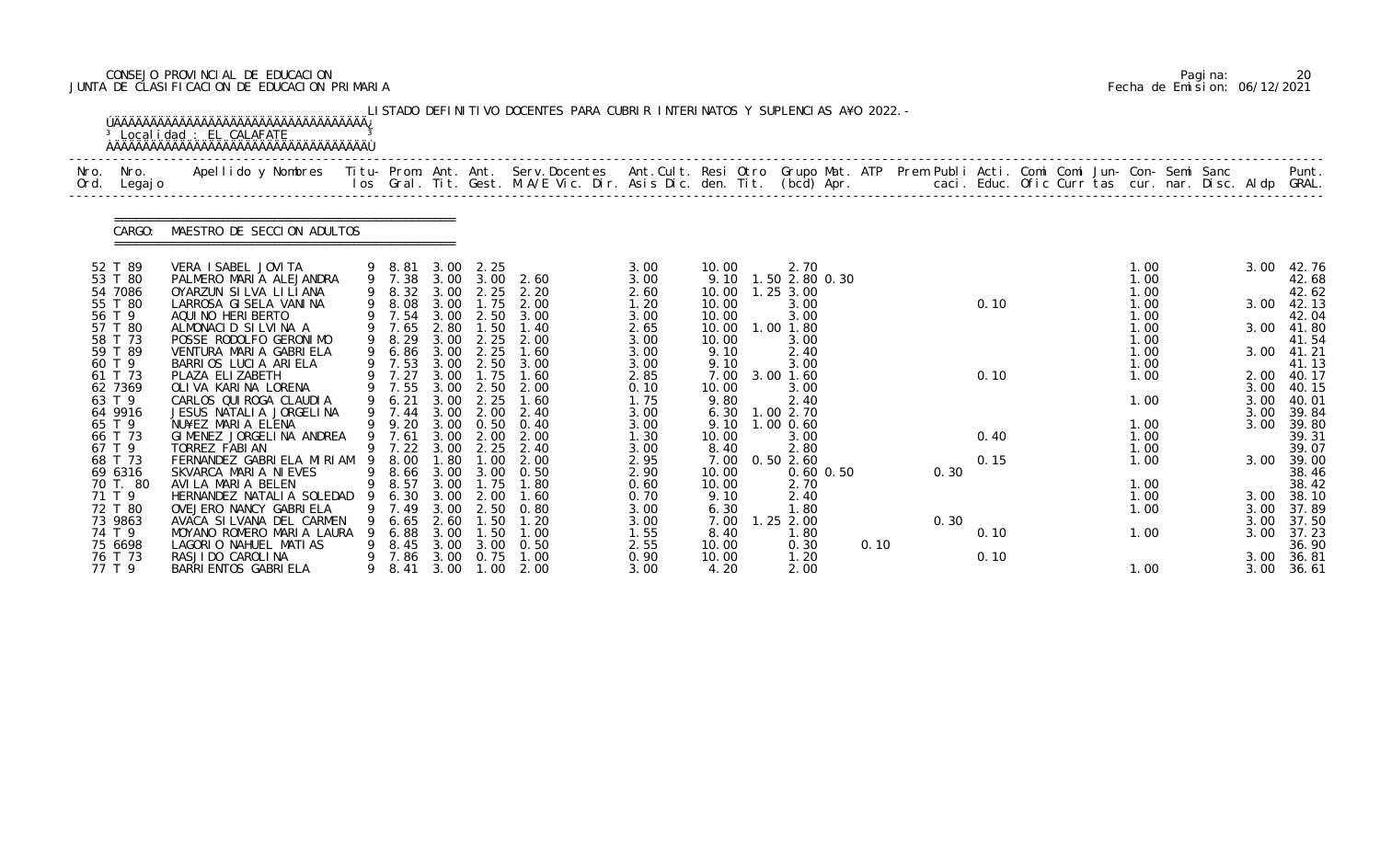## CONSEJO PROVINCIAL DE EDUCACION Pagina: 21 JUNTA DE CLASIFICACION DE EDUCACION PRIMARIA Fecha de Emision: 06/12/2021

| Ord. | Nro. Nro.<br>Legaj o                                                                                                                             | Apellido y Nombres Titu- Prom. Ant. Ant. Serv.Docentes Ant.Cult. Resi Otro Grupo Mat. ATP Prem Publi Acti. Comi Comi Jun- Con- Semi Sanc                                                                                                                                                                                                                             |                                                                                                  |                                                      |                                      |                                                                                                                                                                                  |                                                                                                           |                                                                                                         |      |                                                                                                                                      |      |              |  |      |                                      | Punt.                                                                                                                  |
|------|--------------------------------------------------------------------------------------------------------------------------------------------------|----------------------------------------------------------------------------------------------------------------------------------------------------------------------------------------------------------------------------------------------------------------------------------------------------------------------------------------------------------------------|--------------------------------------------------------------------------------------------------|------------------------------------------------------|--------------------------------------|----------------------------------------------------------------------------------------------------------------------------------------------------------------------------------|-----------------------------------------------------------------------------------------------------------|---------------------------------------------------------------------------------------------------------|------|--------------------------------------------------------------------------------------------------------------------------------------|------|--------------|--|------|--------------------------------------|------------------------------------------------------------------------------------------------------------------------|
|      | CARGO:                                                                                                                                           | MAESTRO DE SECCION ADULTOS                                                                                                                                                                                                                                                                                                                                           |                                                                                                  |                                                      |                                      |                                                                                                                                                                                  |                                                                                                           |                                                                                                         |      |                                                                                                                                      |      |              |  |      |                                      |                                                                                                                        |
|      | 78 T 80<br>79 8881<br>80 10178<br>81 10589<br>82 10413<br>83 9800<br>84 10234<br>85 10046<br>86 9341<br>87 TP<br>88 10679<br>89 9783<br>90 10332 | FIESTAS MARTINEZ SARA LIA 9 8.28 3.00 1.00 0.90<br>AGUI RRE PABLO FABI AN<br>WI LCHE GRI SELDA VI VI ANA<br>CARDOZO OLGA PAMELA<br>GASPAR BARRIOS NELSON<br>SEGURA CYNTHIA FERNANDA<br>OVEJERO NORA BEATRIZ<br>TERRAZAS BARBARA LORENA<br>ARCE GUSTAVO JAVI ER<br>LOPEZ ANALIA MABEL<br>TABARES CLAUDIA ANDREA<br>BOSSOLASCO MARI ANA<br>CORONELLI MARCELA VI VI ANA | 9 7.87<br>9 8.30<br>9 8.30<br>9 8.43<br>9 7.82<br>9 6.50<br>9 8.59<br>9 8.22<br>9 7.95<br>9 7.97 | 1.40<br>3.00<br>1.80<br>3.00<br>3.00<br>3.00<br>3.00 | 1.75<br>1.25<br>1.00<br>1.25<br>1.00 | 9 7.37 3.00 1.00 1.00<br>9 7.23 1.60 0.50 0.60<br>1.40 0.25 1.20<br>0.20<br>3.00 0.75 0.80<br>2.60<br>$0.75$ 0.80<br>1.20<br>3.00 1.75 1.40<br>1.20<br>$0.50 \quad 0.40$<br>0.80 | 0.80<br>1.75 0.10<br>1.95<br>2.20<br>0.90<br>1.00<br>1.75<br>2.95<br>2.05<br>3.00<br>3.00<br>0.35<br>3.00 | 8.40<br>7.00<br>10.00<br>10.00<br>5.60<br>8.40<br>5.60<br>6.30<br>7.70<br>3.50<br>2.80<br>10.00<br>5.60 | 0.50 | 1.20<br>1.50 1.80<br>1.50 1.10<br>0.60<br>4.50 2.40<br>0.90<br>2.90<br>2.50 1.20<br>1.80<br>1.25 0.70<br>3.00 0.90<br>$1.00 \, 0.60$ | 0.10 | 0.10         |  | 1.00 | 3.00<br>3.00<br>3.00<br>3.00<br>3.00 | 3.00 36.58<br>36.52<br>36.48<br>35.52<br>35.40<br>35.15<br>35.03<br>33.22<br>32.50<br>32.19<br>32.12<br>32.05<br>31.07 |
|      | 91 10084<br>92 11228<br>93 11203<br>94 9644<br>95 10939<br>96 11338<br>97 10122                                                                  | SILVA JUAN MARCELO<br>LEDESMA MONICA ELIZABETH<br>ORELLANA MARIA JOSEFINA<br>ARIAS VILLEGAS MARIELA<br>GUTI ERREZ LAURA BEATRIZ<br>SAURA CASANDRA<br>NAVARRO CANAL MARIA                                                                                                                                                                                             | 9 7.69<br>9 7.48 3.00<br>9 7.24<br>9 7.50                                                        | 2.00<br>2.00<br>2.00                                 | 0.75                                 | $0.75$ 2.60<br>0.20<br>9 8.50 3.00 0.25 0.20<br>9 7.50 3.00 1.25 0.60<br>9 8.14 2.40 0.25 0.20<br>0.70                                                                           | 0.05<br>1.45<br>3.00<br>3.00<br>2.30<br>3.00                                                              | 5.60<br>4.20<br>4.20<br>4.20<br>4.20<br>3.50<br>5.60                                                    |      | 1.20<br>0.90<br>0.30<br>0.30<br>0.30<br>0.90                                                                                         |      | 0.20<br>0.10 |  |      | 3.00<br>3.00                         | 30.34<br>29.38<br>29.14<br>28.45<br>28.25<br>26.49<br>26.45                                                            |

 =============================================== CARGO: MAE. ESP. FLORICULT., HUERTA Y JARDIN ===============================================

1 12415 BERTON MARIANA 6 7.60 3.00 0.50 17.10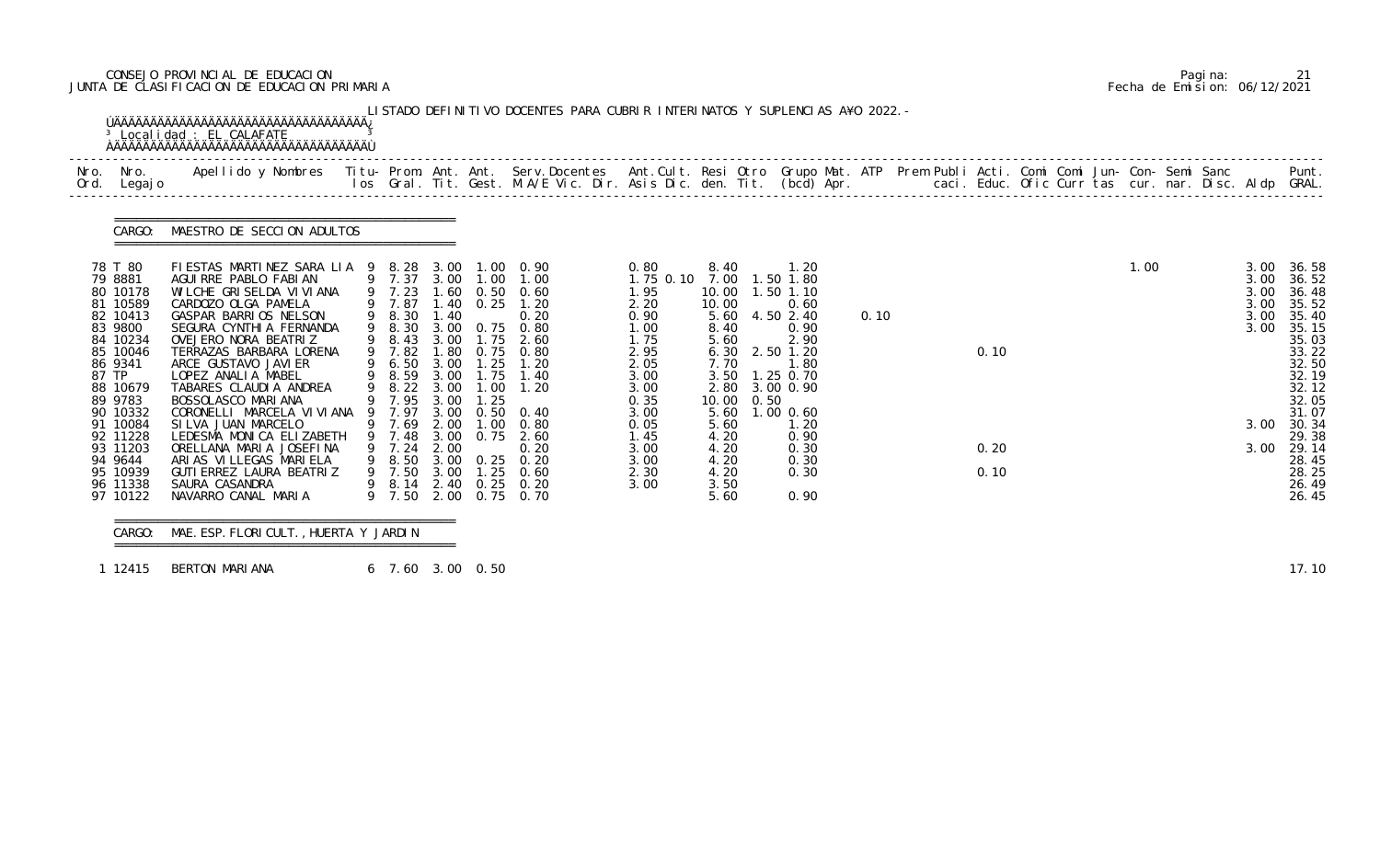## CONSEJO PROVINCIAL DE EDUCACION Pagina: 22 JUNTA DE CLASIFICACION DE EDUCACION PRIMARIA Fecha de Emision: 06/12/2021

|              |                                                      | <sup>3</sup> Localidad : EL CALAFATE                                                                                                                                                                                              |                                                       |                             |                                        | LISTADO DEFINITIVO DOCENTES PARA CUBRIR INTERINATOS Y SUPLENCIAS A¥O 2022. - |                                                 |                                            |                                                              |      |                      |                              |  |                                      |                                           |
|--------------|------------------------------------------------------|-----------------------------------------------------------------------------------------------------------------------------------------------------------------------------------------------------------------------------------|-------------------------------------------------------|-----------------------------|----------------------------------------|------------------------------------------------------------------------------|-------------------------------------------------|--------------------------------------------|--------------------------------------------------------------|------|----------------------|------------------------------|--|--------------------------------------|-------------------------------------------|
| Nro.<br>Ord. | Nro.<br>Legaj o                                      | Apellido y Nombres - Titu- Prom. Ant. Ant. Serv.Docentes - Ant.Cult. Resi Otro Grupo Mat. ATP Prem Publi Acti. Comi Comi Jun- Con- Semi Sanc - - - Punt.<br>Ios Gral. Tit. Gest. M.A/E Vic. Dir. Asis Dic. den. Tit. (bcd) Apr. - |                                                       |                             |                                        |                                                                              |                                                 |                                            |                                                              |      |                      |                              |  |                                      |                                           |
|              |                                                      | CARGO: MAE. ESP. FLORI CULT., HUERTA Y JARDIN                                                                                                                                                                                     |                                                       |                             |                                        |                                                                              |                                                 |                                            |                                                              |      |                      |                              |  |                                      |                                           |
|              | 2 10888                                              | OLGUIN ANALIA ESTHER                                                                                                                                                                                                              | 3 7.56 2.80 1.00                                      |                             |                                        |                                                                              |                                                 |                                            |                                                              |      |                      |                              |  |                                      | 14.36                                     |
|              | CARGO:                                               | PES DE FORMACION PARA EL TRABAJO                                                                                                                                                                                                  |                                                       |                             |                                        |                                                                              |                                                 |                                            |                                                              |      |                      |                              |  |                                      |                                           |
|              | 1 10489<br>2 10735<br>3 T 9<br>4 10733<br>5 T 73     | I BARRA DANI EL OSVALDO<br>GUI DI ORNELA<br>MASSO MARISA ESTELA<br>KATTAN ANAHI DAIANA<br>NICROSINI JUAN IGNACIO                                                                                                                  | 9 7.42 3.00 2.00<br>6 6.45 3.00 1.75<br>$6\quad 6.33$ | 1.40<br>. 40<br>3.00        | 1.75<br>1.75<br>1.75                   | 1. 20<br>1.40<br>3.00<br>1.00<br>1.60                                        | 0.50<br>0.35<br>1.70                            | 7.70<br>10.00<br>10.00<br>8.40<br>9.10     | 2.10<br>2.10<br>4.00 3.00<br>1.20<br>2.40                    |      | 0.25                 | 1.00<br>1.00                 |  | 3.00<br>3.00<br>3.00                 | 32.92<br>34.05<br>32.10<br>29.08<br>27.85 |
|              | 6 10717<br>7 T 9<br>8 T 9<br>9 7447<br>10 T 9        | ROJAS PATRICIA PAMELA<br>BRUNET CARLA NATALIA<br>OJEDA NATALIA VANESA<br>NU¥EZ CARINA DELSI<br>ORELLANA JUAN ANGEL JOSE                                                                                                           | 5 7.80<br>5 8.15 3.00 0.25<br>5 7.52<br>5 8.30        | .60<br>3.00<br>3.00<br>3.00 | $\overline{.75}$<br>0.25<br>0.25       | 1.40<br>3.00<br>2.90<br>3.00<br>3.00                                         | 3.00<br>3.00<br>3.00<br>3.00                    | 4.90<br>10.00<br>9.80<br>10.00<br>10.00    | 2.10<br>5.25 3.00 0.30<br>2.50 2.90<br>0.503.00<br>3.00      |      | 0.15                 | 1.00<br>1.00<br>1.00<br>1.00 |  | 3.00<br>3.00<br>3.00<br>3.00<br>3.00 | 20.75<br>44.60<br>41.50<br>39.42<br>39.30 |
|              | 11 7019<br>12 7020<br>13 T 9<br>14 T 80<br>15 T 80   | <b>DJEORDJIAN CARLOS</b><br>GARI BOGLIO RAFAEL OSVALDO 5 8.68<br>LAPRIDA LORENA LILIANA<br>LUNA MIRTA NOEMI<br>PALMERO MARIA ALEJANDRA                                                                                            | 5 7.91<br>5 7.30 3.00<br>7.19<br>7.38                 | 3.00<br>3.00                | 3.00 0.50<br>3.00 0.75<br>0.75<br>0.75 | 3.00<br>3.00<br>2.80<br>3.00<br>3.00                                         | 3.00<br>1.15<br>3.00 0.05 10.00<br>3.00<br>3.00 | 10.00<br>10.00<br>10.00                    | 3.00 3.00<br>3.00<br>1.252.00<br>1.25 3.00<br>9.10 1.50 3.00 | 0.20 | 0.10<br>0.10<br>0.10 | 1.00<br>1.00                 |  | 3.00<br>3.00                         | 38.41<br>37.68<br>37.50<br>37.49<br>36.73 |
|              | 16 T 73<br>17 T 9<br>18 12085<br>19 T 73<br>20 10883 | PLAZA ELIZABETH<br>TORREZ FABIAN<br>DA SILVA SONIA PAOLA<br>DIAZ LUIS HORACIO<br>FARKAS MARIA SILVINA                                                                                                                             | 7.27<br>7.22<br>7.76                                  | 3.00<br>3.00<br>1.20        | 0.25<br>$0.60 \quad 0.25$              | 2.60<br>3.00<br>0.40<br>$1.25$ $2.40$<br>3.00 1.75 0.10                      | 2.85<br>3.00<br>2.35<br>0.65                    | 7.00<br>8.40<br>10.00<br>$6.30 \quad 1.00$ | $3.00$ 1.60<br>3.00<br>1.00 0.90<br>10.00  1.00  3.00        |      | 0.10                 | 1.00<br>1.00<br>1.00         |  | 2.00<br>3.00                         | 35.67<br>33.62<br>31.26<br>22.85<br>15.80 |

|  | Pagi na: |                              |
|--|----------|------------------------------|
|  |          | Fecha de Emision: 06/12/2021 |